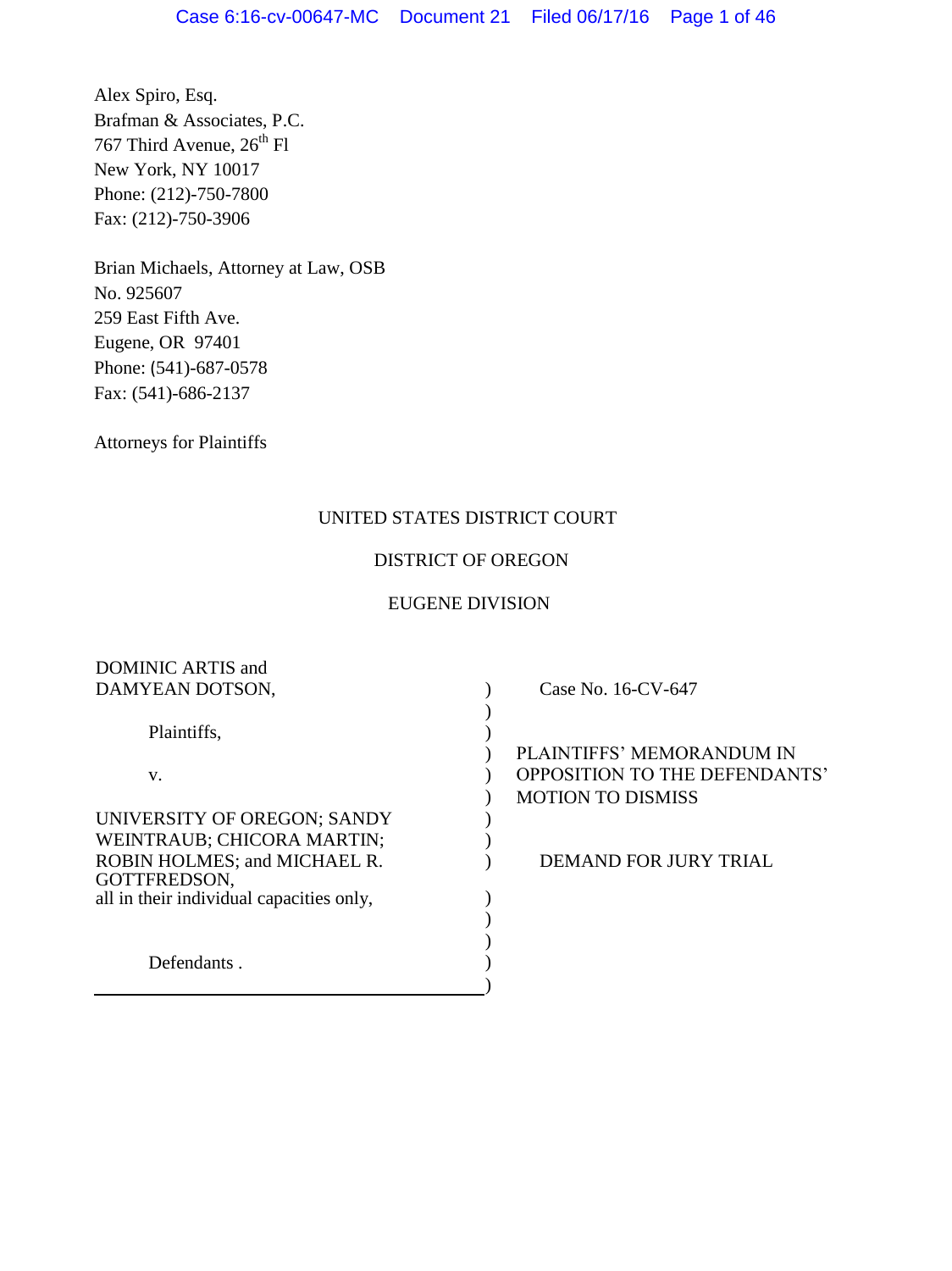# **TABLE OF CONTENTS**

| 1. | Contrary to the Defendants' First Argument, Mr. Artis and Mr.<br>Dotson Have Stated a Claim for the Individual Defendants'                      |
|----|-------------------------------------------------------------------------------------------------------------------------------------------------|
| a. | The Property and Liberty Interests Claimed by Mr. Artis and Mr.                                                                                 |
|    | b. The Property Interest in Plaintiffs' Scholarships, and All Financial Benefits,<br>Claimed by Mr. Artis and Mr. Dotson are Well Recognized 14 |
|    |                                                                                                                                                 |
| d. |                                                                                                                                                 |
| e. | The Individual Defendants are Not Entitled to Qualified Immunity17                                                                              |
| f. | Mr. Artis and Mr. Dotson Did Not Waive Their Rights to Due                                                                                      |
| g. | Mr. Artis and Mr. Dotson were Entitled to Far More than a                                                                                       |
|    | h. Finally, Mr. Artis and Mr. Dotson Have Stated Claims for                                                                                     |
|    | i.                                                                                                                                              |
| 2. | Contrary to the Defendants' Second Argument, Mr. Artis and Mr.                                                                                  |
| 3. | This Court Should Reject the Defendants' Arguments About                                                                                        |
| 4. | This Court Should Reject the Defendants' Arguments in Favor of                                                                                  |
|    | The Defendants Are Not Entitled to Immunity Under<br>a.                                                                                         |
|    | Mr. Artis and Mr. Dotson have Stated Claims for<br>$\mathbf b$ .<br>Negligence, Intentional Infliction of Emotional Distress,                   |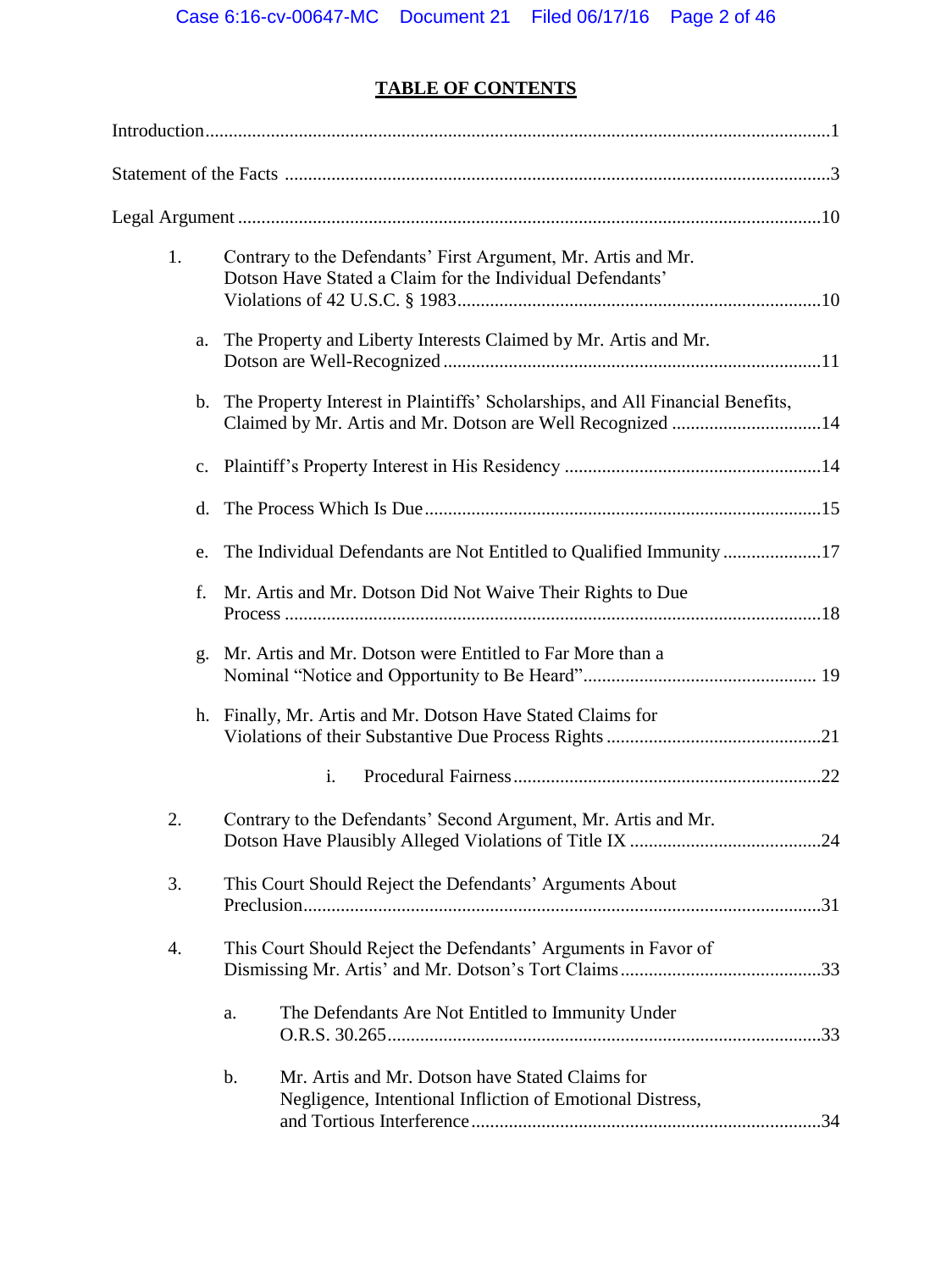| This Court Should Reject the Defendants' Arguments in Favor of    |  |
|-------------------------------------------------------------------|--|
| Dismissing Mr. Artis' and Mr. Dotson's Breach of Contract Claim37 |  |
|                                                                   |  |
|                                                                   |  |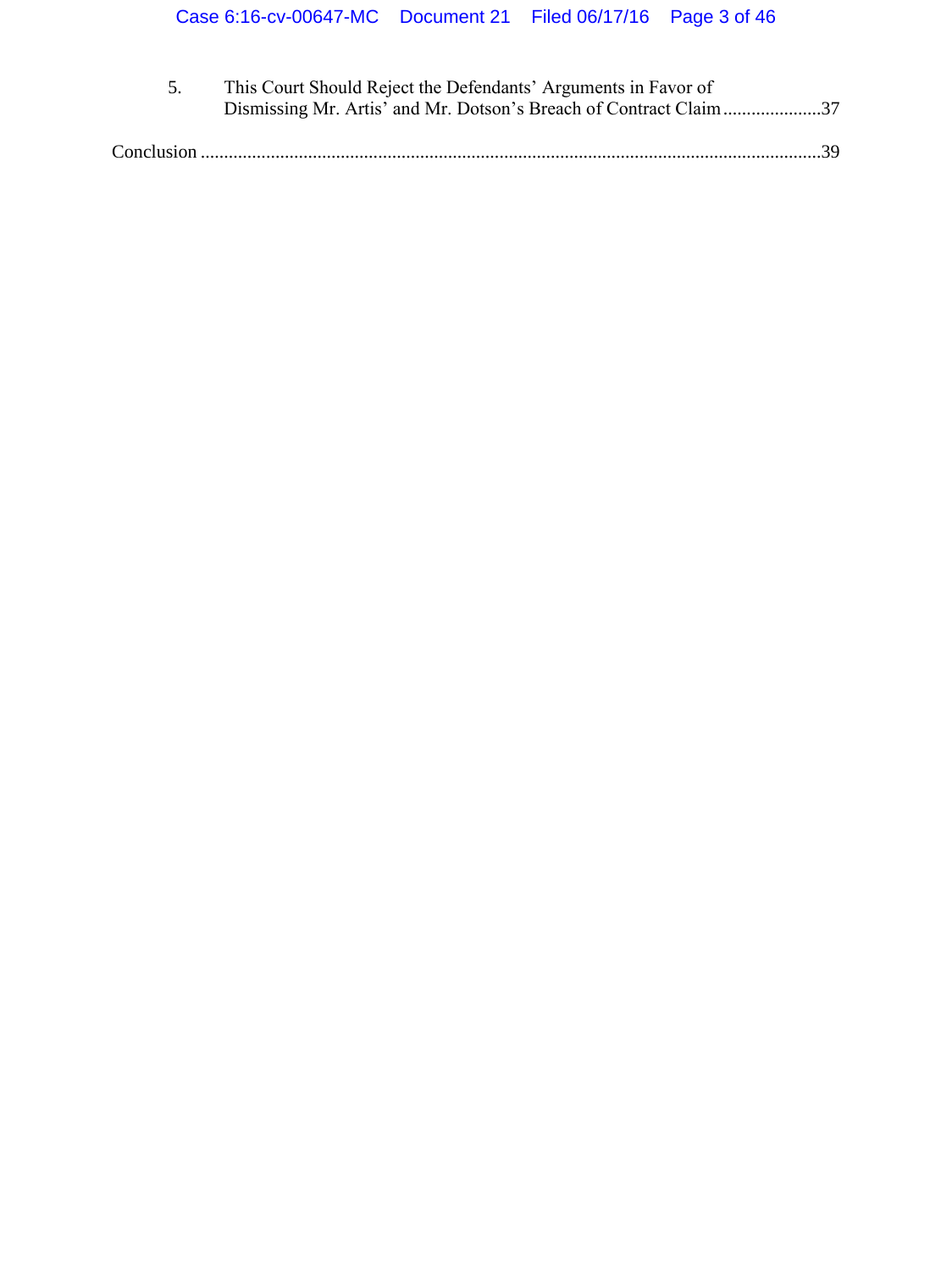# **TABLE OF AUTHORITIES**

# **FEDERAL CASES**

| Black Coalition v. Portland School District No. 1, 484 F.2d 1040 (9th Cir. 1973)12 |  |
|------------------------------------------------------------------------------------|--|
|                                                                                    |  |
| Board of Curators of University of Missouri v. Horowitz, 435 U.S. 78 (1978)14, 20  |  |
|                                                                                    |  |
|                                                                                    |  |
|                                                                                    |  |
|                                                                                    |  |
|                                                                                    |  |
|                                                                                    |  |
| Davies v. Grossmont Union High Sch. Dist., 930 F.2d 1390 (9th Cir. 1991)18, 19     |  |
| Doe v. Brown University, Docket No. 15-144 S, 2016 U.S. Dist. LEXIS 21027          |  |
|                                                                                    |  |
| Doe v. Salisbury University, Docket No. JKB-15-517, 2015 U.S. Dist. LEXIS          |  |
|                                                                                    |  |
| Dixon v. Alabama State Board of Education, 294 F.2d 150 (5th Cir. 1961), cert.     |  |
|                                                                                    |  |
|                                                                                    |  |
|                                                                                    |  |
|                                                                                    |  |
|                                                                                    |  |
|                                                                                    |  |
|                                                                                    |  |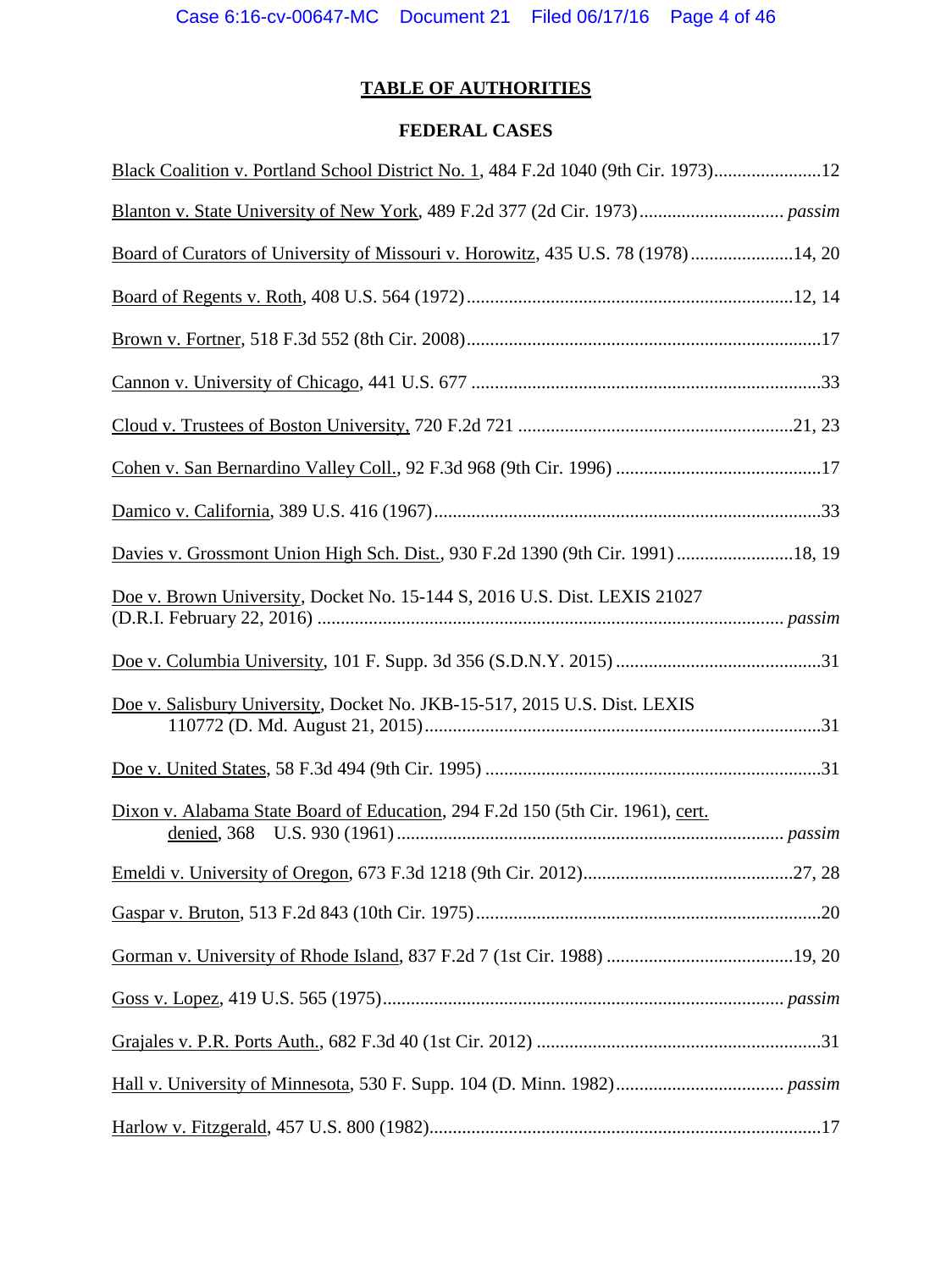# Case 6:16-cv-00647-MC Document 21 Filed 06/17/16 Page 5 of 46

| Orneglas-Morales v. United States, Docket No. 3:15-cv-02304-SI, 2015                     |  |
|------------------------------------------------------------------------------------------|--|
|                                                                                          |  |
|                                                                                          |  |
| Sinaloa Lake Owners Ass'n v. City of Simi Valley, 882 F.2d 1398 (9th Cir 1989) 21        |  |
| Stanley v. Trustees of California State University, 433 F.3d 1129 (9th Cir 2006) 25      |  |
|                                                                                          |  |
| Tigrett v. Rector and Visitors of University of Virginia, 290 F.3d 620 (4th Cir. 2002)14 |  |
|                                                                                          |  |
|                                                                                          |  |
|                                                                                          |  |
|                                                                                          |  |
|                                                                                          |  |
|                                                                                          |  |
|                                                                                          |  |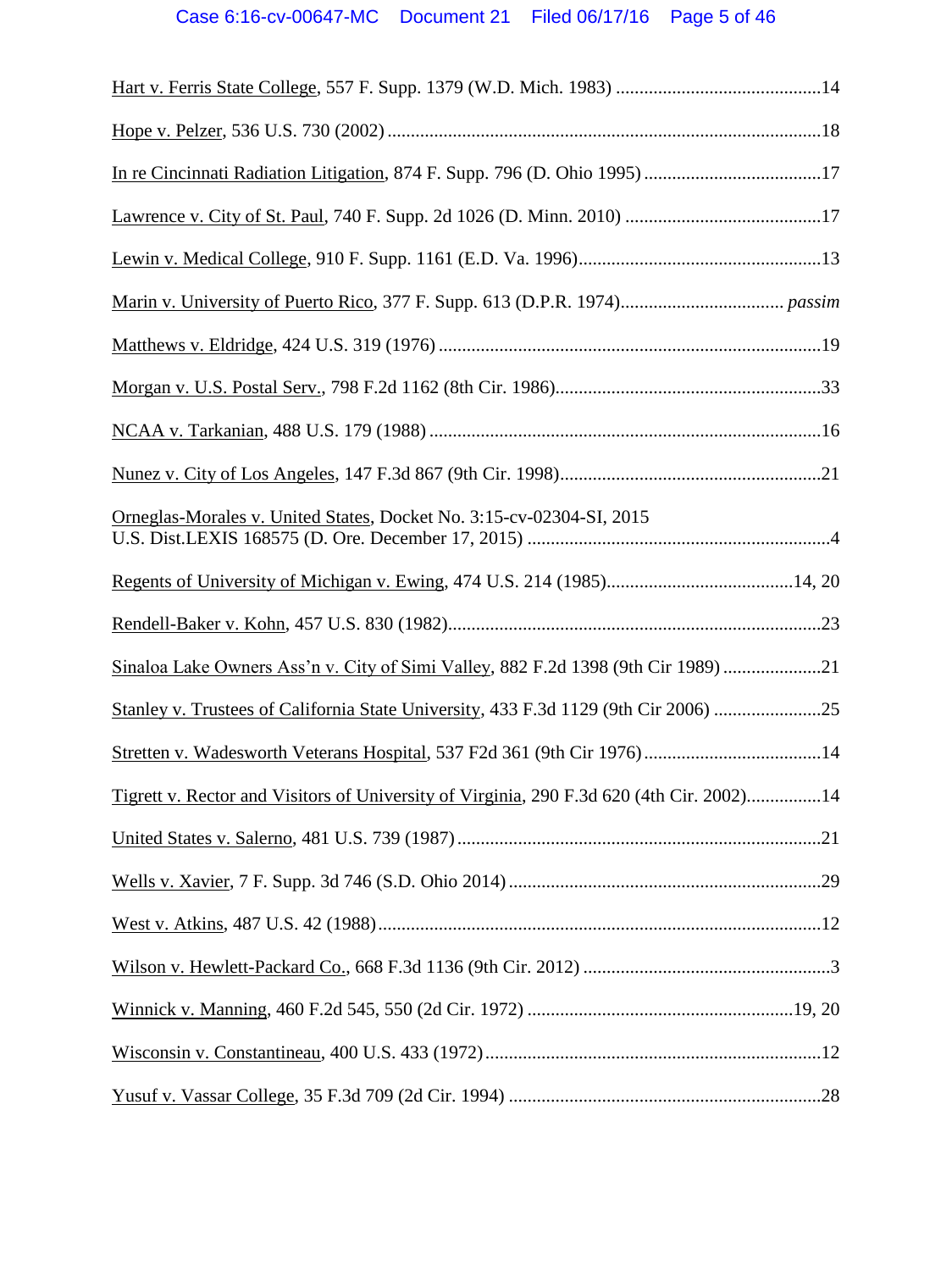# **STATE CASES**

# **FEDERAL STATUTES**

# **STATE STATUTES**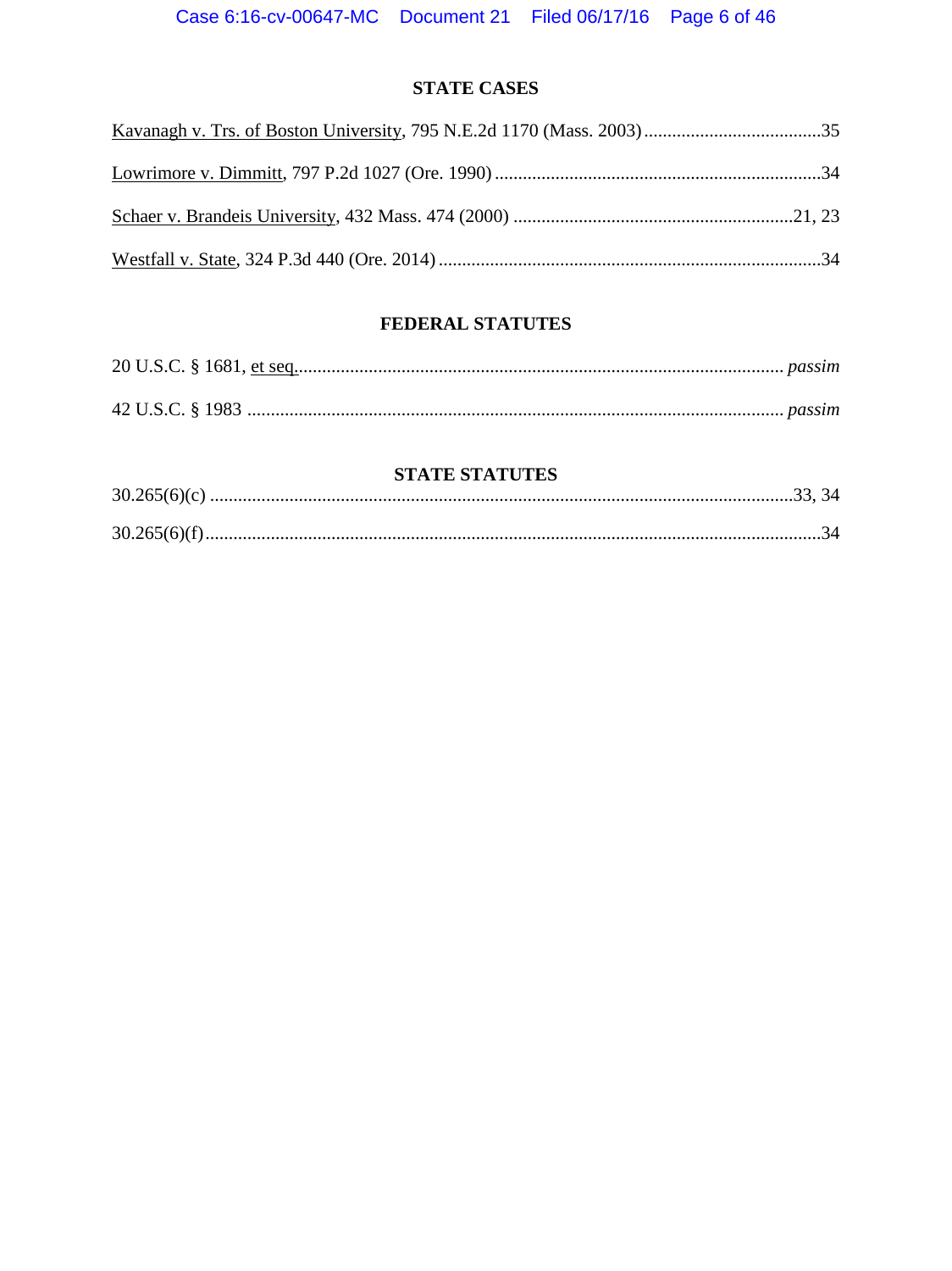#### **INTRODUCTION**

Plaintiffs Dominic Artis and Damyean Dotson, by and through their counsel, Alex Spiro of Brafman & Associates, P.C. *(pro hac vice* petition forthcoming), and local counsel Brian Michaels respectfully submit this memorandum of law in opposition to the "Motion to Dismiss" ("Motion") filed on behalf of Defendants University of Oregon (when abbreviated, "University" or "Oregon"), Sandy Weintraub, Chicora Martin, Robin Holmes, and Michael R. Gottfredson (collectively, "Defendants"). Plaintiffs join the response of Brandon Austin, and are authorized to state that Brandon Austin joins this Response.

Dominic Artis went to Salesian High School in Richmond CA until 11th grade. His basketball team won a state championship his freshman year (2009) and went to the state championship his junior year. His junior year (2011) he also won Division IV Player of the Year in California. For his senior year, he went to Findlay Prep High School in Henderson, Nevada. Again, they won the national championship that year (2012). For the Nationally televised Hoop Hall Classic he received 'player of the game.' And for the nationally televised game against Bishop Gorman he received 'most inspirational.' He was also ranked 62nd on the ESPN 100 (#5 in state) coming out of high school and he was ranked the #8 point guard in the country and #1 in California as well. Mr. Artis was #32 in some mock drafts as a freshman in college. He was also invited to, and attended, the prestigious Darron Williams Nike Skills camp his senior year of high-school, and the notable Kyrie Irving Skills camp his freshman year of college which was composed of the top 20 point guards in college at the time.

Damyean Dotson went to Jack Yates High School, a top basketball school in Texas. As a junior, he was recognized as the District 21 Newcomer of the Year and an All-District performer. In his senior season, he was captain of the team averaging 21 points and 5 rebounds per game which led to him being one of the top ranked players in Houston and leading his team to two state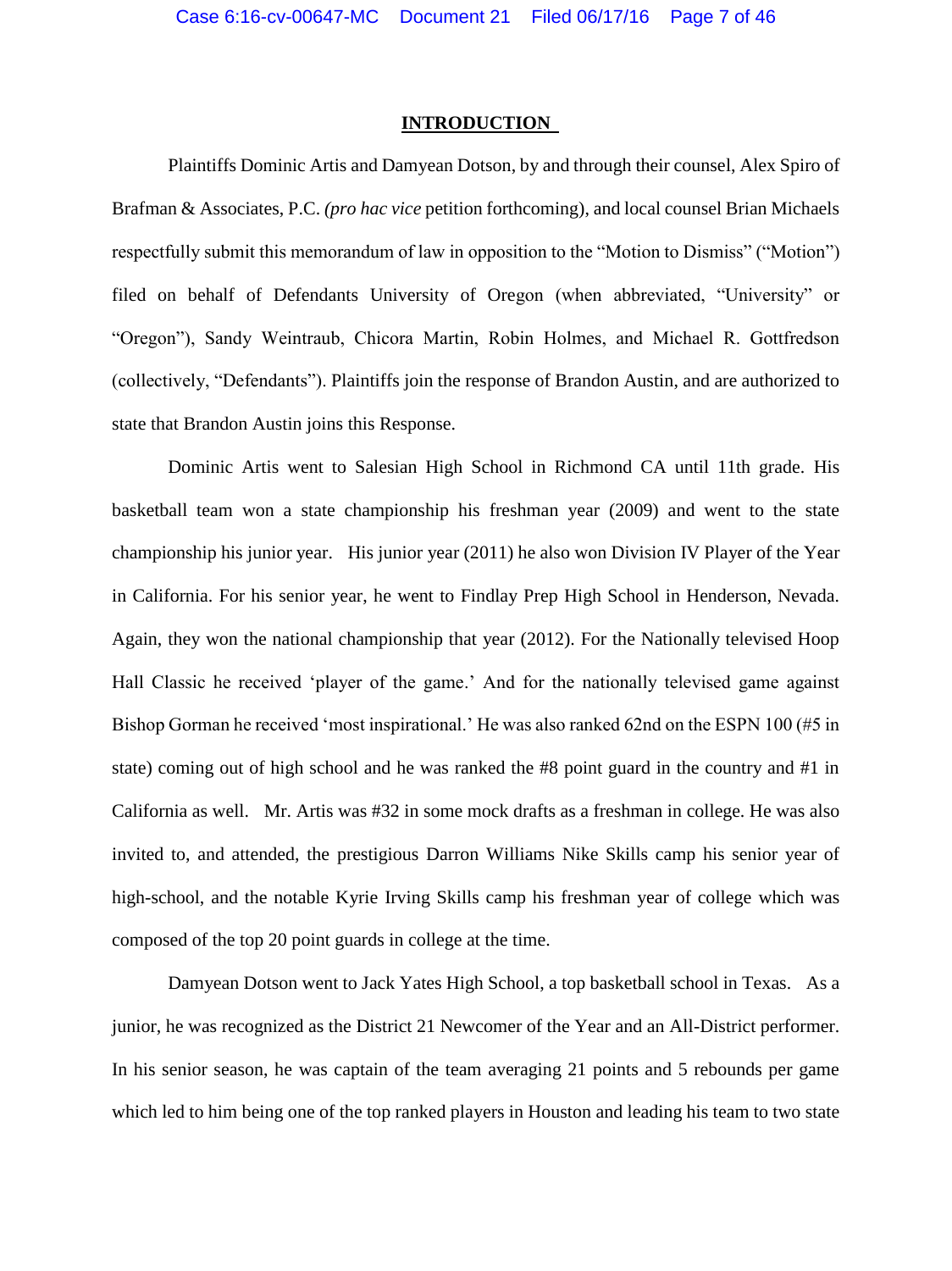#### Case 6:16-cv-00647-MC Document 21 Filed 06/17/16 Page 8 of 46

finals. The Houston Chronicle named him 2012 Greater Houston Player of the Year and he was selected All-District 21, All-Region 3 and 4A All-State after his impressive senior year. Mr. Dotson was slated for a Shooting Guard position, having been recruited at Oregon, Colorado, George Town, Texas Tech, Dayton, Arkansas, Texas Southern, Texas A&M. In his freshmen season at Oregon he was named to the 2013 Kyle Macy Freshman All-American Team, All-Tournament team and Pac-12 Freshman team and was invited to the Kevin Durant and Lebron James basketball camp and well as a finalist on the Team USA U19 Squad. How the actions on the part of the Defendants not occurred, he would currently be an NBA player making millions of dollars per year.

At all relevant times, Mr. Artis and Mr. Dotson had a recognized property interest in (among other things) their status as admitted, matriculated University students in good standing; their interest in pursuing public higher education and intercollegiate athletic participation; and the economic benefit to them in the form of their existing scholarship and all aid related thereto<sup>1</sup>, future scholarships at another Division I school, or a future contract with an NBA or other professional team. Mr. Artis and Mr. Dotson also had a recognized liberty interest in (among other things) being in good standing at the University, and being free from the stigma associated with being suspended for disciplinary reasons.

In 2014, Mr. Artis and Mr. Dotson engaged in consensual "group" sexual activity with a female student and other basketball players. Subsequently, this student falsely claimed that she had been sexually assaulted. The District Attorney determined that the office would not be pressing charges against Mr. Artis and Mr. Dotson or any of the basketball players "because the conflicting statements and actions by the victim make this case unprovable as a criminal case," and presented "an insurmountable barrier to prosecution." The Defendants, however, on the basis of Mr. Artis'

 $<sup>1</sup>$  This includes housing and dining, which are independently actionable interests.</sup>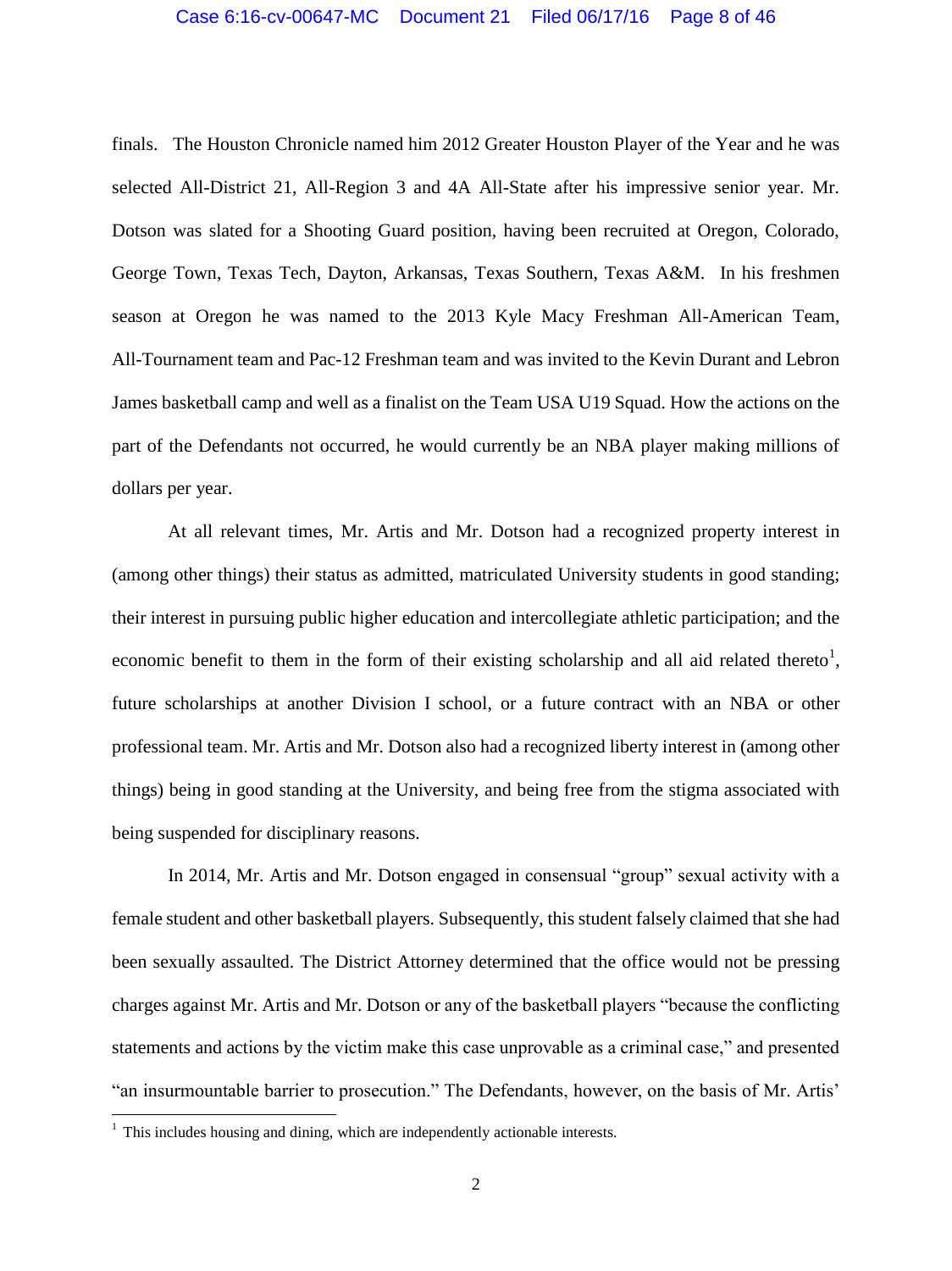and Mr. Dotson's sex/gender, railroaded Mr. Artis and Mr. Dotson, changing the course of their lives. So prejudged were Mr. Artis and Mr. Dotson on the basis of their sex/gender that, before the hearing process even started, no one less than the President of the University, emphasizing to the entire University community that he is also a "father," held a press conference to condemn Mr. Artis and Mr. Dotson and side with the "survivor."

Mr. Artis and Mr. Dotson advance claims under 42 U.S.C. § 1983, claims under Title IX of the Education Amendments of 1972, 20 U.S.C. § 1681, et seq. ("Title IX"), and state-law claims for negligence, intentional infliction of emotional distress, tortious interference with prospective economic relations, and breach of contract.<sup>2</sup> The Defendants principally attack Mr. Artis' and Mr. Dotson's § 1983 claim on the ground that Mr. Artis and Mr. Dotson have not pled a recognized property or liberty interest. In reality, since 1961, federal courts have continuously held or assumed that a property and a liberty interest exists in the circumstances presented here, and federal courts have consistently required students facing a long-term suspension to be provided with far more than a nominal "opportunity to be heard." Moreover, Mr. Artis' and Mr. Dotson's Title IX claim has been plausibly pled, as demonstrated by Doe v. Brown University, and the cases cited therein, which significantly undercut the Defendants' arguments.<sup>3</sup> The Defendants' remaining arguments fail as well.

## **STATEMENT OF THE FACTS**

"In evaluating the sufficiency of a complaint's factual allegations, the court must accept as true all well-pleaded material facts alleged in the complaint and construe them in the light most

l

<sup>2</sup> See generally Complaint, a true and correct copy of which is attached to this memorandum as Exhibit "A."

<sup>&</sup>lt;sup>3</sup> See generally Doe v. Brown University, Docket No. 15-144 S, 2016 U.S. Dist. LEXIS 21027 (D.R.I. February 22, 2016). Doe v. Brown University was issued on the same day that the Defendants filed their Motion.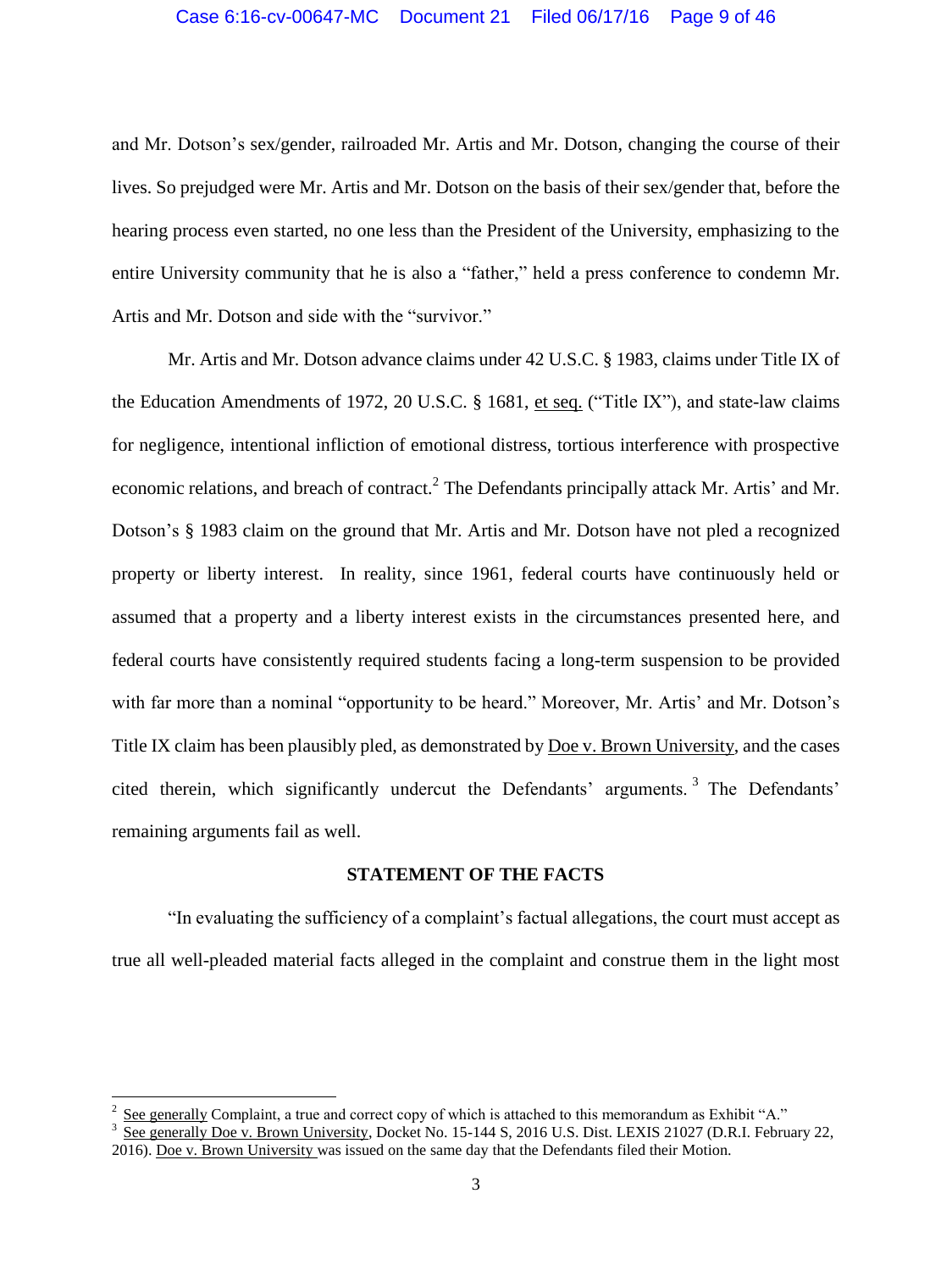favorable to the non-moving party."<sup>4</sup> Notwithstanding this bedrock principle, the Defendants transparently attempt to downplay the compelling facts of this matter, and replace those facts with a narrative that clearly does not represent the facts of this matter viewed in the light most favorable to Mr. Artis and Mr. Dotson. The actual facts are as follows.

#### **I.**

As two of the top hundred or so high school basketball prospects in the nation, Mr. Artis and Mr. Dotson received offers to play basketball at multiple universities, and ultimately chose to attend Oregon. Mr. Artis and Mr. Dotson matriculated at Oregon and became a member of the Oregon Ducks men's college basketball team ("Ducks"), which competes at the NCAA Division I level and is a member of the Pacific-12 Conference. In order to induce plaintiffs to attend Oregon, Oregon provided Mr. Artis and Mr. Dotson with athletic scholarships. The athletic scholarships contained both express terms and, Mr. Artis and Mr. Dotson allege, an implied covenant of good faith and fair dealing. Mr. Artis and Mr. Dotson had the objectively reasonable expectations, based upon the express terms of the contractual relationship governing the athletic scholarship, that the University of Oregon would renew their scholarship, and not act so as to deprive Mr. Artis and Mr. Dotson of the fruits of the scholarship, and otherwise act in good faith vis-à-vis their scholarship.

#### **II.**

Mr. Artis and Mr. Dotson attended an off-campus party on or around March 8, 2014. After about an hour and a half, a female student approached members of the basketball team, including plaintiffs, and a separate related plaintiff, Brandon Austin, and began dancing for and flirting with them. Subsequently, the female student went into a bathroom with plaintiffs and Mr. Austin and initiated consensual sexual activity. The individuals then left the bathroom together. Numerous individuals at the party witnessed the female student interacting with the basketball players both

 4 See, e.g., Orneglas-Morales v. United States, Docket No. 3:15-cv-02304-SI, 2015 U.S. Dist. LEXIS 168575, at \*2 (D. Ore. December 17, 2015) (citing Wilson v. Hewlett-Packard Co., 668 F.3d 1136, 1140 (9th Cir. 2012)) (additional citation omitted).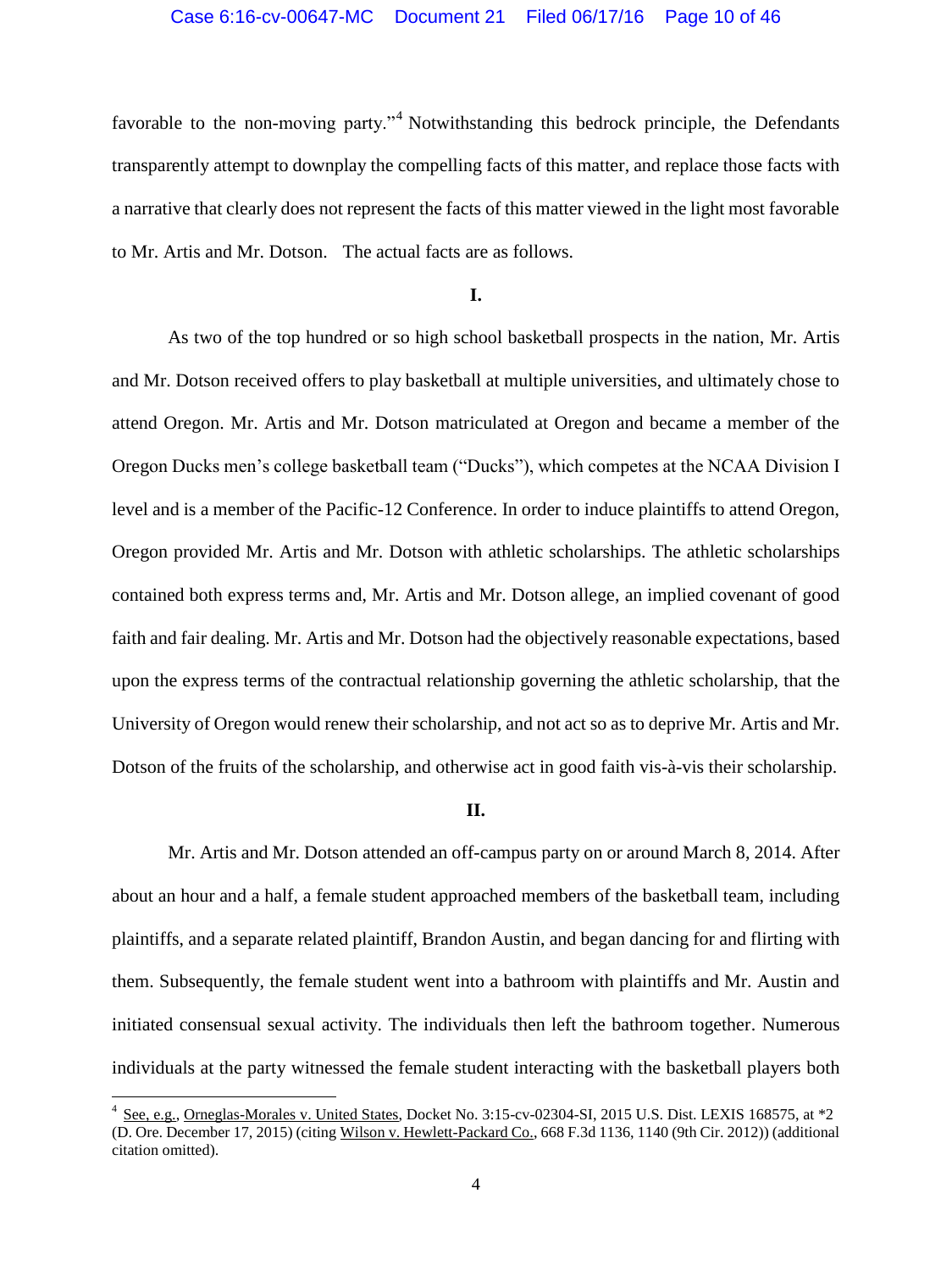#### Case 6:16-cv-00647-MC Document 21 Filed 06/17/16 Page 11 of 46

before and after the sexual activity in the bathroom, and would have testified under oath that the female student gave absolutely no indication that she was sexually assaulted, or even upset, and insisted on remaining with the basketball players even after they left the bathroom.

Later in the evening, the female student chose to return to the apartment of one of the basketball players, along with all three basketball players. The female student was laughing and joking. The female student chose to stay overnight at the apartment, and had sexual intercourse with one of the other players after waking up in the morning. Thereafter, the player sent the female student home in a cab, and she sent a text message stating "thanks for getting me home." At no point did the female student appear to be intoxicated. At no point did the female student say "no" about any sexual activity. The female student expressed verbal consent and/or gave unmistakable physical indications of her desire to participate in sexual contact with the young men at the times they were engaged in sexual conduct.

## **III.**

Within a day or two, however, the female student began making false, scandalous, and malicious accusations about all three basketball players, including the utterly false accusation that the players dragged her into the bathroom and assaulted her; the utterly false accusation that the players wrestled her into a car, forced her to get drunk, and drove her to the apartment; and the utterly false accusation that she was raped at the apartment. Thereafter, the accuser made numerous inconsistent statements to the Eugene Police Department regarding her sobriety, the events and conversations leading up to the sexual conduct, and the actual actions, words, and behavior of those involved during sexual contact.

On April 14, 2014, the Lane County District Attorney determined that she would not be pressing charges against Mr. Artis and Mr. Dotson "because the conflicting statements and actions by the victim make this case unprovable as a criminal case." In or around late April, however, the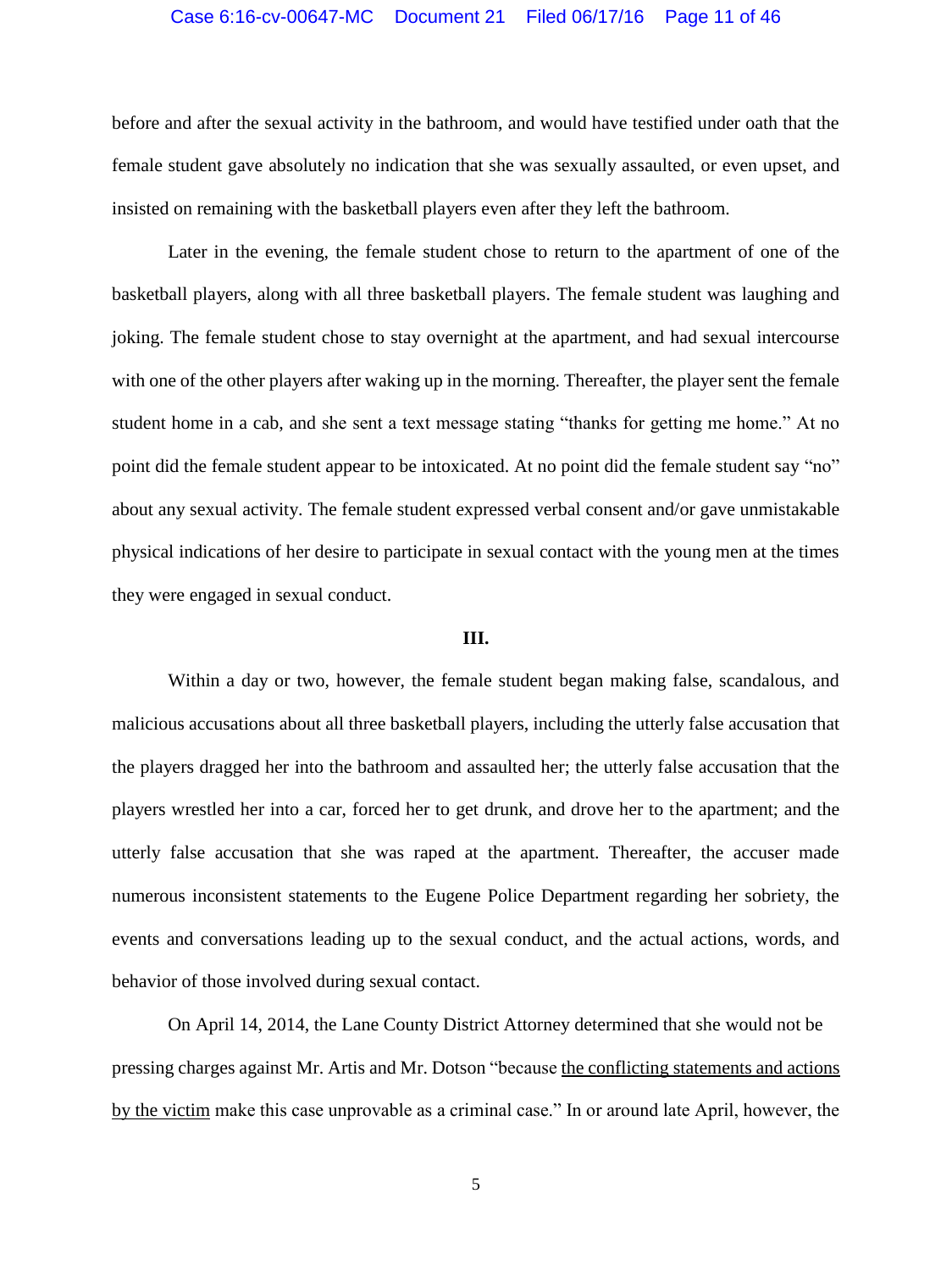#### Case 6:16-cv-00647-MC Document 21 Filed 06/17/16 Page 12 of 46

Oregonian published the police report that the female student had made. The next evening, presumably in response to the publication of the police report, the District Attorney's office issued a document outlining numerous weaknesses in the case, and concluding that those weaknesses presented "an insurmountable barrier to prosecution."

At a proximate point in time, Defendant Michael R. Gottfredson, who served as the President of the University at all relevant times, in effect imposed discipline upon Mr. Artis and Mr. Dotson without due process by making a public statement condemning the basketball players, even though the District Attorney had declined to prosecute, and the University had not started, much less concluded, the hearing process. Despite the fact that the District Attorney had cast significant doubt on whether the accuser was telling the truth, Dr. Gottfredson stated, "The type of behavior in the police report released this week is utterly unacceptable and will not be tolerated," and further stated, "I know it's frustrating, and we would like to say more, but we are not going to violate the laws that are in place to protect students' privacy or the rights of our students – *especially* the survivor." (The italics are found in the original University transcript.) Evidencing that the University had prejudged Mr. Artis' and Mr. Dotson's guilt, and done so on the basis of plaintiffs' sex/gender, Dr. Gottfredson's statement included the statement that the female accuser was a "survivor," and the statement that "as a father, I was appalled at what I read,"<sup>5</sup> and the statement that the players would "not be playing basketball at Oregon again." This public statement preordained and dictated the outcome of any 'due process' hearing, thereby immediately sealing their fate without a stitch of investigation. Around this time, Ms. Martin again suspended Mr. Artis and Mr. Dotson, and refused to modify their suspension. Around this time, a student told a University investigator that she personally interacted with the female student throughout the evening in question, she was not at all intoxicated, and she insisted on going home with the basketball players.

l

<sup>&</sup>lt;sup>5</sup> The Los Angeles Times used this language about being "appalled" as a "father" as a "pull quote" in large, bold type. See http://www.latimes.com/nation/nationnow/la-na-nn-oregonbasketball-sexual-assault-20140509-story.html (last visted March 6, 2016).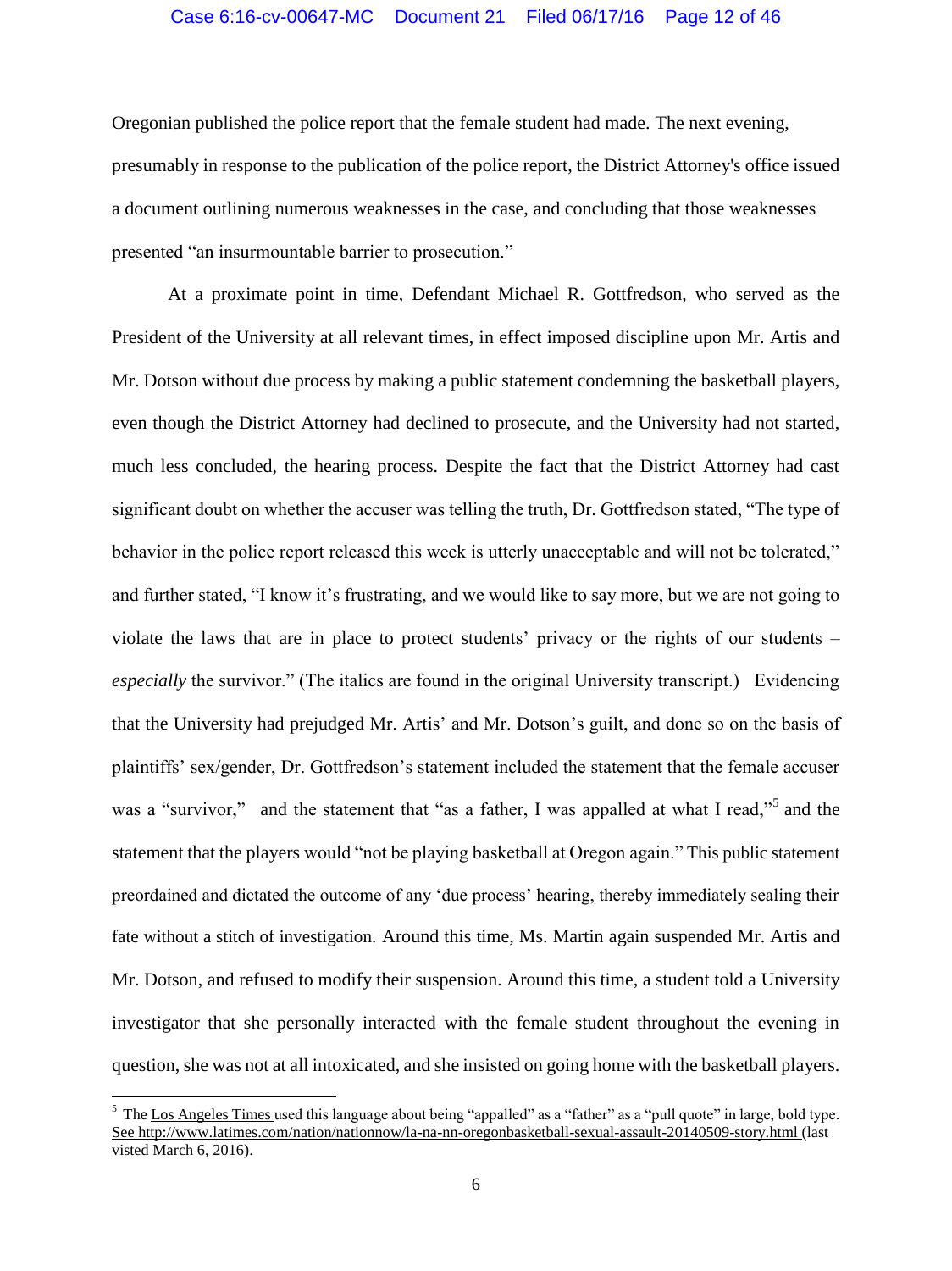#### Case 6:16-cv-00647-MC Document 21 Filed 06/17/16 Page 13 of 46

Rather than allow the school's insufficient process, and the laws required process to take its course, the university prejudged and prejudiced our clients.

What voluntariness could be said to exist against the backdrop of Dr. Gottfredson's pre-investigation public proclamation that the players would "not be playing basketball at Oregon again." This public statement preordained and dictated the outcome of any 'due process' hearing, thereby immediately sealing their fate without a stitch of investigation. All voluntariness of choice was quashed at the very outset of this University's proceedings.

Mr. Artis and Mr. Dotson both allege that, at all relevant times, they had a recognized property interest in (among other things) their status as admitted, matriculated University students in good standing; their interest in pursuing public higher education and intercollegiate athletic participation; and the economic benefit to them in the form of their existing scholarship and all aid related thereto, future scholarships at another Division I school, or a future contract with an NBA or other professional team. Mr. Artis and Mr. Dotson further allege that, at all relevant times, they also had a recognized liberty interest in (among other things) being in good standing at the University, and being free from the stigma associated with being suspended for disciplinary reasons. Mr. Artis and Mr. Dotson further allege that, at all relevant times, it was clearly established that, given the seriousness of the alleged infraction, the possible consequences to Mr. Artis and Mr. Dotson, and the degree of sanction or penalty sought to be imposed, the Fourteenth Amendment to the United States Constitution's guarantee of procedural and substantive due process, Title IX itself, and the Oregon Revised Statutes, required the Defendants to provide Mr. Artis and Mr. Dotson with (among other things) the right to representation by counsel, testimony of witnesses under oath, depositions, issuance of subpoenas, cross-examination, a fundamentally fair proceeding.

Mr. Artis' and Mr. Dotson's counsel, however, was presented with two unacceptable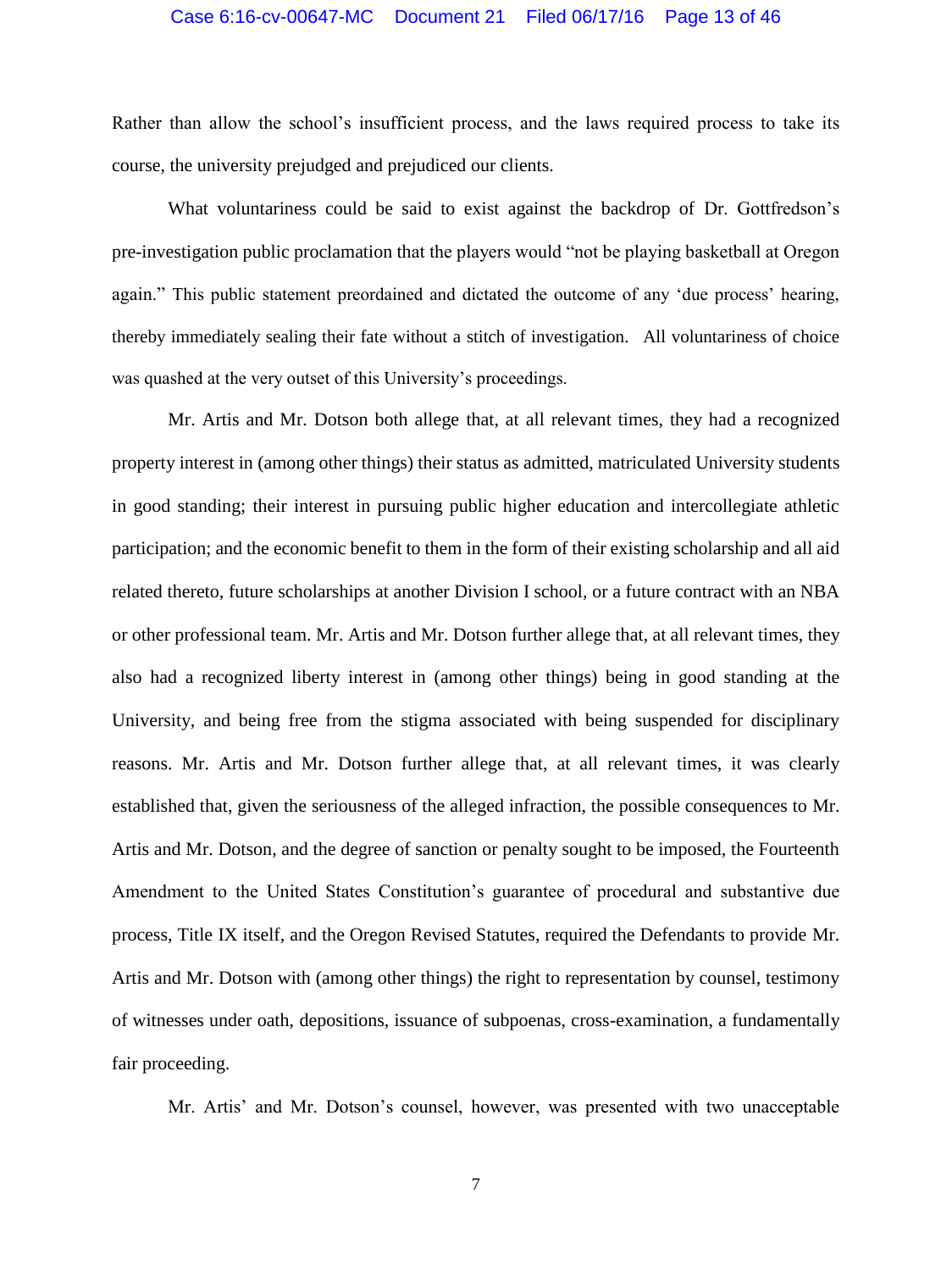#### Case 6:16-cv-00647-MC Document 21 Filed 06/17/16 Page 14 of 46

choices: (1) a "panel hearing" at which the University would not provide most or all of the foregoing due process protections, except for representation by counsel; or (2) an "administrative conference" at which the University would not provide most or all of the foregoing due process protections, except for representation by counsel. After the "panel hearing" was scheduled, plaintiffs' counsel requested a "contested case hearing" which complies with the due process requirements set forth in ORS 351.088, and ORS 183.413-.497 and 183.502, including representation by counsel (ORS 183.417(1)), testimony under oath (ORS 183.417(7)), depositions (ORS 183.425), issuance of subpoenas (ORS 183.440), and cross-examination (ORS 183.450(3)).

Among other things, plaintiffs' counsel further made clear that, in order to present a defense, the plaintiffs would need to subpoena the numerous witnesses who would testify that the female student gave absolutely no indication that she was sexually assaulted, or even upset, and insisted on remaining with the basketball players even after they left the bathroom, and two individuals with whom the female student had chosen to have sex after just meeting them.

The University and its representatives, however, failed to even directly respond to the request of Mr. Artis' and Mr. Dotson's counsel for a contested case hearing. Based upon the foregoing, it was clear to Mr. Artis' and Mr. Dotson's counsel that the University and its representatives were not going to grant that request. Ultimately, as the University was only providing two options, neither of which provided the requisite due process, and the University was requiring Mr. Artis and Mr. Dotson to choose between one of the two options plaintiffs' counsel accepted the "administrative conference" option. Mr. Artis' and Mr. Dotson's counsel was not asked to sign, and did not sign, a waiver of Mr. Artis' and Mr. Dotson's due process rights, and would never have signed such a waiver; moreover, Mr. Artis' and Mr. Dotson's counsel never waived plaintiffs' due process rights by choosing the "administrative conference" option over the "panel hearing" option, neither of which provided the due process protections that plaintiffs'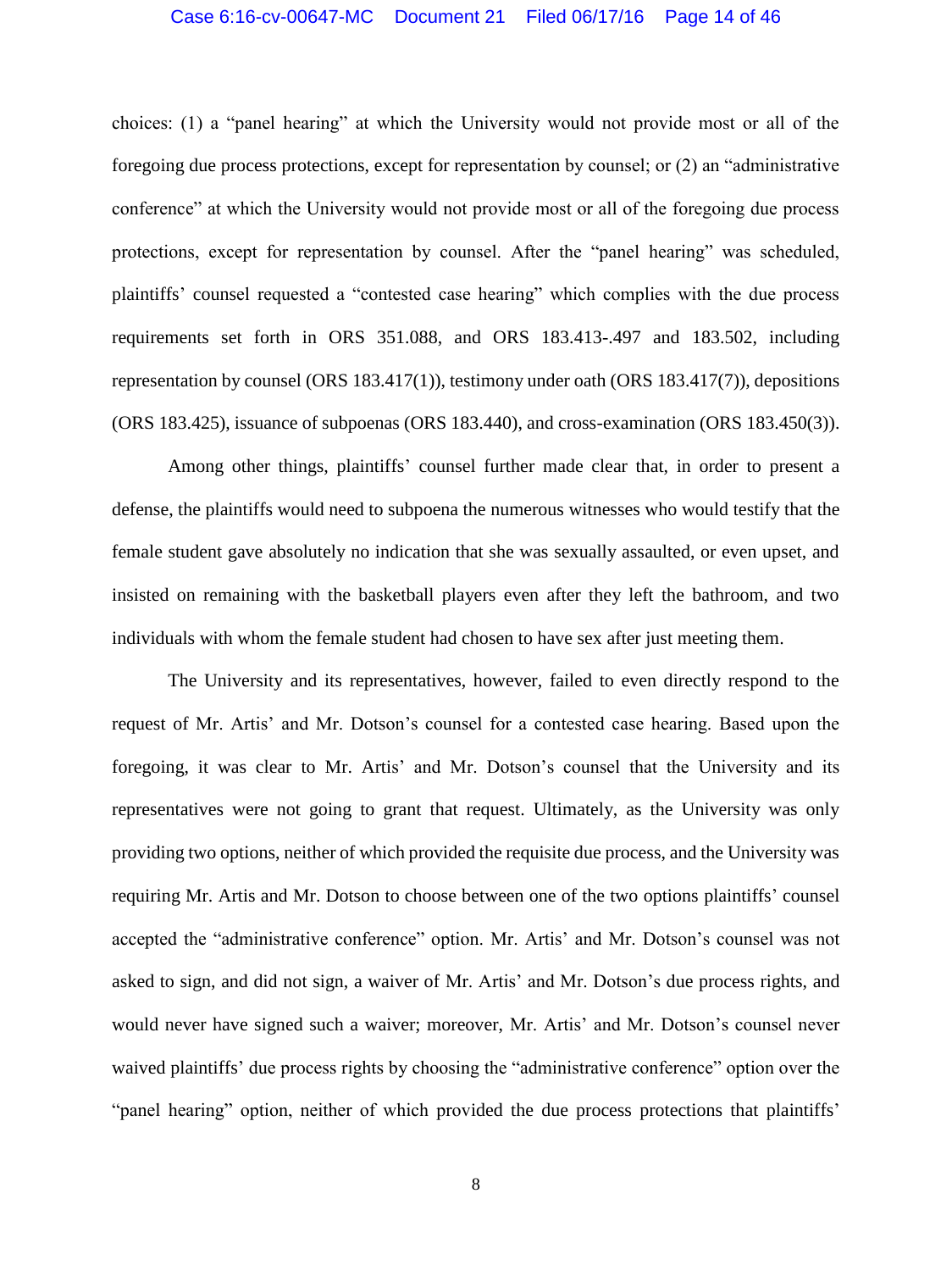counsel had expressly requested.

The "administrative conference" was ultimately scheduled for May 30, 2014. It turned out to be nothing less than an unconstitutional "kangaroo" proceeding of the very worst order, in which Mr. Artis and Mr. Dotson were deprived of the foregoing rights, and not even provided with a basic opportunity to properly respond to all information provided, and to contact and call all relevant and necessary witnesses. Defendant Sandy Weintraub, who is, and was at all relevant times, the Director of Student Conduct & Community Standards at the University of Oregon, ruled against Mr. Artis and Mr. Dotson, suspending them from the University from four to ten years, long enough for the removal to be the functional equivalent of an expulsion from the University, and refused to provide due process to Mr. Artis and Mr. Dotson, in all manner described in detail above.

Defendant Robin Holmes, Vice President for Student Life at the University of Oregon, was charged with the responsibility of hearing an appeal. Dr. Holmes, however, refused to respond to plaintiffs' request for an appeal and did not return multiple phone calls from plaintiffs' counsel, in violation of Mr. Artis' and Mr. Dotson's right to procedural and substantive due process.

Additionally, Defendants' actions before, during, and after the hearing process were motivated in whole or in large part by the fact plaintiffs are male and the accuser is a female. Just listening to the President's derisive remarks about the horrors of 'group sex,' it is clear that a female who consents is not equally horrible. Indeed, his remarks could easily be interpreted to mean a female would never consent to such a thing, therefore it has to be without her consent, sexual preferences notwithstanding. Based upon Mr. Artis' and Mr. Dotson's sex/gender, the University deprived plaintiffs of basic due process rights, equal protection rights, and other rights guaranteed by Title IX, and its implementing regulations, and by the University's own stated policies and procedures. In or around January 2015, the female student filed a lawsuit against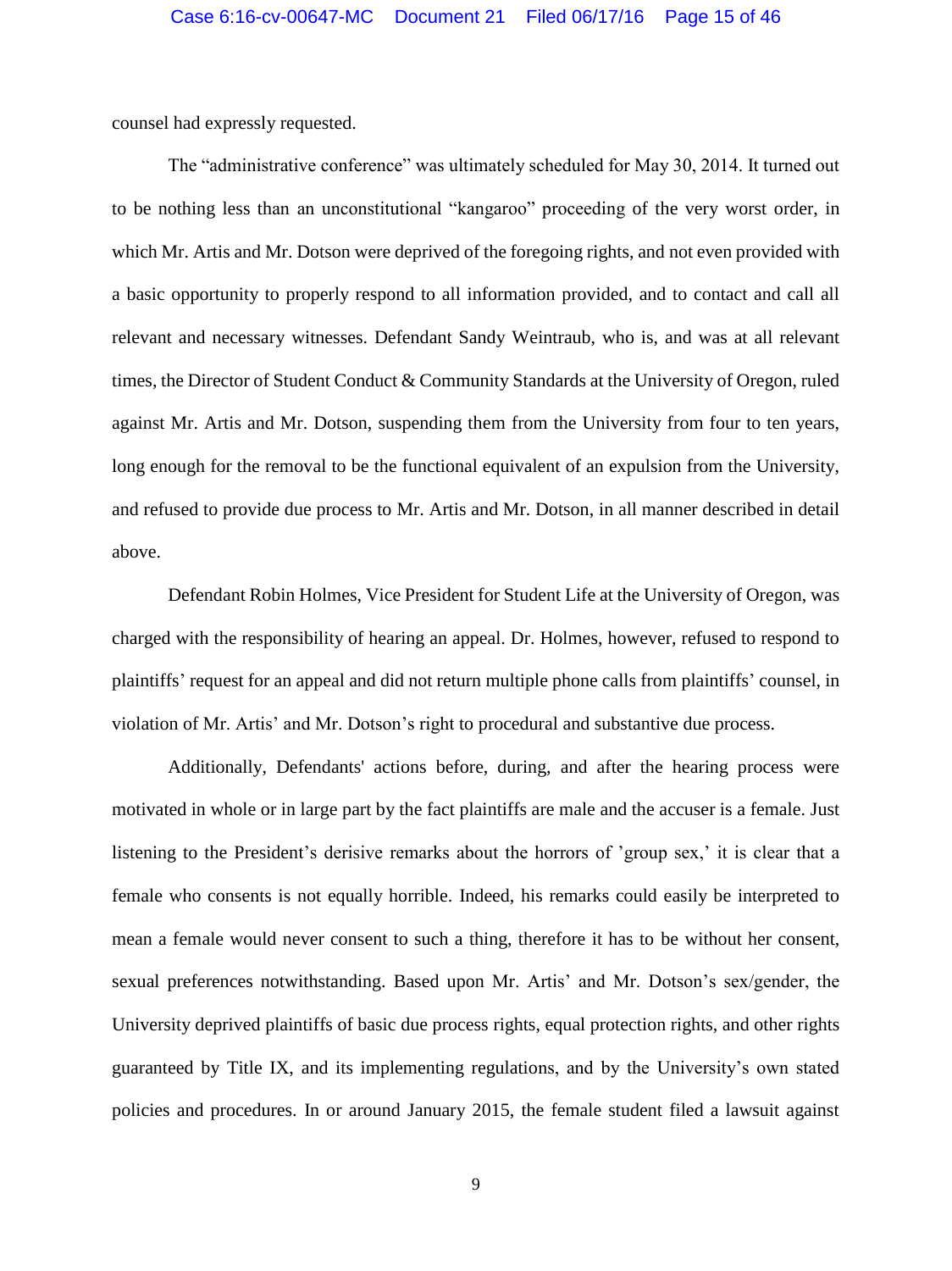#### Case 6:16-cv-00647-MC Document 21 Filed 06/17/16 Page 16 of 46

Oregon, alleging that her own Title IX rights had been violated due to Oregon's alleged "deliberate indifference" to the safety of its students. Oregon's counsel contacted plaintiffs' counsel, stated that had she been consulted things might have been handled differently, and asked for Mr. Artis' and Mr. Dotson's help in defending the suit.

The University claims in its Motion that Mr. Artis' and Mr. Dotson's assertions about their basketball career are merely speculative. Not only is this a question for the jury, but, in plaintiffs' Complaint, they plainly allege that, prior to the Defendants' actions, Mr. Artis also ranked 62nd on the ESPN 100 (#5 in state) coming out of high school and he was ranked the #8 point guard in the country and #1 in California. The Houston Chronicle named Mr. Dotson 2012 Greater Houston Player of the Year and he was selected All-District 21, All-Region 3 and 4A All-State after his impressive senior year; In Mr. Dotson's freshmen season at Oregon he was named to the 2013 Kyle Macy Freshman All-American Team, All-Tournament team and Pac-12 Freshman team. Mr. Artis and Mr. Dotson further allege that, as a direct and proximate result of the Defendants' conduct, Mr. Artis and Mr. Dotson no longer play at a Division I school, have diminished chances of playing in the NBA, have been made to suffer the opprobrium associated with an suspension from a university, and the opprobrium associated with committing a sexual assault (when in fact they committed no sexual assault), and have as a result suffered personal and professional harm, including emotional distress, in the past, and will do so in the future.

## **LEGAL ARGUMENT**

## **1. Contrary to the Defendants' First Argument, Mr. Artis and Mr. Dotson Have Stated a Claim for the Individual Defendants' Violations of 42 U.S.C. § 1983**

In Count Two, Mr. Artis and Mr. Dotson seek to hold the individual defendants liable under § 1983. Among other things, Mr. Artis and Mr. Dotson allege that, at all relevant times, they had a recognized property interest in (among other things) their status as an admitted,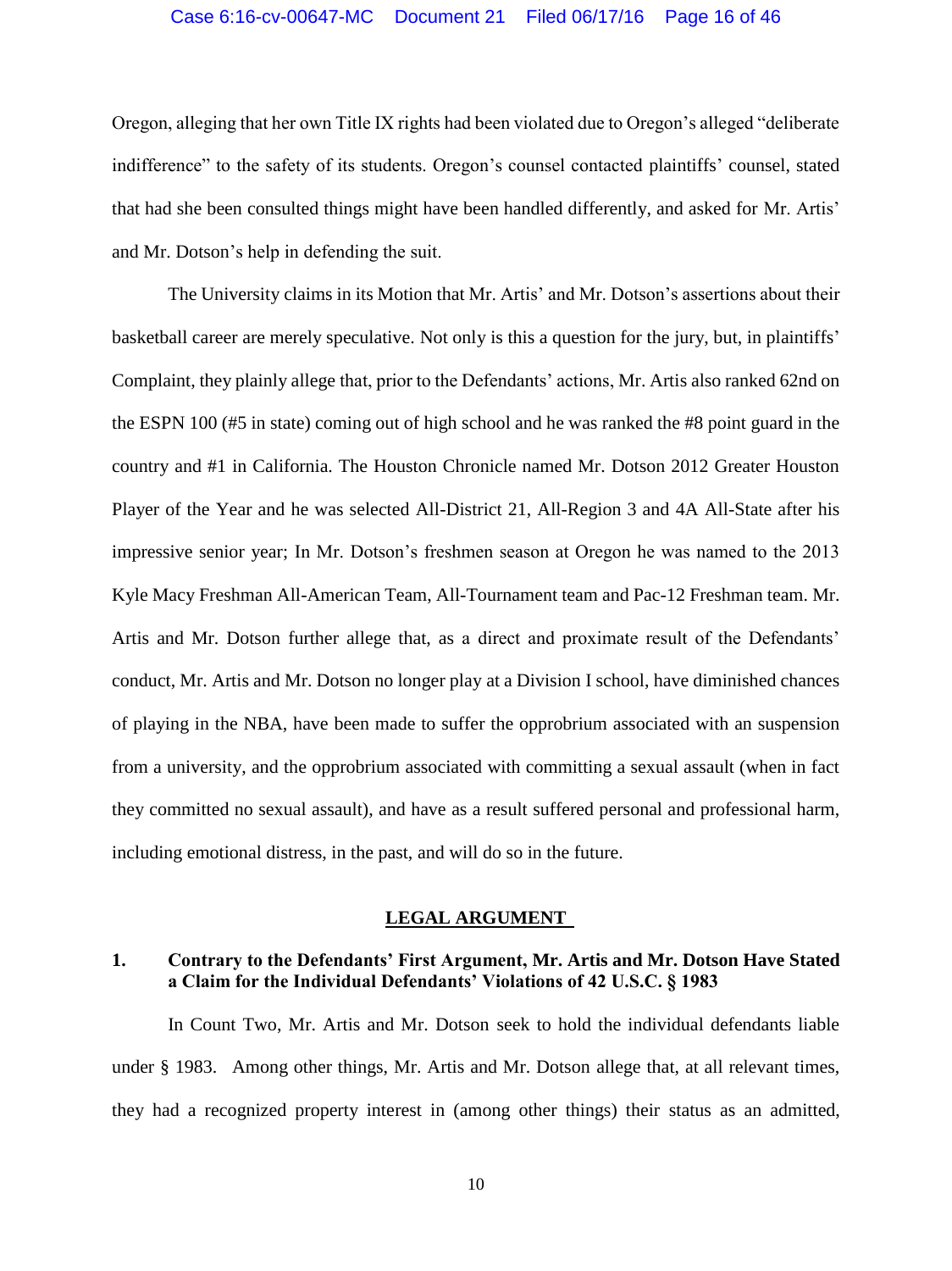matriculated University student in good standing; their interest in pursuing public higher education and intercollegiate athletic participation; and the economic benefit they had in the form of their existing scholarship and all aid related thereto, future scholarships at another Division I school, or future contracts with an NBA or other professional team, and they also had a recognized liberty interest in (among other things) being in good standing at the University, and being free from the stigma associated with being suspended for disciplinary reasons. Mr. Artis and Mr. Dotson further allege that, at all relevant times, it was clearly established that, given the seriousness of the alleged infraction, the possible consequences they faced, and the degree of sanction or penalty sought to be imposed, the Fourteenth Amendment to the United States Constitution's guarantee of procedural and substantive due process, and the Oregon Revised Statutes, required the Defendants to provide Mr. Artis and Mr. Dotson with the right to representation by counsel, testimony of witnesses under oath, depositions, issuance of subpoenas, cross-examination of witnesses, a fundamentally fair proceeding, and other due process protections, and the Defendants' failure to do so constitutes a violation of § 1983. In response, the individual Defendants principally argue that their actions did not implicate a recognized property or liberty interest. They also argue that they are entitled to qualified immunity; Mr. Artis and Mr. Dotson waived their right to the constitutional protections at issue; and Mr. Artis and Mr. Dotson received a fair hearing consistent with due process. They also argue that there is no substantive due process claim because their actions did not shock the conscience. These arguments all fail.

# **a. The Property and Liberty Interests Claimed by Mr. Artis and Mr. Dotson are Well-Recognized**

42 U.S.C. § 1983 provides, in pertinent part, as follows:

Every person who, under color of any statute, ordinance, regulation, custom, or usage, of any State or Territory or the District of Columbia, subjects, or causes to be subjected, any citizen of the United States or other person within the jurisdiction thereof to the deprivation of any rights, privileges, or immunities secured by the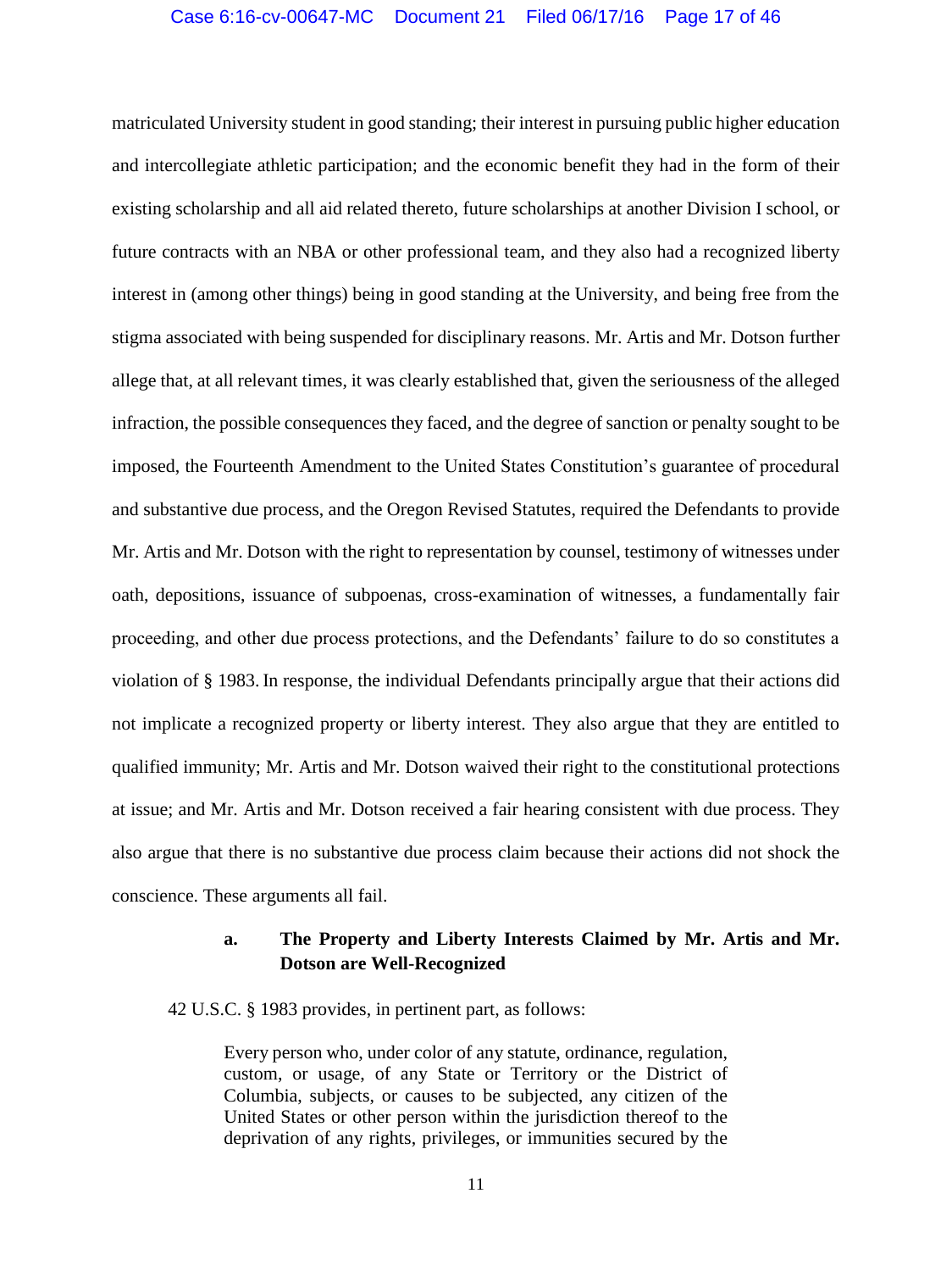Constitution and laws, shall be liable to the party injured in an action at law, suit in equity, or other proper proceeding for redress … .

"To state a claim under § 1983, a plaintiff must allege the violation of a right secured by the Constitution and laws of the United States, and must show that the alleged deprivation was committed by a person acting under color of state law."<sup>6</sup>

The Fourteenth Amendment forbids those acting under color of state law to deprive any person of "life, liberty, or property, without due process of law." Thus, "[t]he requirements of … due process apply only to the deprivation of interests encompassed by the Fourteenth Amendment's protection of liberty and property."<sup>7</sup> Property interests, however, "take many forms," and liberty includes "the right … to engage in any of the common occupations of life, to acquite useful knowledge … and to generally enjoy those privileges long recognized … as essential to the orderly pursuit of happiness by free men."<sup>8</sup> Thus, "certainly where the State attaches 'a badge of infamy' to the citizen, due process comes into play."<sup>9</sup>

In the seminal case of Dixon v. Alabama State Board of Education, issued in 1961, the United States Court of Appeals for the Fifth Circuit made clear that students have both a liberty and property interest in "the right to remain at a public institution of higher learning in which the plaintiffs [are] students in good standing.'"<sup>10</sup> As the Supreme Court of the United States observed in Goss v. Lopez, a 1975 decision, "Since the landmark decision of the Court of Appeals for the Fifth Circuit in Dixon … , the lower federal courts have uniformly held the Due Process Clause

<sup>&</sup>lt;sup>6</sup> See, e.g., West v. Atkins, 487 U.S. 42, 47 (1988) (multiple citations omitted).

<sup>7</sup> See Board of Regents v. Roth, 408 U.S. 564, 569 (1972); see also Marin v. University of Puerto Rico, 377 F. Supp. 613 (D.P.R. 1974) ("The relevant inquiry is whether plaintiffs' interests affected here are within the concepts of 'liberty' or 'property' protected by the due process clause.").

 $8 \text{ See } \text{Roth}$  at 572, 576.

 $9\text{ See Wisconsin v. Constantineau, }400 \text{ U.S. }433, 437 (1972)$  (citation omitted); accord Goss v. Lopez, 419 U.S. 565, 573-75 (1975) (quoting Constantineau, 400 U.S. at 437) (observing that "[t]he Due Process Clause also forbids arbitrary deprivations of liberty," where "a person's good name, reutation, honor, or integrity is at stake because of what the government is doing to him.").

<sup>&</sup>lt;sup>10</sup> See Marin, 377 F. Supp. at 621 (bracketing in original) (quoting Dixon v. Alabama State Board of Education, 294 F.2d 150 (5th Cir. 1961), cert. denied, 368 U.S. 930 (1961)); Blanton v. State University of New York, 489 F.2d 377, 385 (2d Cir. 1973) (characterizing Dixon as "the path-breaking decision recognizing the due process rights of students at a state university"); cf. Goss, 419 U.S. at 573-75 (secondary education case holding that "on the basis of state law, appellees plainly had legitimate claims of entitlement to a public education").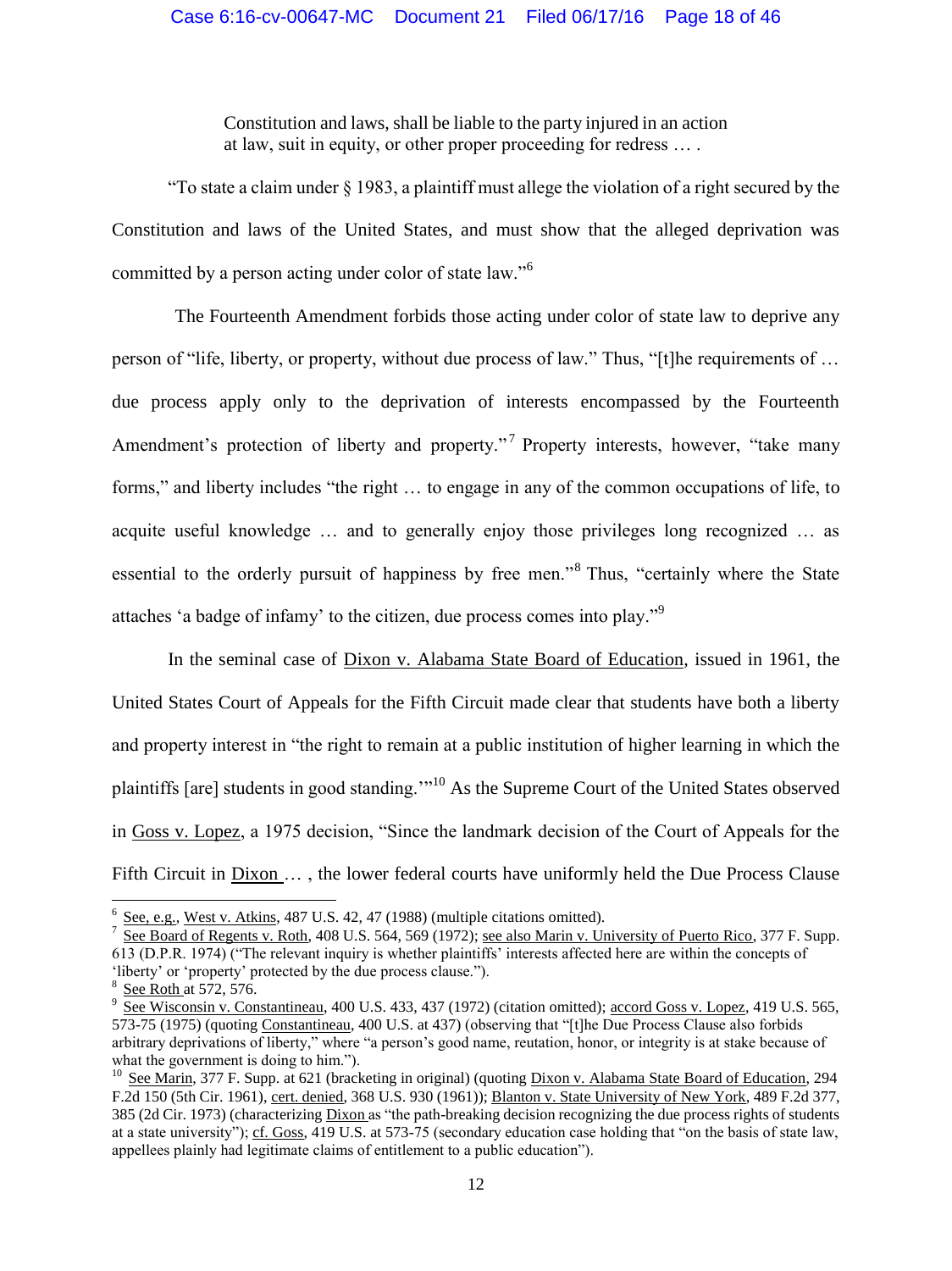applicable to decisions made by tax-supported educational institutions to remove a student from

the institution long enough for the removal to be classified as an expulsion.<sup> $11$ </sup>

Indeed, in the words of one District Court, over forty years ago:

The right to engage in a chosen occupation is meaningless if one is unable to obtain the training it requires; similarly, the right to acquire useful knowledge implies a right of access to institutions dispensing such knowledge. It is too late in the day, now that the right privilege distinction is dead and buried, … to argue that the right to attend a public educational institution to which one is admitted or attending as a student in good standing is not within the "liberty" protected by the due process clause. …

Due process protection is particularly necessary when, as here, the governmental action may damage the individual's standing in the community, academic or general, or may impose a "stigma or other disability that foreclose[s] his freedom to take advantage" of other educational or future employment opportunities. Roth, supra, 408 U.S. at 573. Suspension from a public college is a mark on one's record that may well preclude further study at any public and many private institutions and limit the positions one can qualify for after termination of one's studies. For all of these reasons, we hold that the due process clause applies to educational suspensions.<sup>12</sup>

Nearly twenty years later, another District Court, summarizing subsequently decided authorities,

"found that Plaintiff had a protectible property interest in continued enrollment, free from arbitrary

state action, at the Medical College," and denied a motion to dismiss.<sup>13</sup>

Against this backdrop, this Court should readily reject the Defendants' argument that Mr. Artis and Mr. Dotson had neither a property nor a liberty interest at stake. Contrary to the Defendants' argument about state law, these federal decisions provide ample support for the proposition that, at all relevant times, it was well-established that Mr. Artis and Mr. Dotson had a constitutionally protected property and liberty interest in attending the University, having their scholarship renewed by the University, and being free from the stigma associated with a

l

See Goss, 419 U.S. at 576 n.8 (citing Black Coalition v. Portland School District No. 1, 484 F.2d 1040 (9th Cir. 1973)) (multiple additional citations omitted).

<sup>&</sup>lt;sup>12</sup> See Marin, 377 F. Supp. at  $621-22$  (bracketing in original) (multiple citations omitted).

<sup>&</sup>lt;sup>13</sup> See Lewin v. Medical College, 910 F. Supp. 1161, 1164 (E.D. Va. 1996).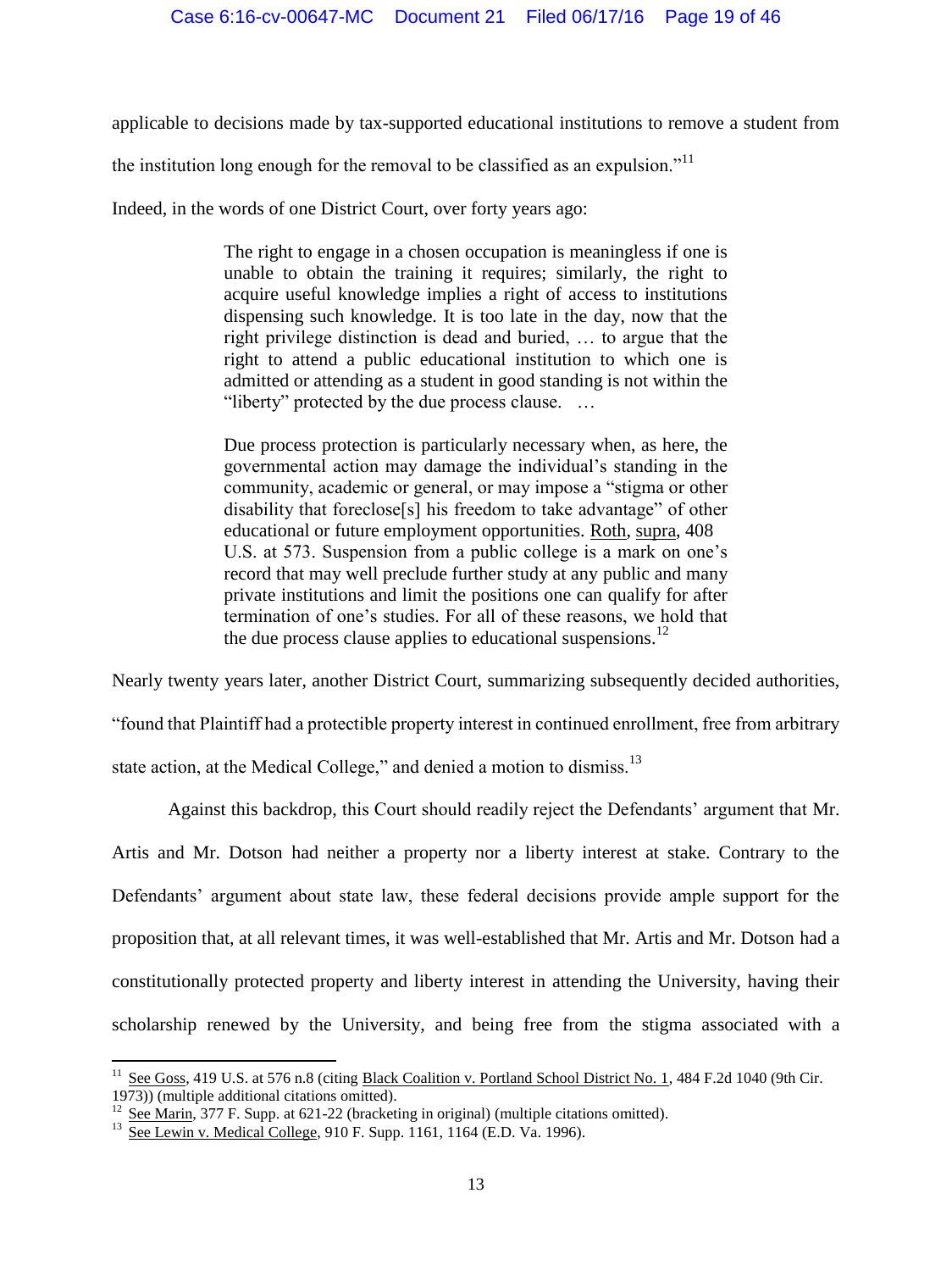disciplinary suspension, and other state-imposed stigma. Indeed, the Defendants essentially ignore the authorities cited above, and instead rely upon three unpublished, non-binding, distinguishable decisions. Again, with respect, from the Fifth Circuit's decision in Dixon on forward, numerous federal courts including the Supreme Court have recognized or assumed the existence of such interests.<sup>14</sup>

# **b. The Property Interest in Plaintiffs' Scholarships, And All Financial Benefits, Claimed by Mr. Artis and Mr. Dotson are Well-Recognized**

For the same reasons, this Court should hold that Mr. Artis and Mr. Dotson had property and liberty interest in playing for the University's basketball team, having their scholarships renewed by the University or receiving scholarships from another Division I university, and each receiving an NBA contract, certainly as they related to Mr. Artis' and Mr. Dotson's relationship with Oregon. In Stretten v. Wadesworth Veterans Hosp., 537 F2d 361,366- 367 (9th Cir 1976), the Ninth Circuit found a property interest in a medical resident's continued education in the property interests of his residency.

## **c. Plaintiff's Property Interest in His Residency**

 $\overline{\phantom{a}}$ 

It is clear from the Supreme Court decision in Board of Regents v. Roth that the Constitution protects interests not embraced within the traditional notions of real or personal property. However, the Court indicated that a benefit which merits protection as a property interest

<sup>&</sup>lt;sup>14</sup> See, e.g., Dixon, 294 F.2d at 150 (seminal case, involving Alabama State College); **Blanton**, 489 F.2d at 385 (characterizing Dixon as "the path-breaking decision recognizing the due process rights of students at a state university"); Marin, 377 F. Supp. at 621 (bracketing in original) ("Suspension from a public college is a mark on one's record that may well preclude further study at any public and many private institutions and limit the positions one can qualify for after termination of one's studies. For all of these reasons, we hold that the due process clause applies to educational suspensions."); Hart v. Ferris State College, 557 F. Supp. 1379, 1382 (W.D. Mich. 1983) (concluding that "the threat of suspension or expulsion implicates … property and liberty interests in public education and reputation, and that such interests are within the purview of the due process clause of the Fourteenth Amendment"); Hall v. University of Minnesota, 530 F. Supp. 104, 107 (D. Minn. 1982) ("A student's interest in attending a university is a property right protected by due process."); accord Board of Curators of University of Missouri v. Horowitz, 435 U.S. 78, 86 (1978) (academic dismissal case holding that, even assuming that a medical student has a liberty or property interest, "respondent has been awarded at least as much due process as the Fourteenth Amendment requires"); Regents of University of Michigan v. Ewing, 474 U.S. 214, 222 (1985) ("We therefore accept the University's invitation to assume the existence of a constitutionally protectible property right in Ewing's continued enrollment … ."); Tigrett v. Rector and Visitors of University of Virginia, 290 F.3d 620, 627 (4th Cir. 2002) (assuming a matriculated student's property interest in a university education without deciding whether one exists).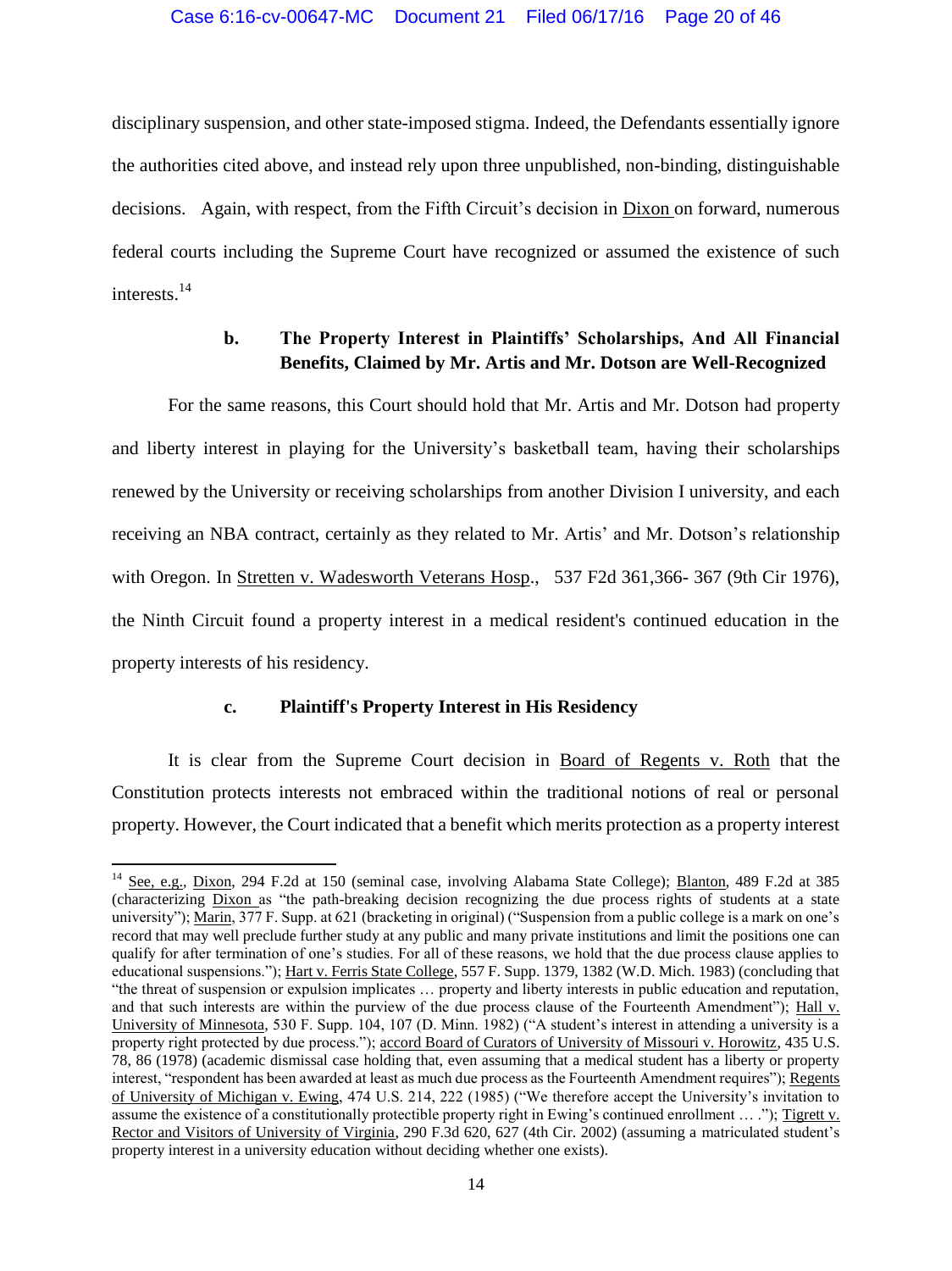## Case 6:16-cv-00647-MC Document 21 Filed 06/17/16 Page 21 of 46

must be one to which there is more than a "unilateral expectation." 408 U.S. at 577, 92 S.Ct. at 2709, 33 L.Ed.2d at 560. Rather there must exist rules or understandings which allow the claimant's expectations to be characterized as "a legitimate claim of entitlement to (the benefit)." Id.

\* \* \* \*

Moreover, we believe Roth recognized that rehire rates under some circumstances may evidence a "common law of employment" sufficient to support the finding of a property interest. See Board of Regents v. Roth, 408 U.S. at 578 n. 16, 92 S.Ct. at 2710, 33 L.Ed.2d at 561. But we need not rest rejection of the defendant's position on this interpretation of Roth. Certainly nothing in Roth precludes the use of historical termination patterns as evidence that a plaintiff's claim is a property interest deserving of the protection of due process.

However, in holding that Dr. Stretten's claim to his residency is a property interest, we need not place primary reliance on the fact that no one had been officially terminated in the 20-year, 5,000-physician history of the program. Such reliance is unnecessary because Dr. Stretten, at the time of his appointment, was advised that he would be employed for the "duration of this training unless sooner terminated, and subject to periodic review by resident review board" and, as found by the district court, the duration of the training was four years. We rely primarily on these facts in finding no error in the district court's conclusion that Dr. Stretten's claim to his residency is a property interest deserving of appropriate due process before it is removed.

## **d. The Process Which is Due.**

Recently the Supreme Court has enunciated the factors which are to be balanced in determining the process which is appropriate to protect a property interest. *Mathews v. Eldridge*, --- U.S. ----, 96 S.Ct. 893, 96 S.Ct. 893, 47 L.Ed.2d 18, 44 U.S.L.W. 4224 (1976). The court held that such a determination:

. . . generally requires consideration of three distinct factors: first, the private interest that will be affected by the official action; second, the risk of an erroneous deprivation of (a property) interest through the procedures used, and the probable value, if any, of additional or substitute procedural safeguards; and finally, the government's interest, including the function involved and the fiscal and administrative burdens that the additional or substitute procedural requirement would entail. Id. at ----, 96 S.Ct. at 893, 47 L.Ed.2d at 33, 44 U.S.L.W. at 4229.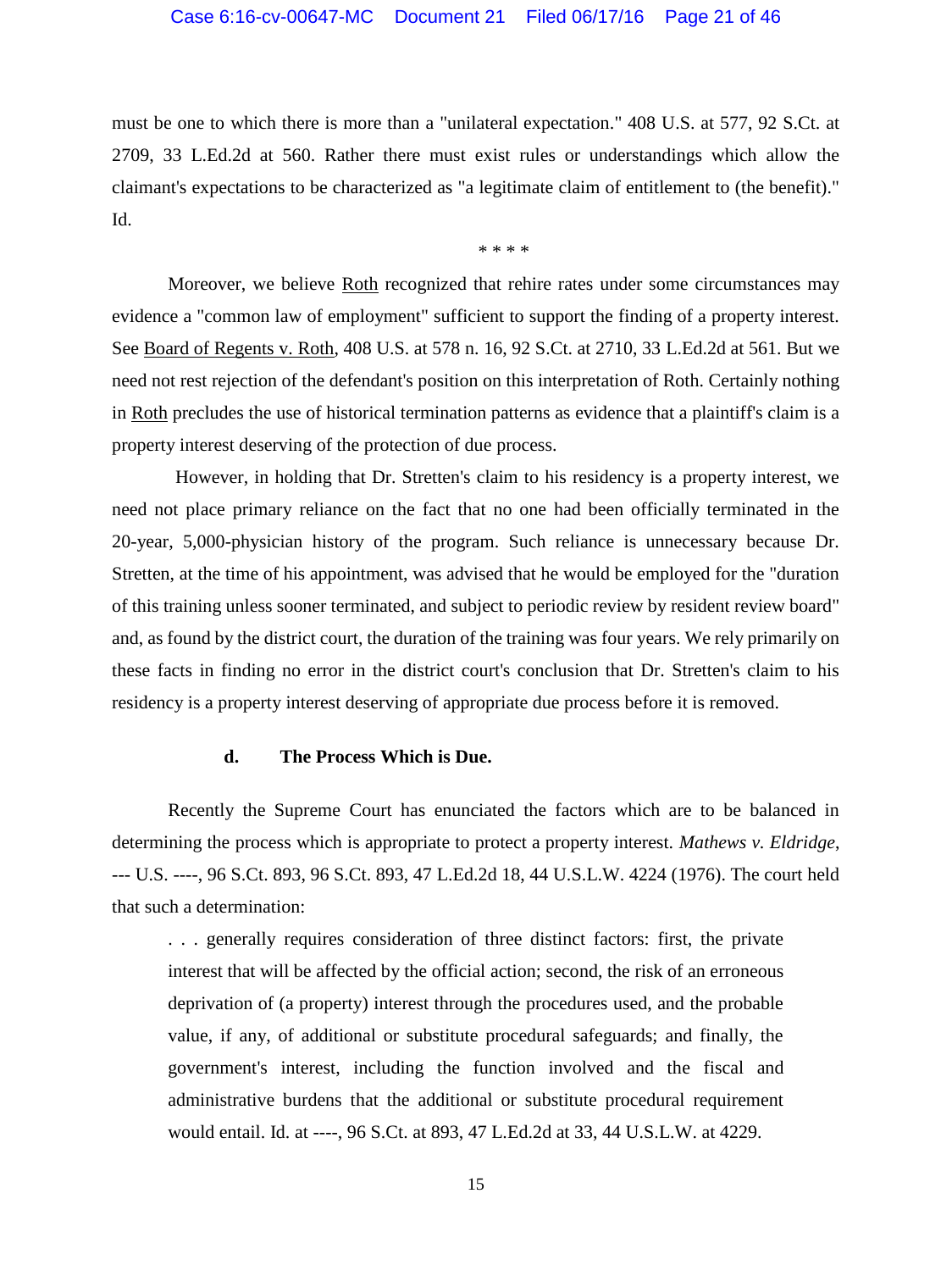### Case 6:16-cv-00647-MC Document 21 Filed 06/17/16 Page 22 of 46

We will discuss each of these factors in the context of Dr. Stretten's situation at Wadsworth VA Hospital. The balance among these factors must be used to determine both the extent and the timing of the procedures necessary to protect Dr. Stretten's property interest in his position as a resident pathologist.

In terms of a recognized property interest, there can be no distinctive difference between Dr. Stretten's residency and plaintiffs' scholarships, which also include room and board and other financial benefits.

While we acknowledge the cases cited by the Defendants, those cases are non-binding and largely address suits by students against the NCAA, which the Supreme Court long ago ruled is not a state actor.<sup>15</sup> In Hall v. University of Minnesota, by contrast, the District Court granted an injunction in favor of a student-athlete in circumstances analogous to the circumstances of this case:

> The private interest at stake here, although ostensibly academic, is the plaintiff's ability to obtain a "no cut" contract with the National Basketball Association. The bachelor of arts, while a mark of achievement and distinction, does not in and of itself assure the applicant a means of earning a living. This applicant seems to recognize this and has opted to use his college career as a means of entry into professional sports as do many college athletes. His basketball career will be little affected by the absence or presence of a bachelor of arts degree. This plaintiff has put all of his "eggs" into the "basket" of professional basketball. The plaintiff would suffer a substantial loss if his career objectives were impaired.<sup>16</sup>

Finally, this Court should reject the Defendants' "thrown-in" argument that "the University was not bound to the administrative procedures provided by ORS 183.413-.497 because ORS 351.088 grants the University the authority to establish [its own] adjudicative procedures." The University asserts, in a classic unsupported ipse dixit on a motion to dismiss, that "the University established procedures for administrative conferences .. and panel hearings … as

<sup>&</sup>lt;sup>15</sup> See NCAA v. Tarkanian, 488 U.S. 179 (1988).

<sup>16</sup> See Hall, 530 F. Supp. at 108.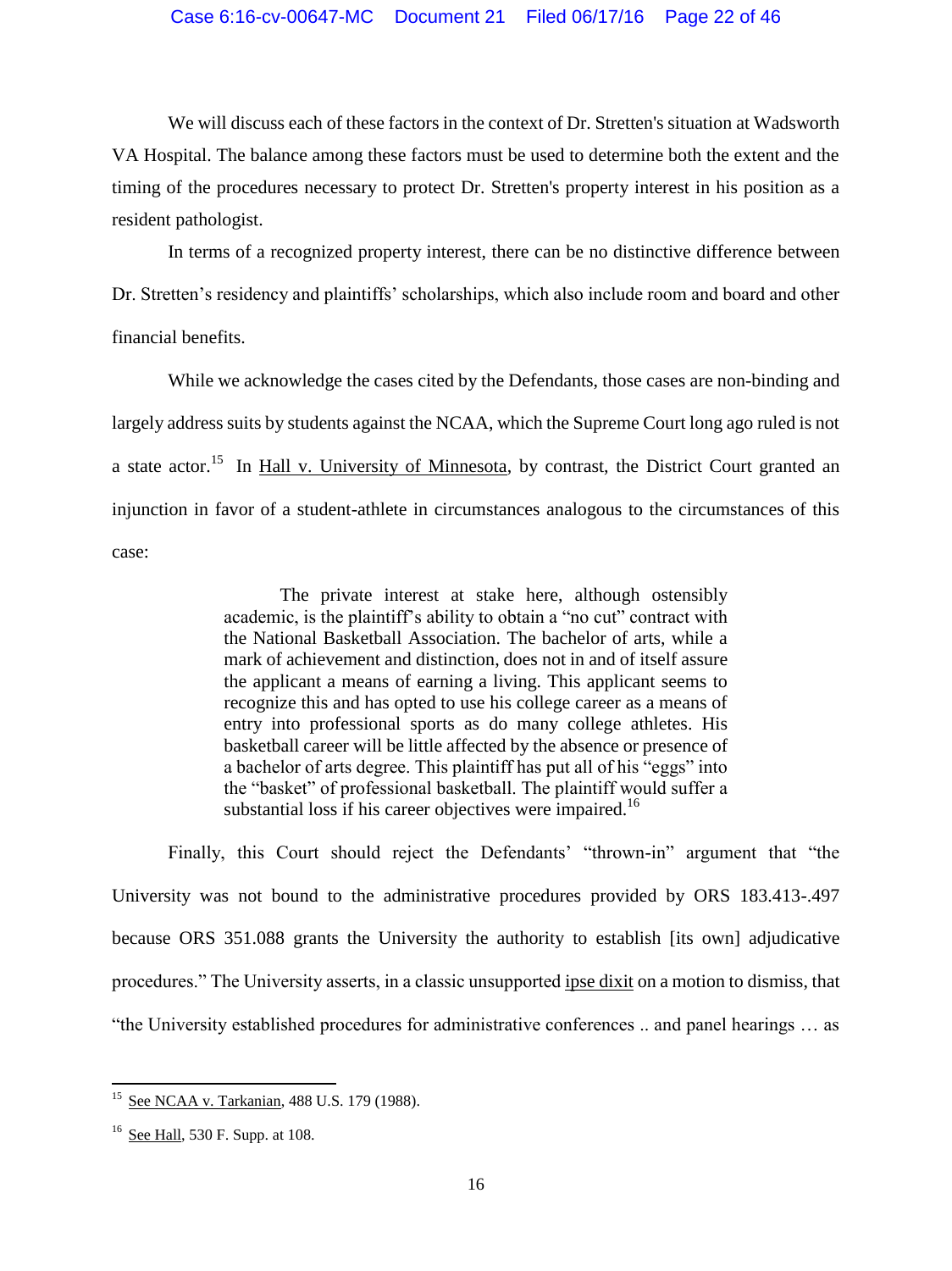the exclusive procedures for adjudicating alleged violations of its Student Conduct Code." This is a motion to dismiss, not a motion for summary judgment, and without discovery, this assertion simply cannot be evaluated. Moreover, in footnote 2 to their brief, they appear to undercut this argument by stating: "At the time of the events relevant to the Complaint, the University's Student Conduct Code was subject to the 2014 edition of the Oregon Administrative Rules. The Student Conduct Code has since been amended and renamed as a University policy."

## **e. The Individual Defendants are Not Entitled to Qualified Immunity**

Officials are only shielded by qualified immunity "insofar as their conduct does not violate clearly established statutory or constitutional rights of which a reasonable person would have known."<sup>17</sup> Indeed, "[t]o defeat a qualified immunity defense, the officials need only have fair warning that their alleged conduct was unconstitutional."<sup>18</sup> Ultimately, "[c]ourts are charged with the responsibility of ensuring that the defense of qualified immunity gives no more protection than is necessary for the official in question to effectively fulfill his duties," because "[e]ach additional measure of protection afforded government officials inevitably divests individual citizens of some remedies for violations of their constitutional rights."<sup>19</sup>

Here, the individual Defendants argue it "could not have been apparent to Martin, Gottfredson, Holmes, or Weintraub that their alleged conduct violated the Constitution." This is simply untrue. As demonstrated by the authorities cited above, Mr. Artis' and Mr. Dotson's clearly established right to due process in the circumstances presented was violated from Dr. Gottfredson's initial press conference imposing discipline without a hearing, through Ms. Martin's suspension of Mr. Artis and Mr. Dotson and refusal to modify that suspension on impermissible grounds, through Mr. Weintraub's actions in connection with conducting the hearing, through Dr.

<sup>&</sup>lt;sup>17</sup> See Harlow v. Fitzgerald, 457 U.S. 800, 818 (1982).

<sup>&</sup>lt;sup>18</sup> See Lawrence v. City of St. Paul, 740 F. Supp. 2d 1026, 1043 (D. Minn. 2010) (quoting Brown v. Fortner, 518 F.3d 552, 561 (8th Cir. 2008)) (internal quotation marks deleted); accord Cohen v. San Bernardino Valley Coll., 92 F.3d 968, 973 (9th Cir. 1996)).

 $19$  See In re Cincinnati Radiation Litigation, 874 F. Supp. 796, 807-08 (D. Ohio 1995).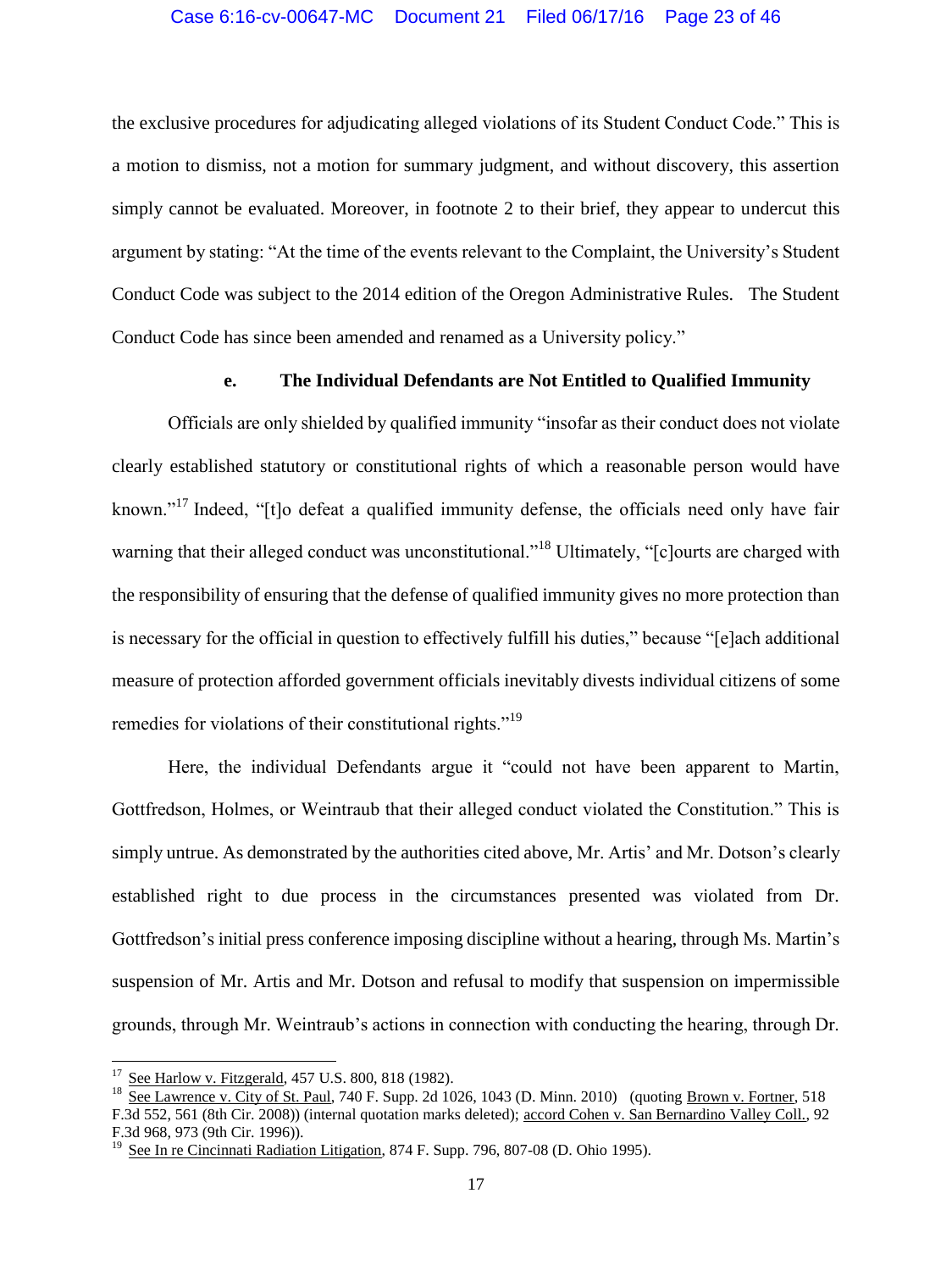Holmes' refusal to hear an appeal. As discussed in detail below, this right certainly included the right to confront and cross-examine witnesses, have access to statements, and have a true opportunity to defend himself, as opposed to the nominal "opportunity to be heard" urged by the Defendants. Though the Defendants appear to claim that the circumstances were novel (a dubious claim), "officials can still be on notice that their conduct violates established law even in novel factual circumstances."<sup>20</sup>

## **f. Mr. Artis and Mr. Dotson Did Not Waive Their Right to Due Process**

The Defendants next argue that Mr. Artis and Mr. Dotson waived their rights because, through counsel, they chose the "administrative conference" option. In support of this argument, the Defendants rely upon Davies v. Grossmont Union High School District, which held that "constitutional rights may ordinarily be waived if it can be established by clear and convincing evidence that the waiver is voluntary, knowing and intelligent."

Here, there is no evidence, much less "clear and convincing evidence," of voluntary, knowing, and intelligent waiver. It was clear to plaintiffs' counsel that the University and its representatives, who refused to even acknowledge the request of plaintiffs' counsel for a contested case hearing, were not going to grant their request for a contested case hearing, which would have provided the requisite due process. Ultimately, as the University was only providing two vastly inferior options, a "panel hearing" and an "administrative conference," neither of which provided the requisite due process, and the University was requiring Mr. Artis and Mr. Dotson to choose between one of the two options, plaintiffs' counsel accepted the "administrative conference" option. Mr. Artis' and Mr. Dotson's counsel was not asked to sign, and did not sign, a waiver of plaintiffs' due process rights, and would never have signed such a waiver; moreover, plaintiffs' counsel never waived Mr. Artis' and Mr. Dotson's due process rights by choosing the

 $20$  See Hope v. Pelzer, 536 U.S. 730, 741 (2002).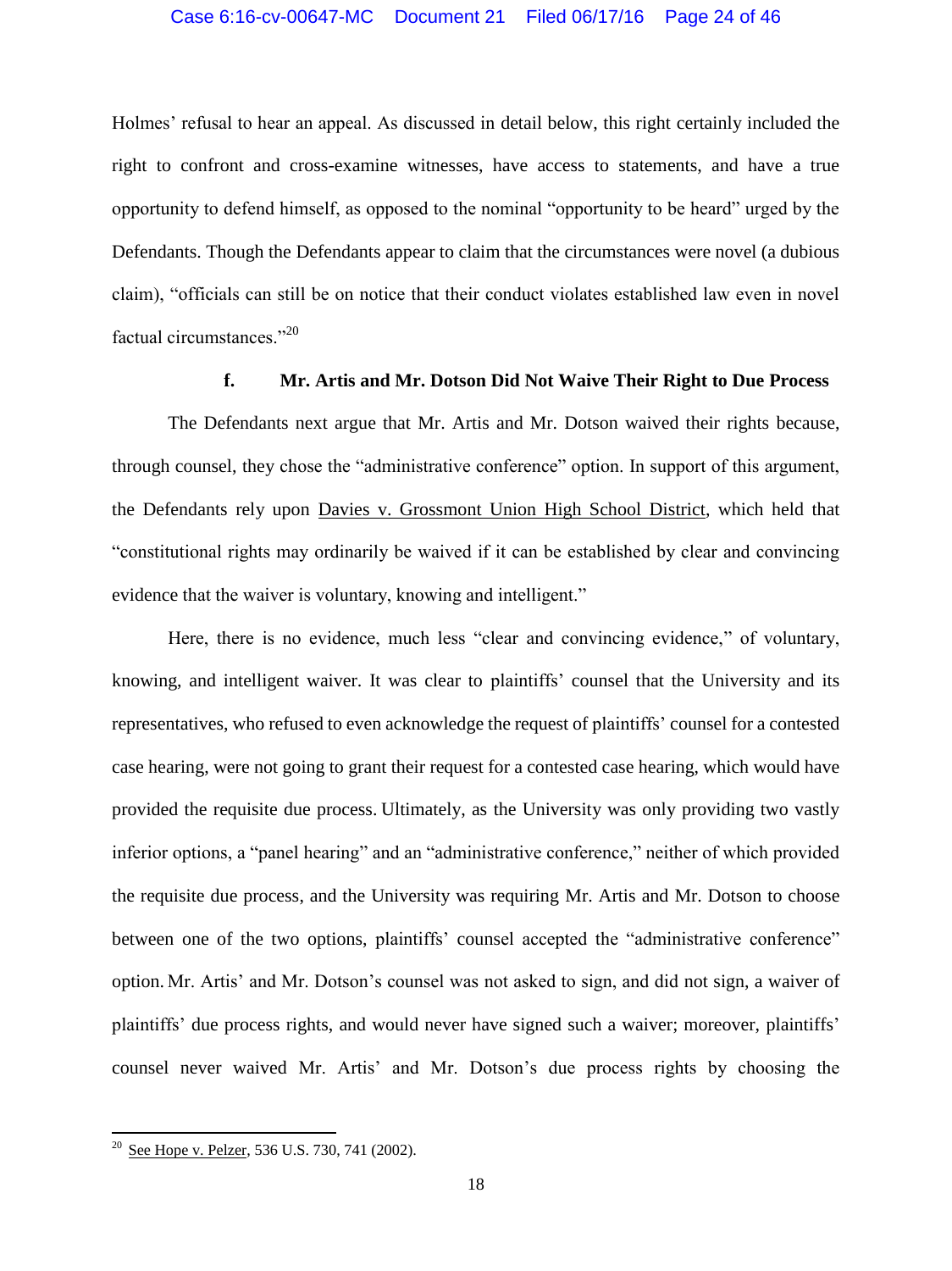## Case 6:16-cv-00647-MC Document 21 Filed 06/17/16 Page 25 of 46

"administrative conference" option over the "panel hearing" option, neither of which provided the due process protections that plaintiffs' counsel had expressly requested. It is simply nonsensical to suggest, as the Defendants apparently do, that they can be relieved of their constitutional obligations simply by providing two options, neither of which comports with applicable due process requirements.

Finally, though the Defendants fail to state so, **Davies** further provides that, even where there is a clear, voluntary, and intelligent waiver, a court must also consider whether public policy demands that the court not enforce the waiver.<sup>21</sup> All of the policy reasons supporting a finding that Mr. Artis and Mr. Dotson have a property and liberty interest make clear that any possible waiver, which in any event did not occur, should not be enforced by this Court.

## **g. Mr. Artis and Mr. Dotson were Entitled to Far More than a Nominal "Notice and Opportunity to Be Heard"**

The University next contends that Mr. Artis' and Mr. Dotson's "Fourteenth Amendment rights were not violated because [they] received constitutionally sufficient due process." Tellingly, this argument is merely two paragraphs long and contains no analysis.

"Due process … in not a fixed or rigid concept, but, rather, is a flexible standard which varies depending upon the nature of the interest affected, and the circumstances of the deprivation."<sup>22</sup> Among other things, courts have held that the right to cross-examine witnesses may be required in some school disciplinary hearings, namely where a disciplinary hearing "had resolved itself into a problem of credibility."<sup>23</sup> Indeed, in Winnick v. Manning, the Second Circuit held, in a case involving a substantial suspension of a state university student, as follows:

> Secondly, if this case had resolved itself into a problem of credibility, cross-examination of witnesses might have been essential to a fair hearing. [Citation omitted.] This was not a case,

l

<sup>&</sup>lt;sup>21</sup> See Davies v. Grossmont Union High Sch. Dist., 930 F.2d 1390, 1394 (9th Cir. 1991).

<sup>&</sup>lt;sup>22</sup> See Gorman v. University of Rhode Island, 837 F.2d 7 (1st Cir. 1988) (citing Matthews v. Eldridge, 424 U.S. 319, 334 (1976)).

<sup>&</sup>lt;sup>23</sup> See Winnick v. Manning, 460 F.2d 545, 550 (2d Cir. 1972).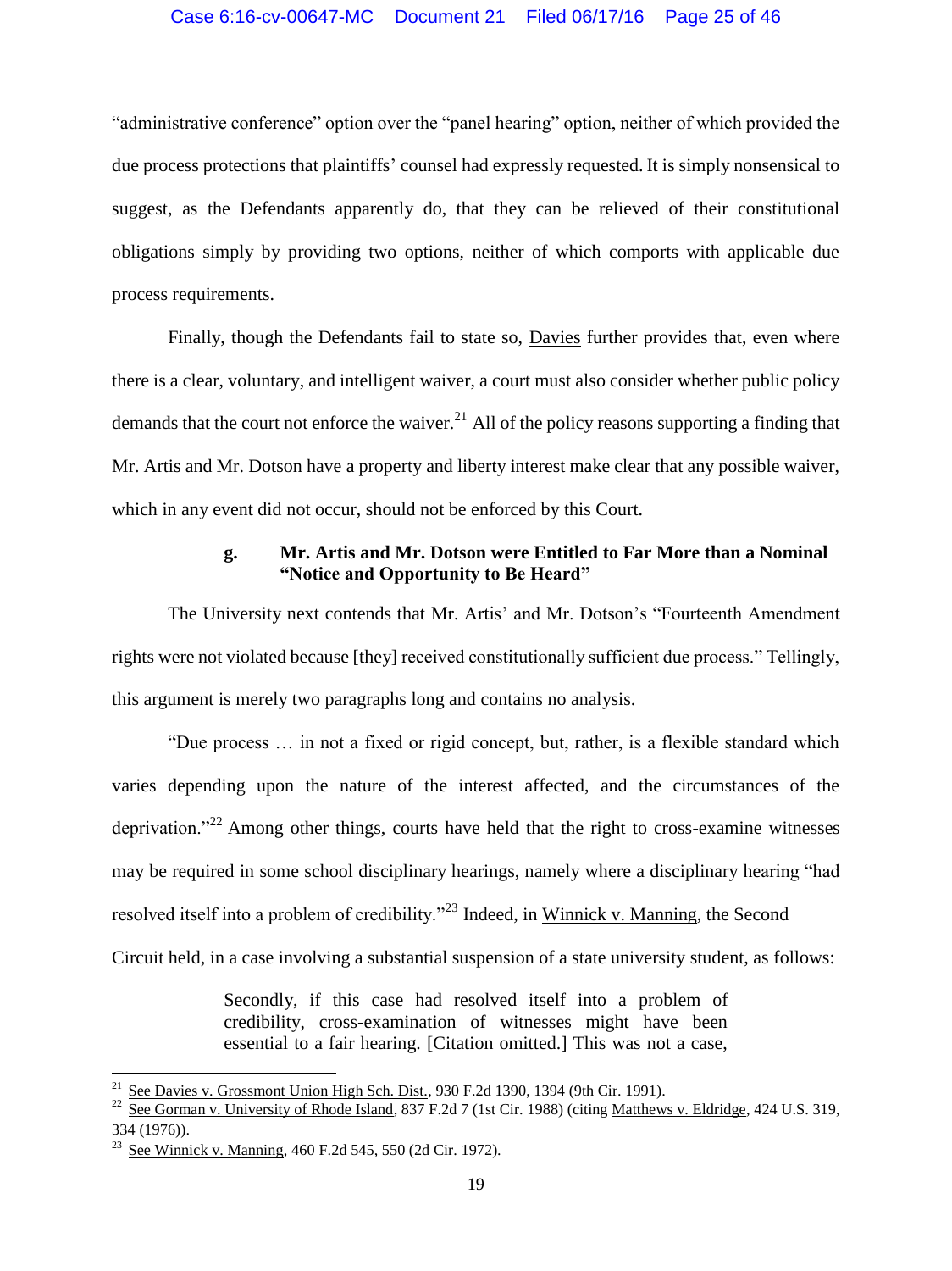however, where the decision maker had to choose to believe either the accused or his accuser. Rather, as the district court points out, Dean Hewes' credibility was not at issue. The critical fact about Hewes' statement was that he witnessed appellant's presence and conduct in the vicinity of the disturbance. Since this crucial fact was admitted by Winnick himself, cross-examination would have been a fruitless exercise.<sup>24</sup>

In Marin, the District Court similarly held that, "in the normal case," cross-examination

and other procedural safeguards would be required:

But no sound reason appears why, in light of the individual's significant interest, these state goals, however, important, need be vindicated in the normal case without (1) adequate advance notice to the student of (a) the charges, (b) the specific, previously promulgated regulations under which the charges are brought, and (c) the evidence against the student; (2) a full, expedited evidentiary hearing (a) presided over by an impartial, previously uninvolved official, (b) the proceedings of which are transcribed, at which the student (c) can present evidence and (d) cross-examine opposing witnesses, (e) with the assistance of retained counsel; and (3) a written decision by the presiding official encompassing (a) findings of fact, (b) the substantial evidence on which the findings rest, and (c) reasons for the conclusion.<sup>25</sup>

Less process may be due in suspensions for academic reasons; indeed, in Horowitz, a

1977 decision, the Supreme Court observed, "Since the issue first arose 50 years ago, state and lower federal courts have recognized that there are distinct differences between decisions to suspend or dismiss a student for disciplinary purposes and similar actions taken for academic reasons which may call for hearings in connection with the former but not the latter."<sup>26</sup>

Thus, contrary to the Defendants' argument, at all relevant times, it was clearly established that, given the seriousness of the alleged infraction, the possible consequences to Mr. Artis and Mr.

<sup>&</sup>lt;sup>24</sup> See id.; see also Blanton, 489 F.2d at 385 (internal alterations and quotation marks omitted) (noting that, in Winnick, the Second Circuit made clear "that if a case of a substantial suspension of a state university student has resolved itself into a problem of credibility, cross-examination of witnesses might be essential to a fair hearing"); Gorman, 837 F.3d at 16 (holding that due process was provided because "Gorman had the opportunity to cross-examine his accusers as to the incidents and events in question, and there is no evidence that any limitation on Gorman's cross-examination prevented him from eliciting the truth about the facts and events in issue").

<sup>&</sup>lt;sup>25</sup> See Marin, 377 F. Supp. at  $623$  (multiple citations omitted).

<sup>&</sup>lt;sup>26</sup> See Horowitz, 435 U.S. at 86; accord Gaspar v. Bruton, 513 F.2d 843 (10th Cir. 1975). In Horowitz, the Supreme Court held that, even assuming that a medical student a liberty or property interest, "respondent has been awarded at least as much due process as the Fourteenth Amendment requires." See id. at 85-86; accord Ewing, 474 U.S. at 222.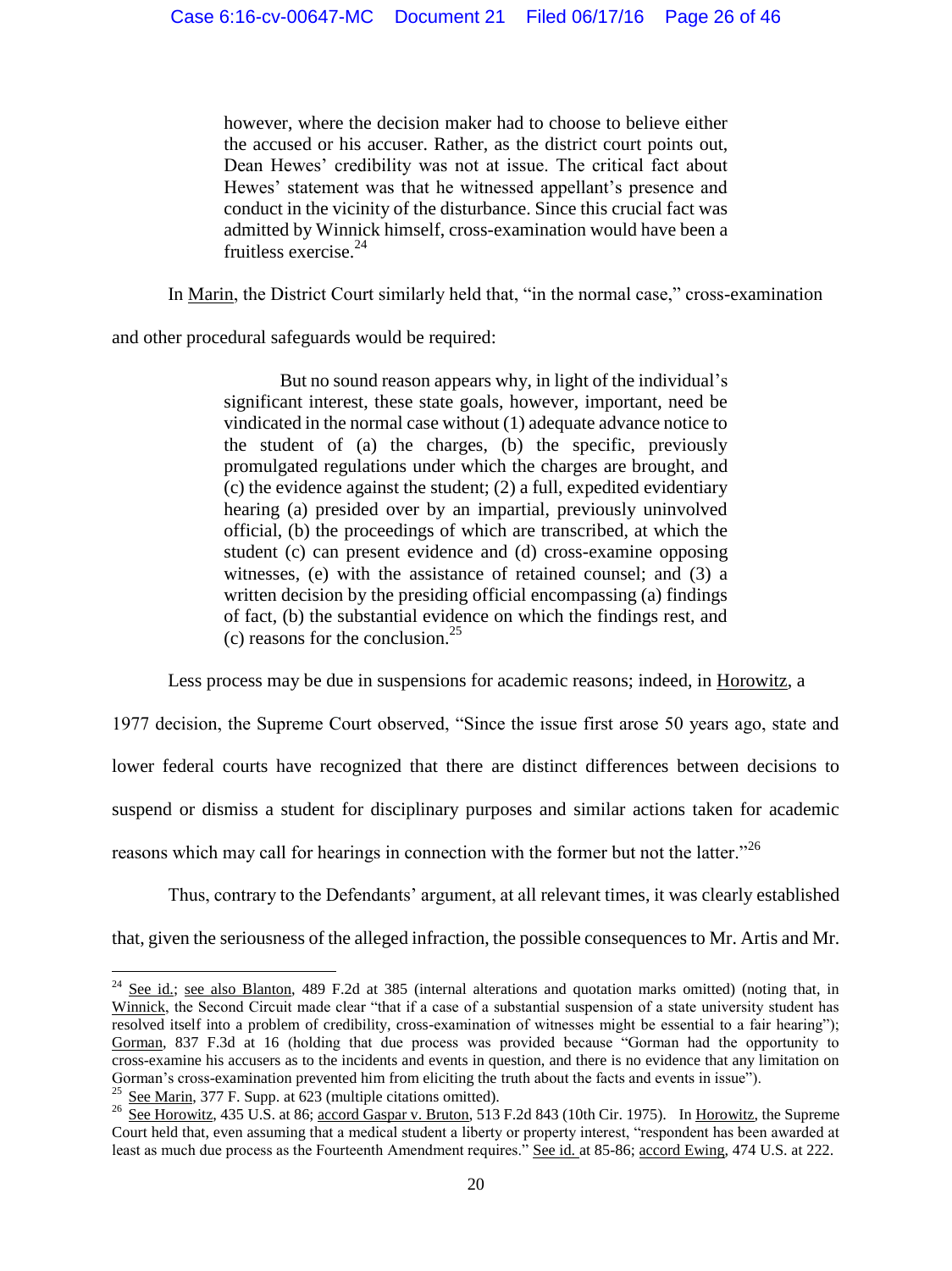### Case 6:16-cv-00647-MC Document 21 Filed 06/17/16 Page 27 of 46

Dotson, and the degree of sanction or penalty sought to be imposed, the Fourteenth Amendment to the United States Constitution's guarantee of procedural and substantive due process, and the Oregon Revised Statutes, required the Defendants to provide Mr. Artis and Mr. Dotson with the right to representation by counsel, testimony of witnesses under oath, depositions, issuance of subpoenas, cross-examination of witnesses, a fundamentally fair proceeding, and other due process protections.

# **h. Finally, Mr. Artis and Mr. Dotson Have Stated Claims for Violations of their Substantive Due Process Rights**

"[T]he due process clause includes a substantive component which guards against arbitrary and capricious government action."<sup>27</sup> "The concept of 'substantive due process,' semantically awkward as it may be, forbids the government from depriving a person of life, liberty, or property in such a way that 'shocks the conscience' or 'interferes with rights implicit in the concept of ordered liberty.'"<sup>28</sup> Of course, "[t]o establish a substantive due process claim, a plaintiff must, as a threshold matter, show a government deprivation of life, liberty, or property."<sup>29</sup>

Defendants violated 1983 because they subjected plaintiffs to a fundamentally unfair proceeding, depriving plaintiffs of their liberty and property interests. School disciplinary hearings must be "conducted with basic fairness." Cloud v. Trustees of Boston Univ., 720 F.2d at 725 (citing Coveney, 388 Mass. at 20); Schaer v. Brandeis Univ., 432 Mass. at 481. Defendant's provided two options, a "panel hearing" and an "administrative conference", neither of which provided basic fairness in its proceedings.

"Basic fairness" is an uncertain and elastic concept, and there is little case law to serve as guideposts in conducting the fairness inquiry. Nonetheless, the concept must be given some

l

 $27$  See Sinaloa Lake Owners Ass'n v. City of Simi Valley, 882 F.2d 1398 (9th Cir 1989).

<sup>&</sup>lt;sup>28</sup> See, e.g., Nunez v. City of Los Angeles, 147 F.3d 867 (9th Cir. 1998) (quoting United States v. Salerno, 481 U.S. 739, 746 (1987)).

 $29$  See id.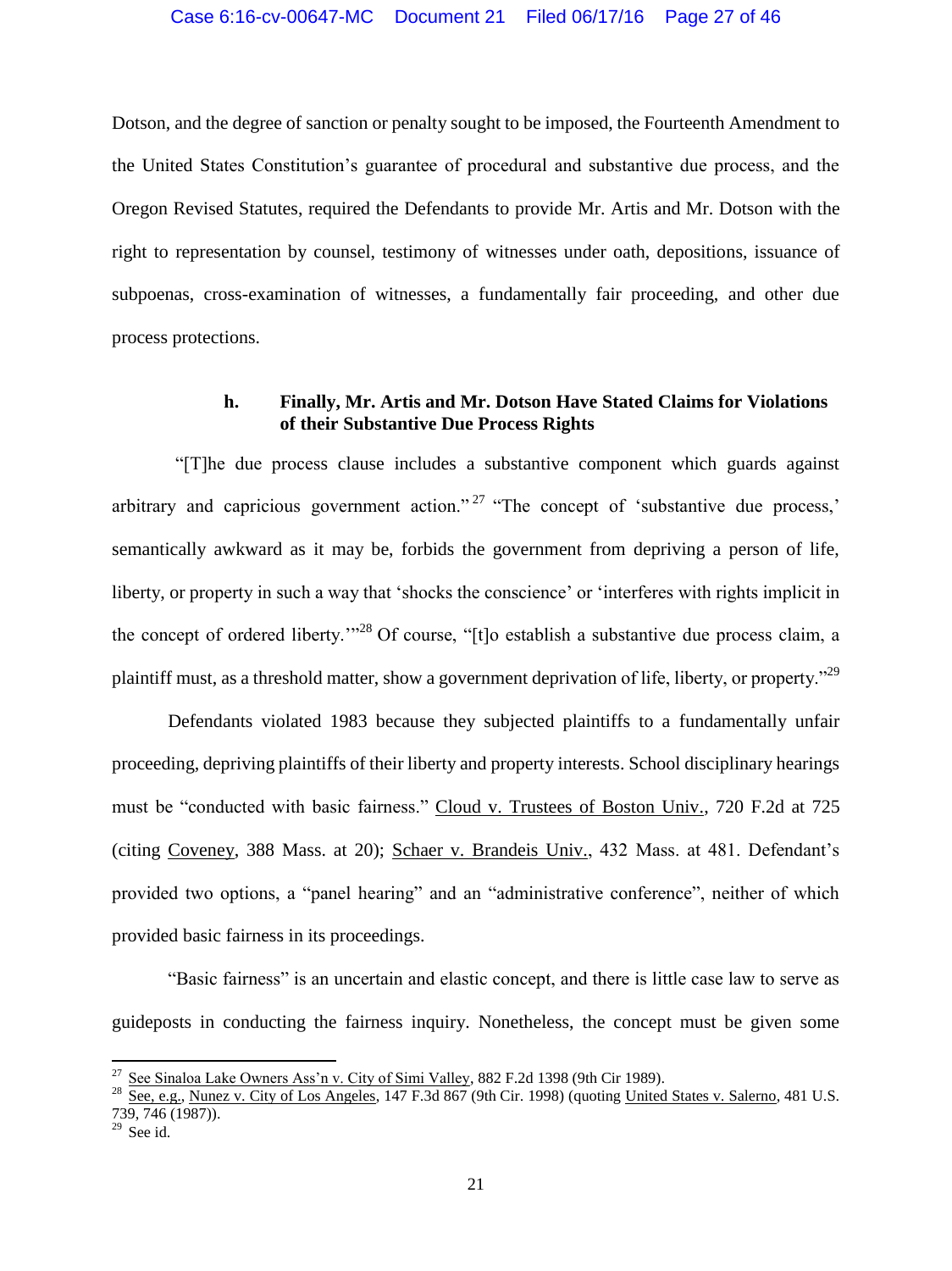#### Case 6:16-cv-00647-MC Document 21 Filed 06/17/16 Page 28 of 46

meaning, and the requirement that a university provide some level of "fairness" clearly suggests that there is such a thing as an unfair proceeding, and that a failure to provide such a proceeding may be actionable under certain circumstances.

There is, however, no one-size-fits-all answer to the question what of constitutes the "basic fairness" that a student is due. The case law appears to indicate, and common sense and experience would likewise suggest, that the answer may vary depending upon the competing interests at stake, include such factors as the magnitude of the alleged violation, the likely sanctions and other consequences of a finding of guilt, and the university's experience and aptitude in resolving disputes of that nature. *See* Goss v. Lopez, 419 U.S. 565, 579 (1975) (addressing requirements for disciplinary process in a public high school: "the timing and context of the notice and the nature of the hearing will depend on appropriate accommodation of the competing interests involved"). Here, Mr. Artis and Mr. Dotson faced serious charges and the consequences of a finding of "responsibility" for those offenses were substantial off- and on-campus.

There are two principal threads to the "fairness" inquiry. The first is procedural fairness—that is, whether the process used to adjudicate the matter was sufficient to provide the accused student a fair and reasonable opportunity to defend himself. The second is substantive fairness—that is, even if the procedure was fair, whether the decision was unduly arbitrary or irrational, or tainted by bias or other unfairness.

## **i. Procedural Fairness**

The first question is whether the procedures employed by Oregon met the test of "basic fairness." When the school at issue is a public institution, the accused student must, at a minimum, receive protections consistent with the Due Process Clause of the Fourteenth Amendment. *See, e.g.*, Goss, 419 U.S. at 574-85 (holding that due process requires notice and opportunity for a hearing where public high school students face suspension of less than ten days). Indeed, due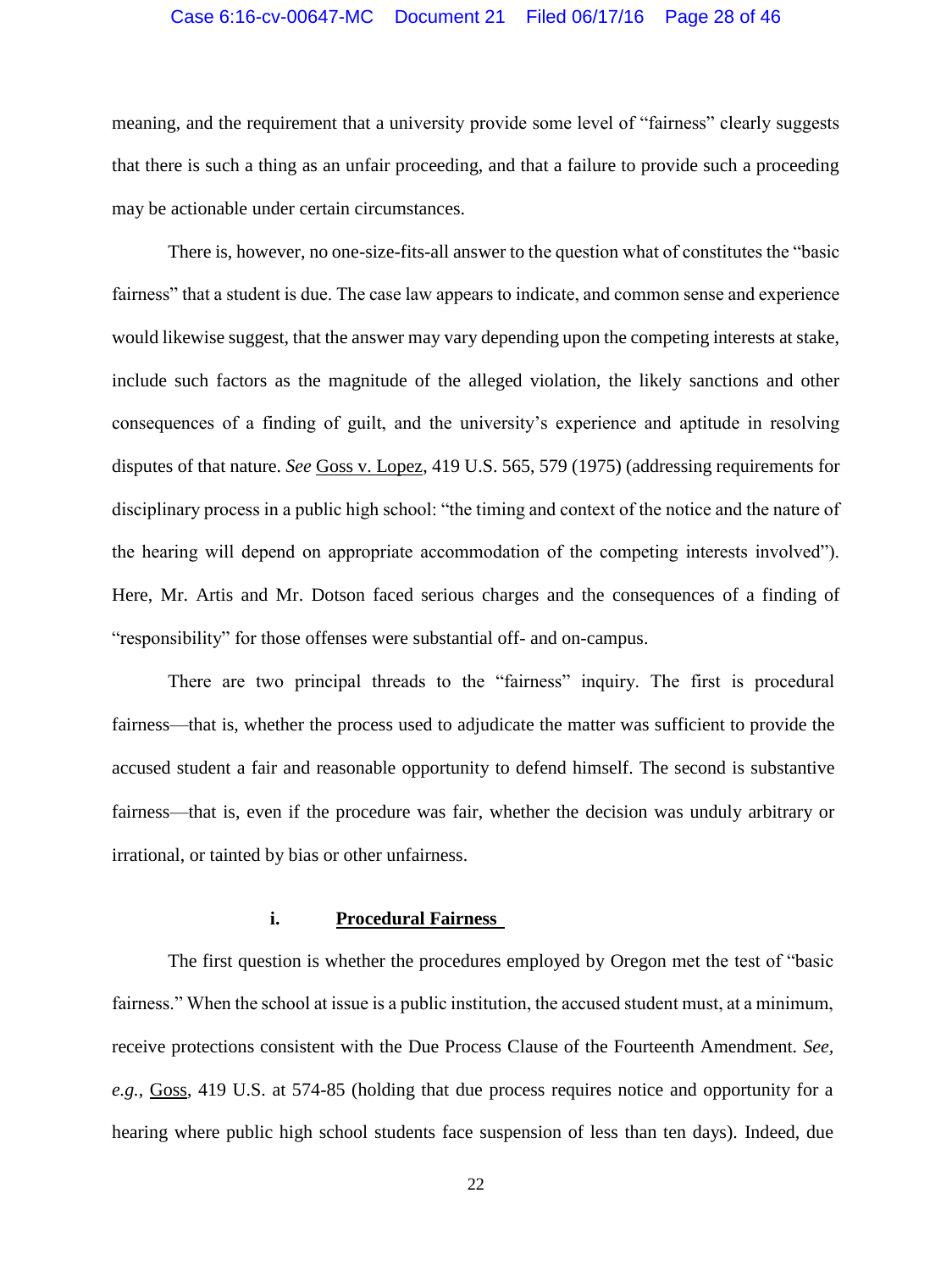#### Case 6:16-cv-00647-MC Document 21 Filed 06/17/16 Page 29 of 46

process is required even at private universities. Schaer, 432 Mass. at 482 (2000); Cloud, 720 F.2d at 725; *see* Rendell-Baker v. Kohn, 457 U.S. 830, 837-38 (1982).

In Cloud, a third-year law student was charged with misconduct for looking under the skirts of female students in the school's library. 720 F.2d at 723. In a subsequent civil suit, Cloud challenged the fairness of the process used in his case. *Id*. at 724. Under the university's rules, Cloud was afforded a hearing in front of an impartial panel at which he was represented by counsel, and had the opportunity to cross-examine the witnesses against him. *Id*. at 723. The First Circuit found that the process afforded Cloud comported with basic fairness but did not attempt to identify which procedures, if any, were necessary to a finding that the process was "fair."

Defendants failed to provide a variety of procedural protections to Mr. Artis and Mr. Dotson, many of which, in the criminal context, are the most basic and fundamental components of due process of law.

Here, as discussed in detail above, Mr. Artis and Mr. Dotson have demonstrated a deprivation of liberty and property by individuals acting under color of state law. Moreover, this Court should find that the conduct of each of the individual Defendants is conscience-shocking:

• The University's President, Dr. Gottfredson, in effect imposed discipline upon Mr. Artis and Mr. Dotson without due process by holding a press conference and making a public statement condemning Mr. Artis and Mr. Dotson. Despite the "insurmountable" barrier to prosecution, and the fact that the University had not even started the hearing process, Dr. Gottfredson pronounced, "The type of behavior in the police report released this week is utterly unacceptable and will not be tolerated," and further stated, "I know it's frustrating, and we would like to say more, but we are not going to violate the laws that are in place to protect students' privacy or the rights of our students – *especially* the survivor." The statement included the conclusion that the accuser was a "survivor," a loaded statement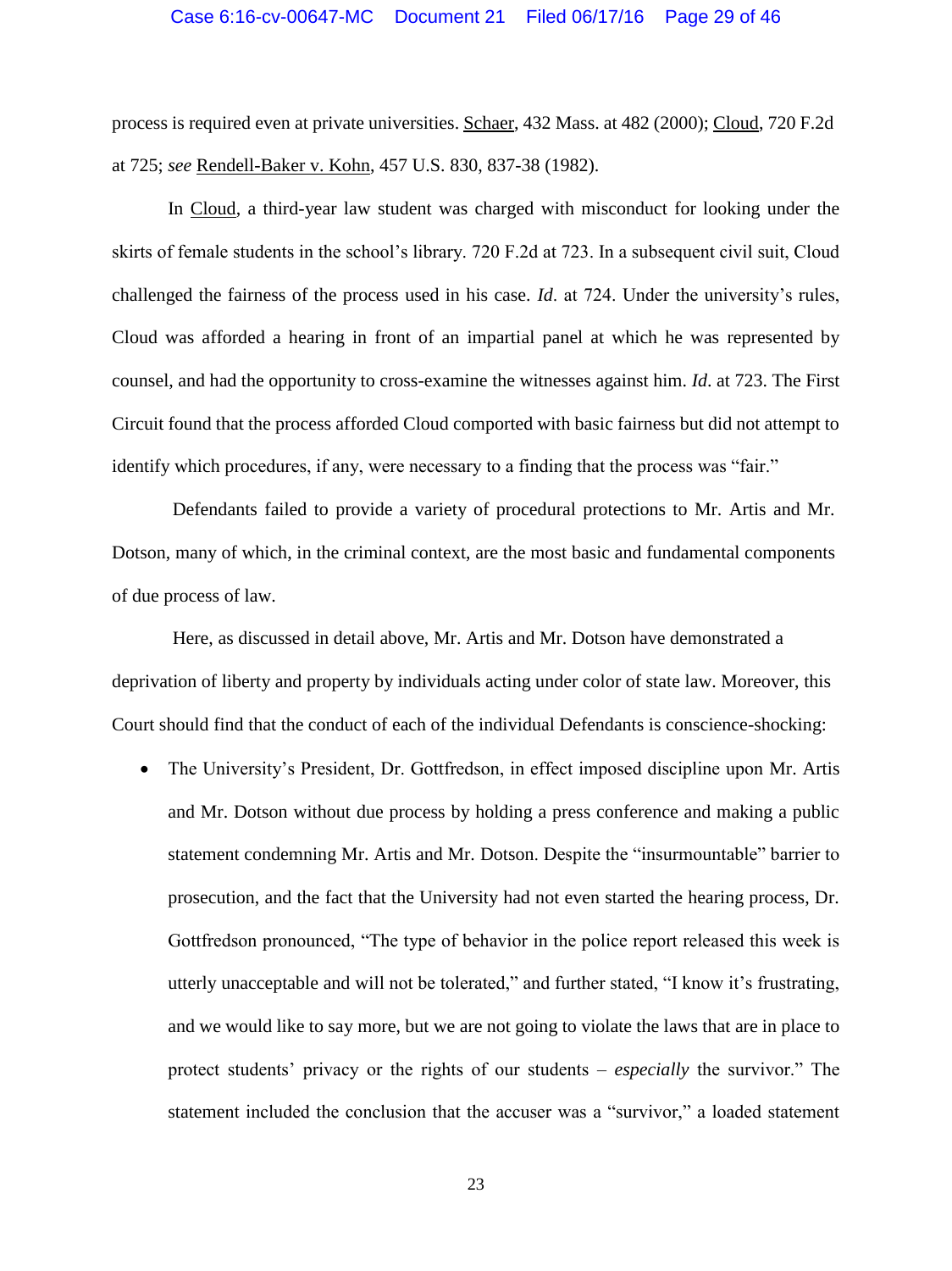about Mr. Artis' and Mr. Dotson's gender ("as a father, I was appalled at what I read"), and the statement that Mr. Artis and Mr. Dotson would "not be playing basketball at Oregon again."

- At a proximate point in time, Defendant Chicora Martin, the Assistant Dean of Students at the University, who had initially scheduled the "emergency" hearing to expel Mr. Artis and Mr. Dotson, and then modified the suspension, again suspended Mr. Artis and Mr. Dotson and one other basketball player.
- The "administrative conference" conducted by Defendant Sandy Weintraub, the Director of Student Conduct & Community Standards at the University of Oregon, was nothing less than an unconstitutional "sham court" scenario of the very worst order, in which Mr. Artis and Mr. Dotson were not even provided with a basic opportunity to properly respond to all information provided, and to contact and call all relevant and necessary witnesses. Mr. Weintraub ruled against Mr. Artis and Mr. Dotson, suspending them from the University from four to ten years, long enough for the removal to be the functional equivalent of an expulsion from the University, and refused to provide due process to Mr. Artis and Mr. Dotson generally and in the manner described in detail above.
- Last, but not least, Defendant Robin Holmes, Vice President for Student Life at the University of Oregon, was charged with the responsibility of hearing an appeal. Dr. Holmes, however, refused to respond to Mr. Artis' and Mr. Dotson's request for an appeal and did not return multiple phone calls from Mr. Artis' and Mr. Dotson's counsel. This is, indeed, outrageous.

# **2. Contrary to the Defendants' Second Argument, Mr. Artis and Mr. Dotson Have Plausibly Alleged Violations of Title IX**

Mr. Artis and Mr. Dotson acknowledge that their Title IX claim can only be directed at the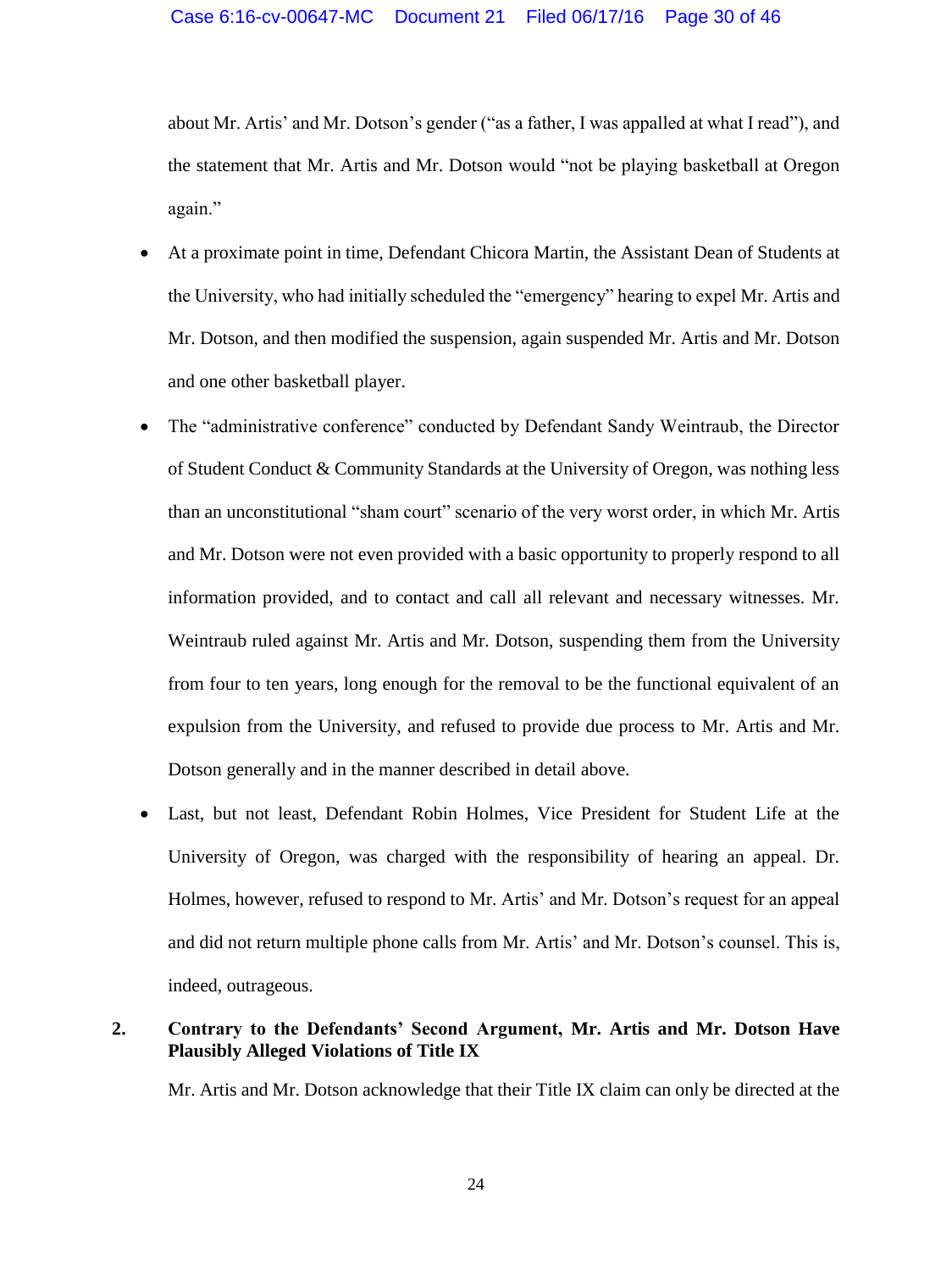University. The Defendants, conceding that plaintiffs' Title IX claim is otherwise legally sound.<sup>30</sup> instead attack that claim factually, insisting that it has not been plausibly pled. This argument fails.

In addition to alleging the following facts in their Title IX claim, as University president, Defendant Gottfredson publicly proclaimed the players would "not be playing basketball at Oregon again," thereby prejudging, if not dictating, the outcome of any future proceeding, sealing the fate of these men. Without any investigation, these men were deemed guilty by virtue of the facts they were men. He then suspended plaintiffs immediately. Incorporating all previous allegations, Plaintiffs' Title IX claim then alleges:

46. Title IX of the Education Amendments of 1972 (20 U.S.C. § 1681, et seq.) provides, in relevant part, as follows: "No person in the United States shall, on the basis of sex, be excluded from participation in, be denied the benefits of, or be subjected to discrimination under any education program or activity receiving Federal financial assistance."

47. The University receives federal funding through various means including, without limitation, student loans provided to University students directly by the federal government and through other funds furnished by the federal government, and as such is subject to the strictures of Title IX and its implementing regulations.

48. To assist schools with implementing Title IX and its regulations, the Office of Civil Rights of the United States Department of Education has identified a number of factors to be used in determining whether a school's procedures satisfy the "prompt and equitable" requirements of the regulations. The procedures adopted by a school must not only "ensure the Title IX rights of the complainant," but must also "accord[] due process to both parties involved ... ."

49. The University (by and through its agents and employees acting within the scope of their agency and employment, including these Defendants) deprived each of these Plaintiffs, on the basis of their gender, of his Title IX rights to, among other things, due process and equal protection through the improper administration, and/or the existence, in its current state, of the University's policies and procedures.

<sup>&</sup>lt;sup>30</sup> Indeed, he only other "legal" challenge raised by the Defendants is the contention, set forth in a footnote, that Stanley v. Trustees of California State University, 433 F.3d 1129 (9th Cir 2006), which held that a state's personal injury statute of limitations applies to Title IX claims, was incorrectly decided, and this Court should apply a different, "shorter" Oregon statute. Not only is Stanley binding upon this Court, it is consistent with all authority before it. Indeed, as the Ninth Circuit pointed out in Stanley, "every circuit to consider the issue has held that Title IX ... borrows the relevant state's statute of limitations for personal injury," and "[t]he close similarity between Title VI and Title IX also supports applying the statute of limitations for personal injury." See Stanley, 433 F.3d at 1134-36.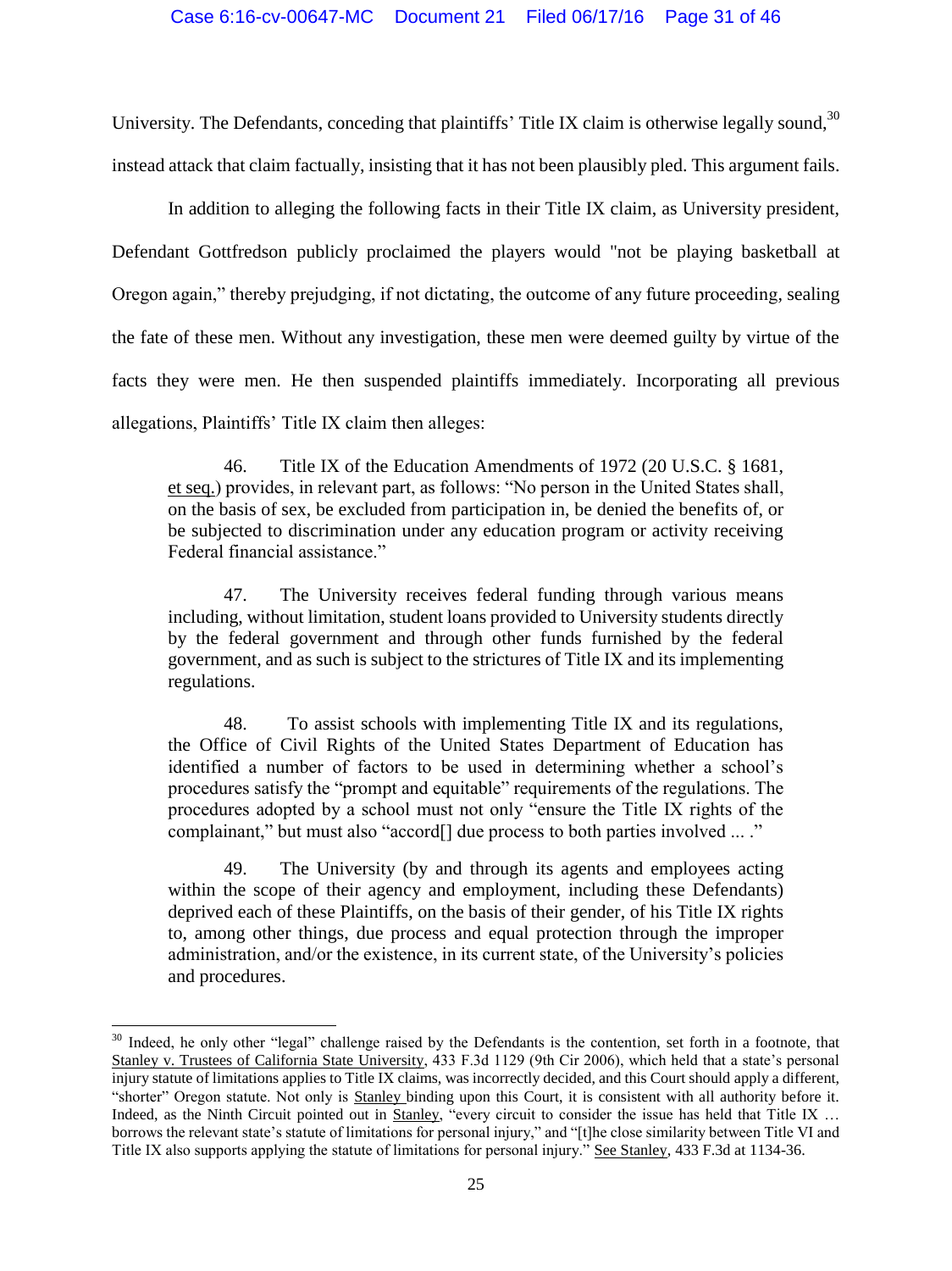50. First, from the very beginning of these horrific accusations of sexual assault, the University engaged in selective enforcement in violation of Title IX, and discriminated against each of these Plaintiffs based solely upon their gender and, as a result, each of these Plaintiffs has been seriously and irreparably damaged.

51. Regardless of his guilt or innocence (and, to be clear, each of these Plaintiffs was and is innocent), the severity of the penalty (a suspension of between four and ten years), as well as the decision to initiate the proceeding in the first place, were affected by the fact that each of these Plaintiffs is male, and the accuser is female.

52. On April 14, 2014, the Lane County District Attorney determined that she would not be pressing charges against Mr. Austin or any of the basketball players "because the conflicting statements and actions by the victim make this case unprovable as a criminal case." (Emphasis added.)

53. In or around early May 2014, presumably in response to the publication of the police report, the District Attorney's office issued a lengthy document outlining numerous weaknesses in the prosecution's case, as well as numerous inconsistencies in the accuser's statements, and concluding that those weaknesses presented "an insurmountable barrier to prosecution." (Emphasis added.)

54. Dr. Gottfredson's pronouncement on behalf of the University at the outset of the disciplinary proceedings, however, included the conclusion that the female accuser was a "survivor," and the statement that "as a father, I was appalled at what I read."

55. On information and belief, the University has never taken action against a female student for engaging in the type of conduct each of these Plaintiffs have been so accused.

56. On information and belief, the University has never taken action against a female student for making a false allegation of the kind involved in this matter.

57. On information and belief, in large part due to the lack of any opportunity to defend themselves, accused males invariably lose when charged with sexual misconduct at the University.

58. Second, there was an erroneous outcome from a flawed proceeding, in violation of Title IX.

59. The University discriminated against each of these Plaintiffs by failing to comply with its own procedures and by failing to comply with the requirements of Title IX, in order to reach a predetermined result, due to his sex, and gender stereotypes.

60. The University created an environment in which each of these Plaintiffs, as an accused male student, was so fundamentally denied due process as to be presumed guilty and thereby assured a finding of guilt.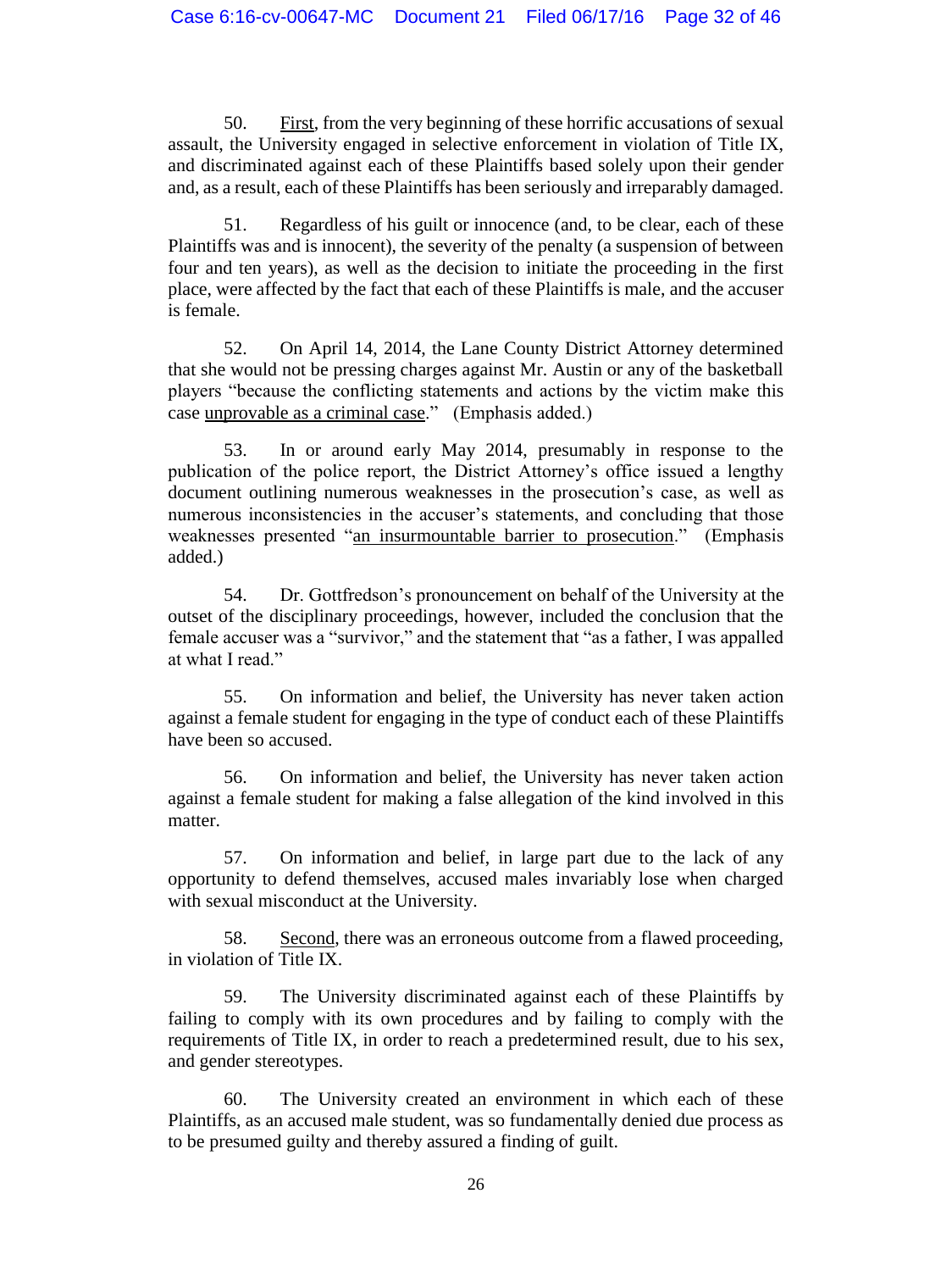61. Such a biased and one-sided process deprived each of these Plaintiffs, as a male student, of educational opportunities based exclusively upon their gender.

62. The University conducted its "investigation" and subsequent hearing in a manner that was biased against these accused, based exclusively upon their gender.

63. From the outset, the investigation and hearing processes were slanted in favor of the female accuser, because of her gender. The University's representatives, including its president, accepted her statements at face value despite the prosecutor's statements, and granted the female accuser the presumption of truth because she is female.

64. Each of these Plaintiffs did not have an equal or fair opportunity to present relevant witnesses, to present evidence (as described above), and to present evidence about the accuser's motives to present false accusations.

65. Those involved with the hearing process were improperly and/or insufficiently trained under Title IX.

66. The University responded to the accuser's accusations with a series of arbitrary, capricious, discriminatory, and gender-based actions directed toward a predetermined outcome: each of these Plaintiffs' suspension from the University.

67. Third, the University, in violation of Title IX, demonstrated a deliberate and systemic indifference to the rights of each of these Plaintiffs based exclusively upon their gender.

68. The University's actions, and inactions, were unreasonable in light of the known circumstances, including but in no way limited to the District Attorney's office declining to prosecute, and issuing a document outlining numerous weaknesses in the case, and concluding that those weaknesses presented "an insurmountable barrier to prosecution."

69. But for the obvious gender bias, the outcome of the University proceeding would have been different.

In Emeldi v. Univ. of Oregon, 673 F.3d 1218, 1226-27 (9th Cir., 2012), the court examined the

facts needed to survive summary judgment in a Title IX retaliation claim. Following full

discovery by both parties, the court held this as the standard, without any direct evidence to

support plaintiff's claims:

First, the **proximity in time** between Emeldi's complaint to Friestad about Horner and Horner's resignation as her dissertation chair **is strong**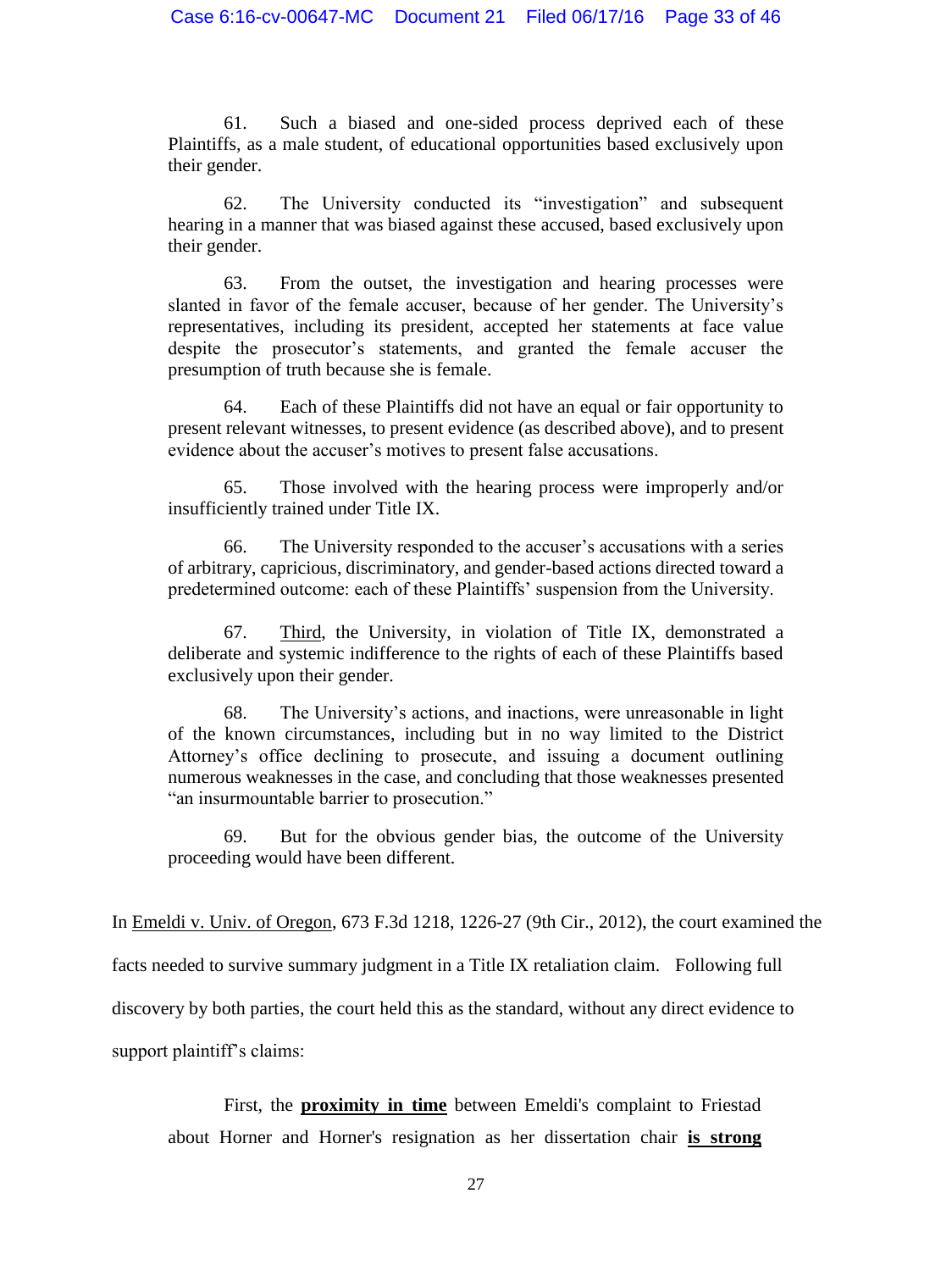#### **circumstantial evidence of causation.** \* \* \*

Second, Emeldi has articulated a theory of how Horner found out about her complaints: \* \* \* **Stated another way, a jury reasonably could infer** that Friestad passed Emeldi's complaint on to Horner, and that Horner's resignation not long thereafter as Emeldi's dissertation chair was a response to Emeldi's complaint.

Third, Emeldi offered evidence that Horner exhibited gender-based animus in other contexts. \* \* \* \* She gave specific examples of Horner's male students being given opportunities that were not available to his female students. For example, Horner allegedly gave one male student access to more office space and better technology for collecting data than similar female students.

# As the above discussion reveals, **there is ample circumstantial evidence to establish causation. Emeldi also points to other evidence in the record that would support a jury inference of causation**: \* \* \*

(Emphasis added; internal citations omitted.)

Given that we are merely at the pleading stage, the standard is far less than 'strong circumstantial evidence for a jury to infer.' Under this standard for summary judgment, the facts as pled are sufficiently pled to proceed.

In Doe v. Brown University, the District Court pointed out that "cases attacking university disciplinary proceedings on the ground of gender bias … fall generally within two categories … 'erroneous outcome' and 'selective enforcement.'"<sup>31</sup> In the first category, "erroneous outcome" cases, the plaintiff must first "allege particular facts sufficient to cast some articulable doubt on the accuracy of the outcome of the disciplinary proceeding," and must next "allege particular circumstances suggesting that gender bias was a motivating factor behind the erroneous finding."<sup>32</sup> "Such allegations might include, inter alia, statements by members of the disciplinary tribunal, statements by pertinent university officials, or patterns of decision-making that also tend to show

l

 $31$  See Doe, 2016 U.S. Dist. LEXIS 21027, at \*15 (some internal quotation marks omitted) (quoting Yusuf v. Vassar Coll., 35 F.3d 709, 715 (2d Cir. 1994)).

See id. (quoting Yusuf,  $35$  F.3d at  $715$ ).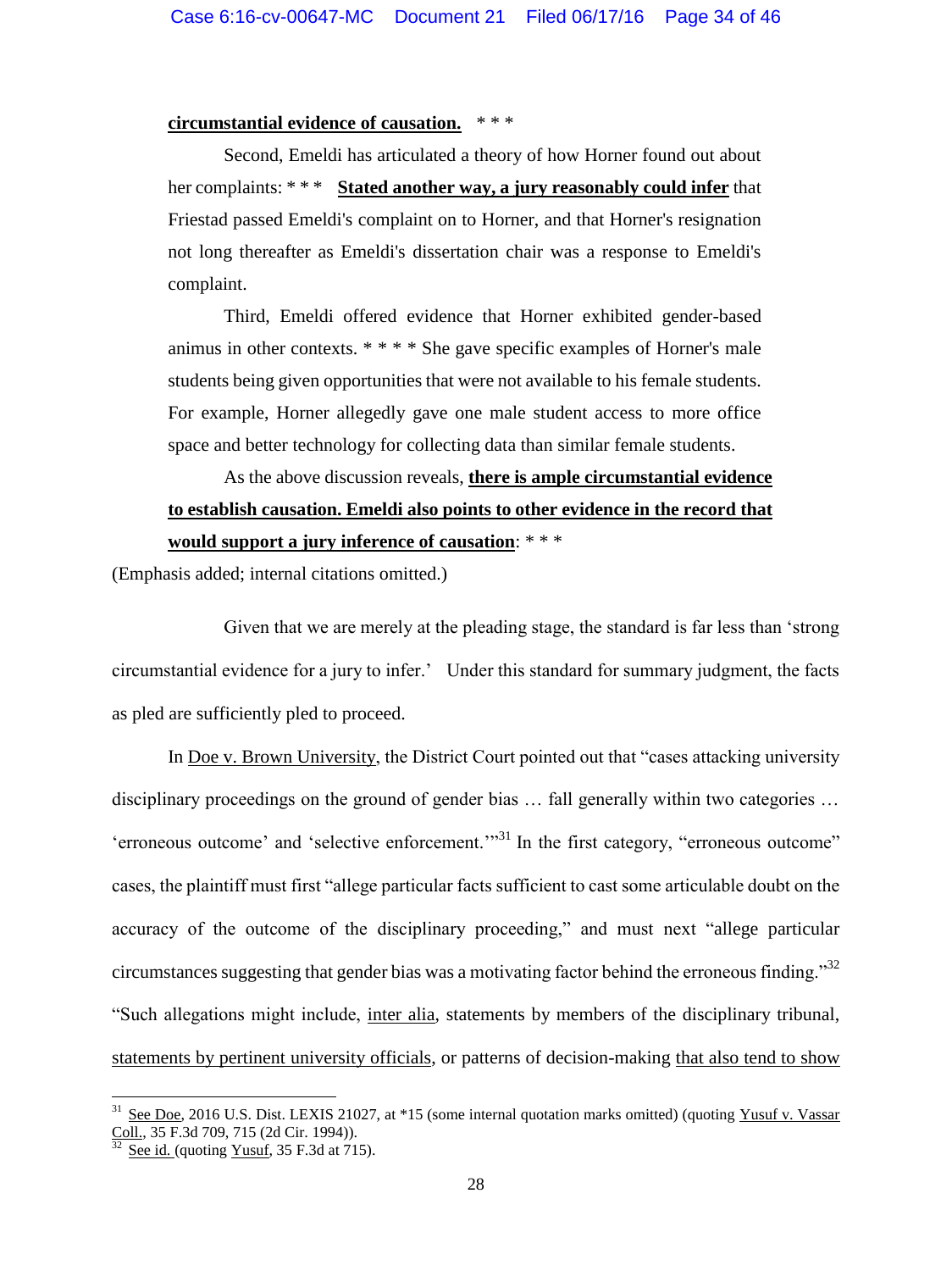the influence of gender."<sup>33</sup> Thus, in Wells v. Xavier, the District Court denied a motion to dismiss the plaintiff's Title IX claim, finding that his complaint "recounts Defendants having rushed to judgment, having failed to train UCB members, having ignored the Prosecutor, having denied Plaintiff counsel, and having denied Plaintiff witnesses. These actions came against Plaintiff, he contends, because he was a male accused of sexual assault."<sup>34</sup>

Here, Mr. Artis and Mr. Dotson have plainly alleged particular facts sufficient to cast articulable doubt upon the accuracy of the outcome of the disciplinary proceeding. Most significantly, Mr. Artis' and Mr. Dotson's Complaint alleges numerous facts making it very clear that the sexual activity that occurred was completely consensual. Plaintiffs also allege that they were prepared to call disinterested third-party witnesses who would have supported them. Indeed, the District Attorney determined that she would not be pressing charges against Mr. Artis and Mr. Dotson because the accuser's story made little sense, and the evidence did not warrant prosecution.

Similarly, Mr. Artis and Mr. Dotson have alleged particular circumstances suggesting that gender bias was a motivating factor. Plaintiffs plausibly allege that the University created an environment in which Mr. Artis and Mr. Dotson, accused male students, were so fundamentally denied due process as to be virtually assured a finding of guilt, and such a biased and one-sided process deprived Mr. Artis and Mr. Dotson, as male students, of educational opportunities on the basis of sex/gender. Plaintiffs plausibly allege that the University conducted its "investigation" and subsequent hearing in a manner that was biased against the accused, Mr. Artis and Mr. Dotson, based on sex/gender. Indeed, from the outset, the investigation and hearing processes were slanted in favor of the female accuser, because of her sex. Just as plaintiffs plausibly plead, all of the University's representatives, from Ms. Martin, who immediately suspended Mr. Artis and Mr.

See id. (quoting Yusuf, 35 F.3d at 715) (emphasis added).

 $34$  See Rells v. Xavier, 7 F. Supp. 3d 746, 751 (S.D. Ohio 2014) (emphasis added).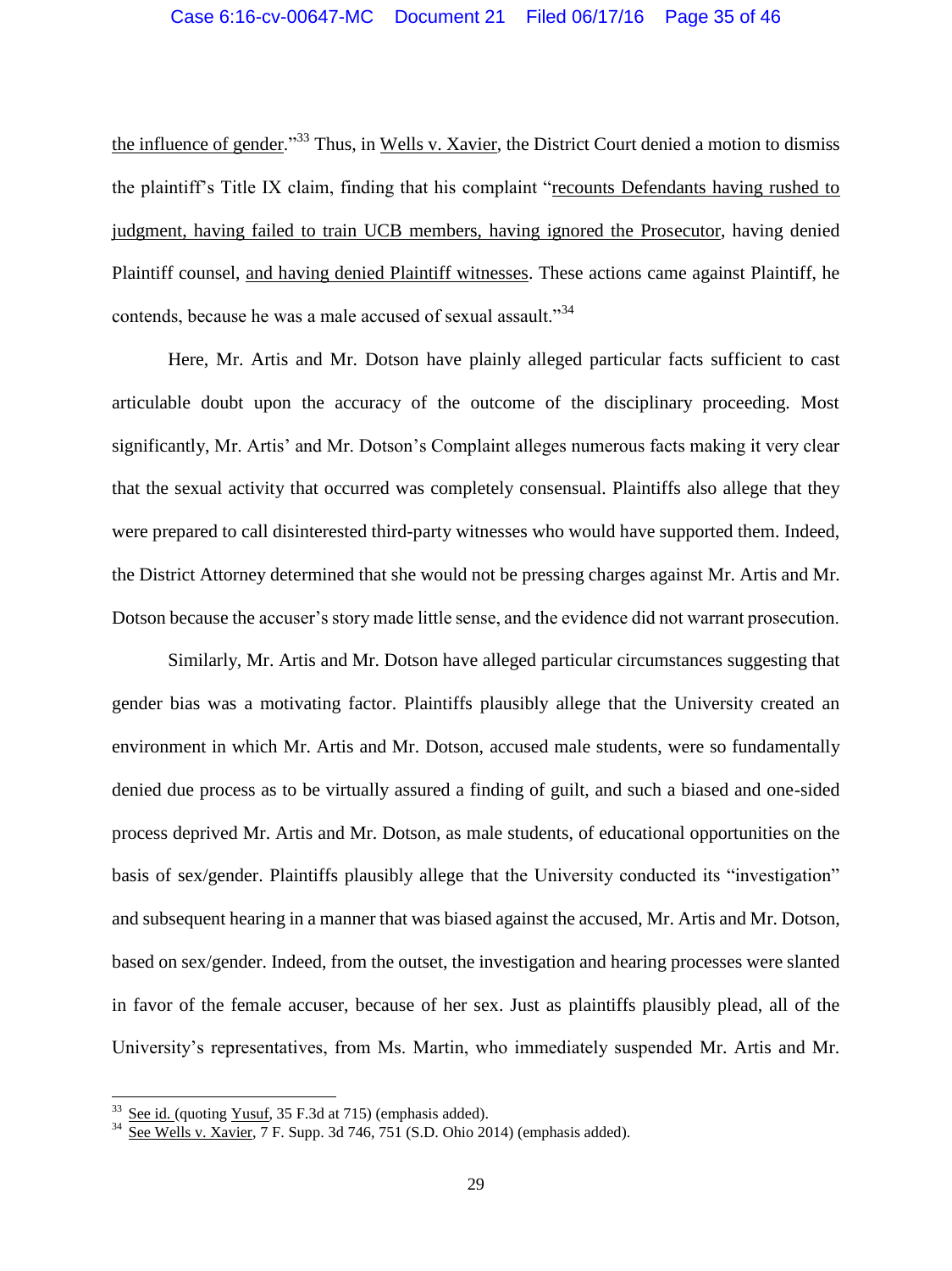Dotson, who had done nothing wrong, rather than the accuser, for making a false report; to Dr. Gottfredson, who held a press conference to condemn Mr. Artis and Mr. Dotson notwithstanding the prosecutor's statements just the night before; to Mr. Weintraub, who presided over the hearing and refused to provide due process; to Dr. Holmes, who refused to hear the appeal, accepted the female accuser's statements at face value, and granted the female accuser the presumption of truth because she is female. Evidencing that the University had prejudged Plaintiffs' guilt, and done so on the basis of Mr. Artis' and Mr. Dotson's sex/gender, no one less than the President of the University held a press conference which announced the gender-based, loaded view that the female accuser was a "survivor," made the gender-based, loaded statement that "as a father, I was appalled at what I read," and summarily concluded that Mr. Artis and Mr. Dotson were guilty. Mr. Artis and Mr. Dotson plausibly allege that, with regard to the hearing, he did not have an equal or fair opportunity to present relevant witnesses, and to present evidence, including evidence about the accuser's motives to present false accusations. Plaintiffs plausibly plead that those involved with the process were improperly and/or insufficiently trained under Title IX, and the University responded to the accusations with a series of arbitrary, capricious, discriminatory, and gender-based actions directed toward a predetermined outcome: his suspension.

In the second category, "selective enforcement" cases, the plaintiff "asserts that, regardless of the student's guilt or innocence, the severity of the penalty and/or the decision to initiate the proceeding was affected by the student's gender."  $35$  Here, Plaintiffs plausibly allege that, regardless of guilt or innocence, the severity of the penalty, as well as the decision to initiate the proceeding in the first place, were affected by the fact that Mr. Artis and Mr. Dotson are male, and the accuser is a female. Besides being supported by Dr. Gottfredson's shocking pronouncement on behalf of the University, Plaintiffs allege three things "on information and belief": "the University

 $35$  See Doe, 2016 U.S. Dist. LEXIS 21027, at  $*17$ .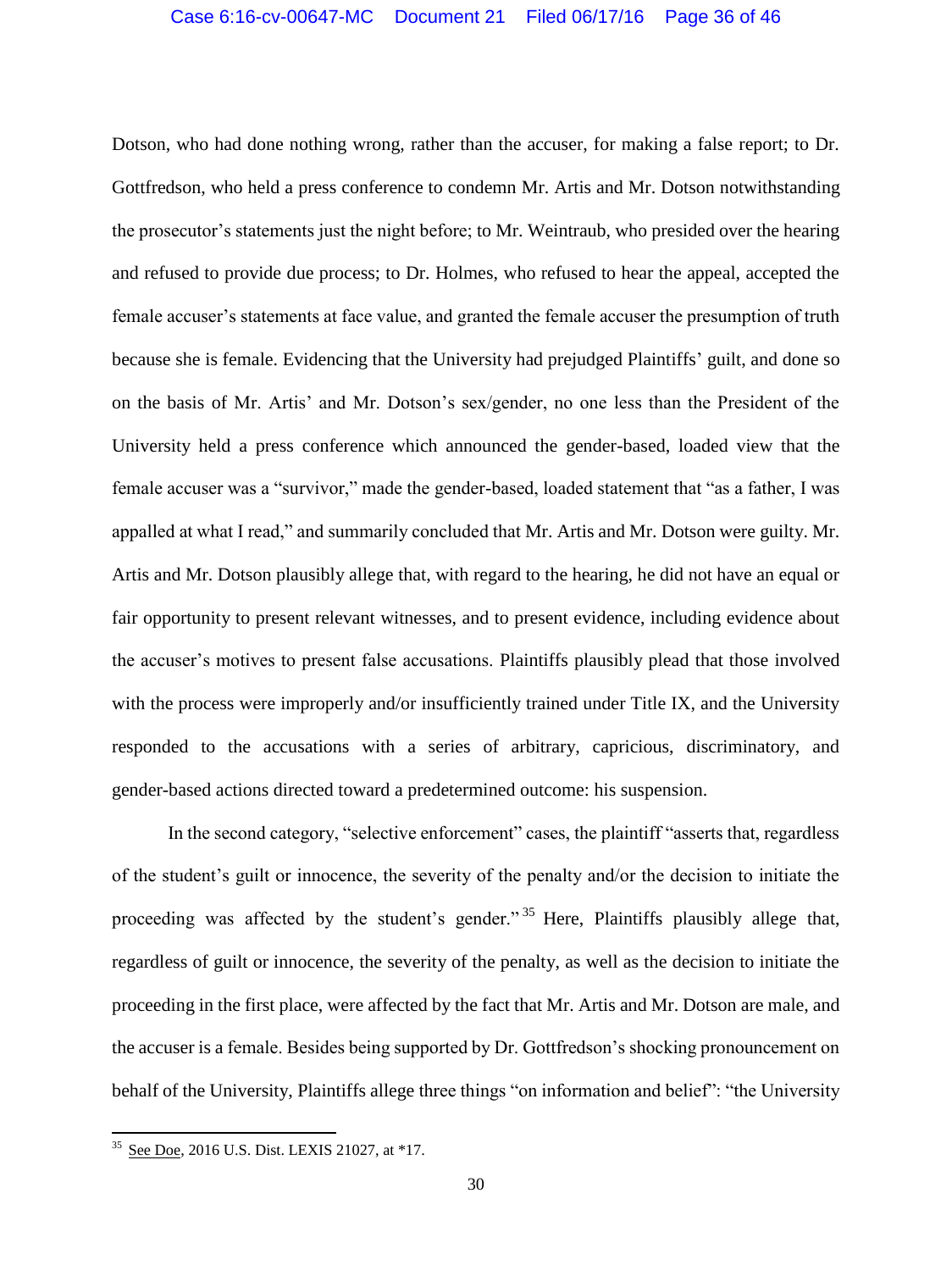has never taken action against a female student for engaging in the type of conduct each of these Plaintiffs have been so accused," "the University has never taken action against a female student for making a false allegation of the kind involved in this matter," and "males invariably lose when charged with sexual misconduct at the University." The undersigned believes these facts to be true, but they cannot be confirmed without discovery solely in possession of the University. Though the University takes issue with "on information and belief," the District Court in <u>Doe v. Brown</u> made clear that "[t]his manner of pleading is a permissible way to indicate a factual connection that a plaintiff reasonably believes is true but for which the plaintiff may need discovery to gather and confirm its evidentiary basis."<sup>36</sup> Indeed, as one District Court analyzing an "erroneous outcome"

claim recently explained:

 $\overline{\phantom{a}}$ 

Plaintiffs' erroneous outcome allegations would be insufficient if they had simply stated something akin to: "Upon information and belief, procedural defects were motivated by gender bias." However, in this case Plaintiffs have pleaded specific factual allegations. … The fact that they are pleaded upon information and belief is of no moment because the alleged facts are peculiarly within the possession or control of SU Defendants.<sup>37</sup>

For the same reasons, Plaintiffs' allegations of "deliberate indifference" have been

plausibly pled. If this Court believes there is a pleading deficiency within this or any other portion

of the Complaint, it should provide an opportunity to amend.<sup>38</sup>

## **3. This Court Should Reject the Defendants' Arguments About Preclusion**

The Defendants next argue that the Plaintiff's suspension from the University was a final

administrative order, and therefore the doctrine of issue preclusion prevents Mr. Artis and Mr.

 $36$  See Doe, 2016 U.S. Dist. LEXIS 21027, at \*27 (internal quotation marks omitted). Doe v. Columbia University, 101 F. Supp. 3d 356, 374 (S.D.N.Y. 2015), which Oregon heavily relies upon here, is believed to be on appeal to the Second Circuit.

<sup>&</sup>lt;sup>37</sup> Doe v. Salisbury University, Docket No. JKB-15-517, 2015 U.S. Dist. LEXIS 110772, at \*41 (D. Md. August 21, 2015); see also Grajales v. P.R. Ports Auth., 682 F.3d 40, 49 (1st Cir. 2012) ("Smoking gun proof of discrimination is rarely available ... at the pleading stage … .").

<sup>&</sup>lt;sup>38</sup> See, e.g., Doe v. United States, 58 F.3d 494, 497 (9th Cir. 1995) (providing that, ordinarily, a District Court should provide leave to amend unless it "determines that the pleading could not possibly be cured by the allegation of other facts").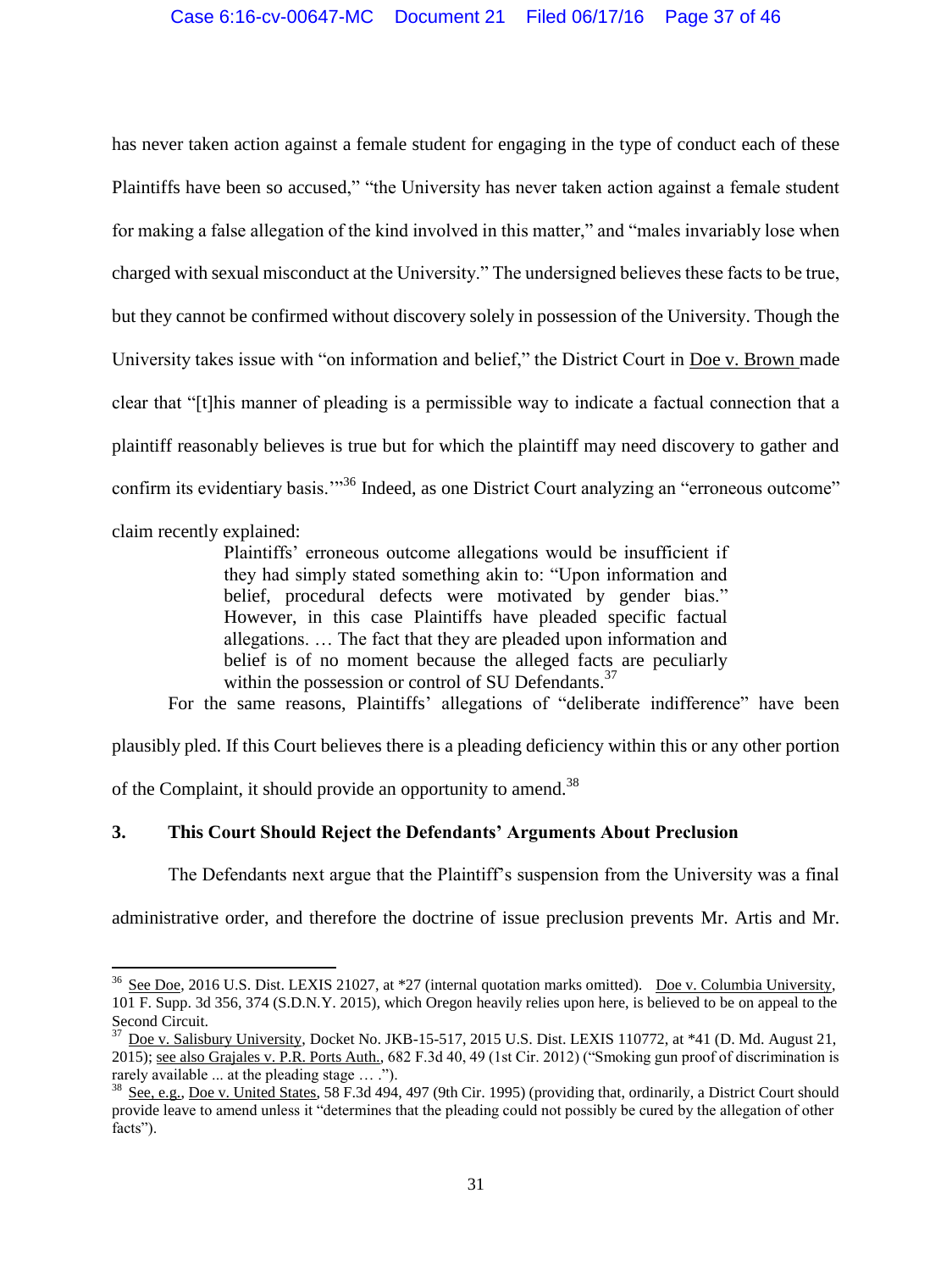#### Case 6:16-cv-00647-MC Document 21 Filed 06/17/16 Page 38 of 46

Dotson from "relitigating" their claims in this Court. Self-evidently, every factor governing an issue preclusion analysis weighs against issue preclusion even possibly being applicable here. First, the issues in this case (e.g., the issue of whether Mr. Artis' and Mr. Dotson's § 1983 rights were violated, whether the University violated Title IX, and whether the Defendants are liable under the state-law theories asserted in the Complaint) have never been litigiated. Second, Mr. Artis and Mr. Dotson have certainly never had a full and fair opportunity to be heard on the issues. Third, the Defendants were not parties in the alleged prior proceeding. Indeed, we have located absolutely no case, and the Defendants cite no case, in which the result of a hearing that lacks the requisite due process could possibly be given preclusive effect in a subsequent challenge to the process provided.

Of course, there is no such case: if a defendant could escape § 1983 liability for failure to provide due process by providing a hearing without due process, and then claiming the outcome precludes any challenge, there would be no such thing as a § 1983 claim for failure to provide due process. Similarly, if a university could escape liability under Title IX by engaging in selective enforcement on the basis of gender, and conducting a flawed proceeding that leads to an erroneous outcome, and then claiming that the outcome precludes any challenge, there would be no such thing as a Title IX claim for selective enforcement, or an erroneous outcome from a flawed proceeding. This Court should reject such circular logic on the part of the Defendants.

Similarly, this Court need not labor long on the Defendants' argument that Mr. Artis and Mr. Dotson were required to take an appeal before bringing this case. Tellingly, the Defendants cite no case providing that an appeal is required before a § 1983, Title IX, or even a state-law cause of action can be brought. In fact, the Supreme Court long ago made clear that, because one of the purposes underlying 42 U.S.C. § 1983 was "to provide a remedy in the federal courts supplementary to any remedy any State might have," a plaintiff is not required to exhaust any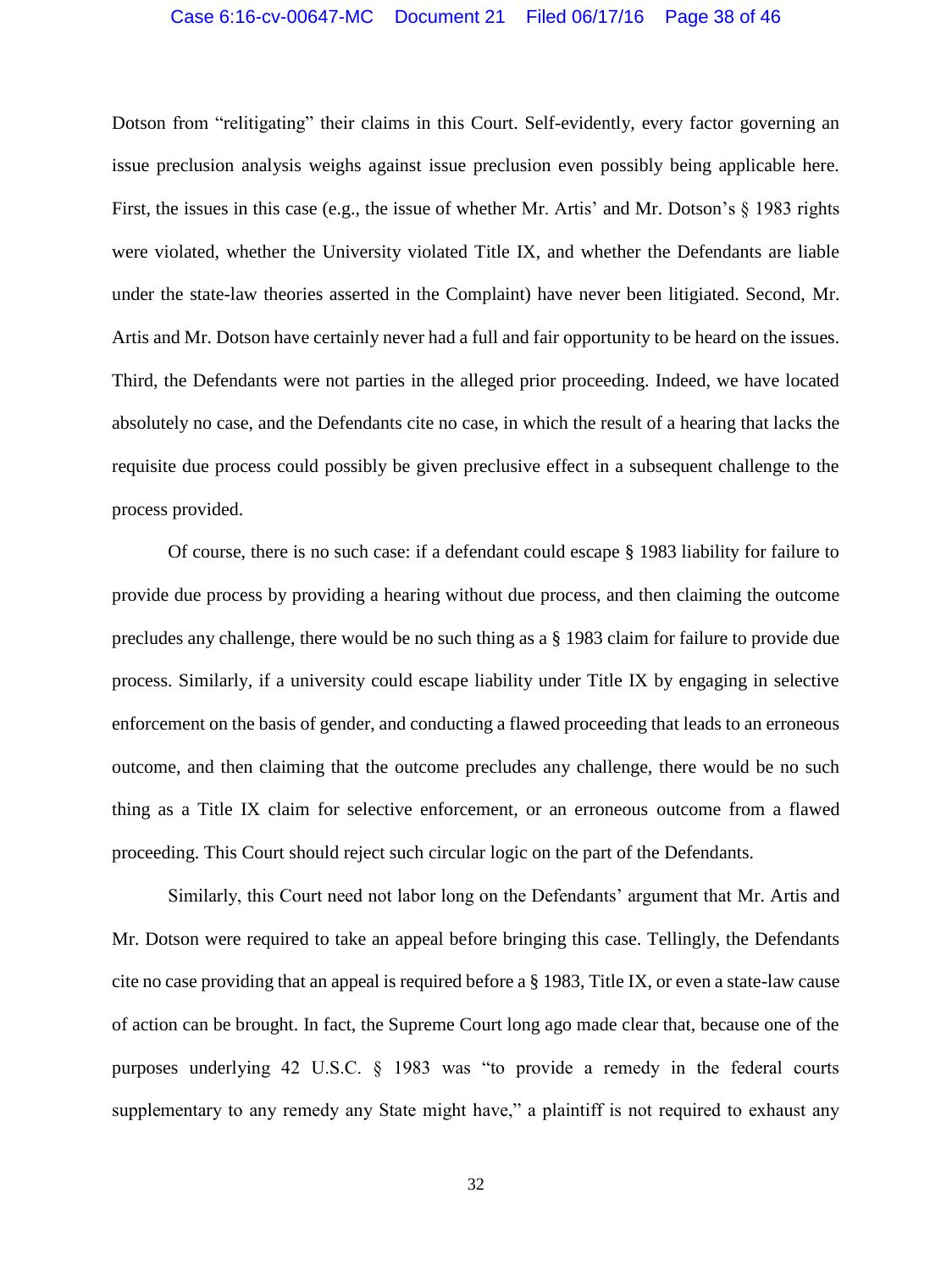administrative remedies before pursuing a  $\S$  1983 claim.<sup>39</sup> Similarly, the Supreme Court long ago made clear that exhaustion of administrative remedies is not required with regard to Title IX claims.<sup>40</sup> Even if Plaintiffs were somehow required to exhaust administrative remedies with regard to his federal claims or his state-law claims (and of course he was not), Dr. Holmes, the individual tasked by the University with handling an appeal, refused to respond to Plaintiffs' request for an appeal and did not return multiple phone calls from Mr. Artis' and Mr. Dotson's counsel. Moreover, as Plaintiffs plausibly allege in their Complaint, an appeal would have plainly been futile.

## **4. This Court Should Reject the Defendants' Arguments in Favor of Dismissing Mr. Artis' and Mr. Dotson's Tort Claims**

In Counts Four, Five and Six of Mr. Artis' and Mr. Dotson's Complaint, they advance state-law claims for negligence, intentional infliction of emotional distress, and tortious interference with prospective economic relations. In their Motion, the Defendants assert that they are entitled to immunity under O.R.S. 30.265(6)(c) and (f), and further challenge the legal sufficiency of each of those counts, as well as Mr. Artis' and Mr. Dotson's prayer for damages. $41$ 

## **a. The Defendants Are Not Entitled to Immunity Under O.R.S. 30.265**

O.R.S. 30.265(6)(c) provides that "[e]very public body and its officers, employees and agents acting within the scope of their employment or duties … are immune from liability for: … [a]ny claim based upon the performance of or the failure to exercise or perform a discretionary function or duty, whether or not the discretion is abused." According to the Oregon Supreme

exhaustion-of-administrative-remedies requirement).

 $\overline{a}$ 

 $39$  See Damico v. California, 389 U.S. 416, 417 (1967) (citations omitted).

<sup>&</sup>lt;sup>40</sup> See Cannon v. University of Chicago, 441 U.S. 677, 687 n.8, 706 n.41 (1979); <u>see also Morgan v. U.S. Postal Serv.</u>, 798 F.2d 1162, 1165 (8th Cir. 1986) (affirming that Title IX does not include an

<sup>&</sup>lt;sup>41</sup> The Defendants do not challenge the damages asserted in Mr. Artis' and Mr. Dotson's claims under 42 U.S.C. § 1983 and Title IX.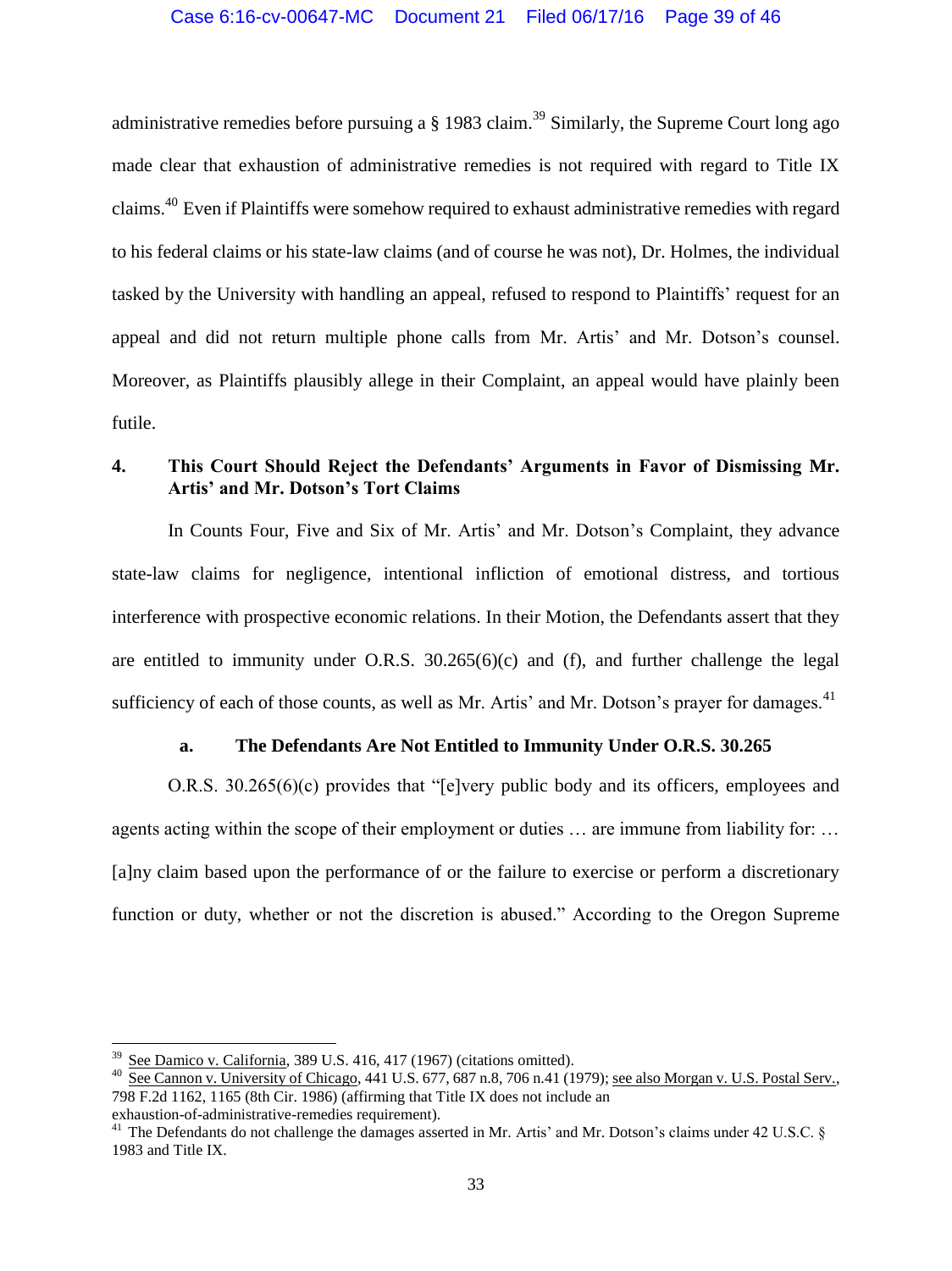#### Case 6:16-cv-00647-MC Document 21 Filed 06/17/16 Page 40 of 46

Court, it "has struggled with the concept over the years."<sup>42</sup> These facts do not present a close case and therefore this Court need not "struggle": the Defendants' only argument that they are immune from liability under O.R.S. 30.265(6)(c) is "because their decisions involved public policy and were made under the apparent authority of law." The Defendants' argument is utterly at odds with the plain language of the  $30.265(6)(c)$ , which provides no immunity in the circumstances presented. Certainly, the record as it stands at the motion-to-dismiss stage does not come close to supporting dismissal on discretionary immunity grounds.

The Defendants then argue that, because the University is a public body, and the individual Defendants were at all relevant times employees of the University acting within the course and scope of their employment, "[a]ny decision or action of Defendants made under the apparent authority of law was therefore immune from tort liability." In so arguing, the Defendants ignore that O.R.S. 30.265(6)(f) in actuality provides immunity against "[a]ny claim arising out of an act done or omitted under apparent authority of a law, resolution, rule or regulation that is unconstitutional, invalid or inapplicable except to the extent that they would have been liable had the law, resolution, rule or regulation been constitutional, valid and applicable." (Emphasis added.) The Defendants fail to cite what "law, resolution, rule or regulation" they seek shelter under, and are indeed simply attempting to fit a square peg into a round hole. Moreover, Mr. Artis and Mr. Dotson plausibly allege that the Defendants acted in bad faith or with malice, and Mr. Artis and Mr. Dotson expressly plead as much.

## **b. Mr. Artis and Mr. Dotson have Stated Claims for Negligence, Intentional Infliction of Emotional Distress, and Tortious Interference**

In Count Four, for negligence, Plaintiffs allege that the Defendants "had a duty to Dominic Artis and Damyean Dotson to conduct a campus investigation in a competent manner and in

l

<sup>&</sup>lt;sup>42</sup> See Westfall v. State,  $324$  P.3d 440 (Ore. 2014). Certainly, discretionary immunity does not apply to "routine" decisions made by employees in the course of their day-to-day activities, even though the decision involves a choice among two or more courses of action." Lowrimore v. Dimmitt, 797 P.2d 1027 (Ore. 1990).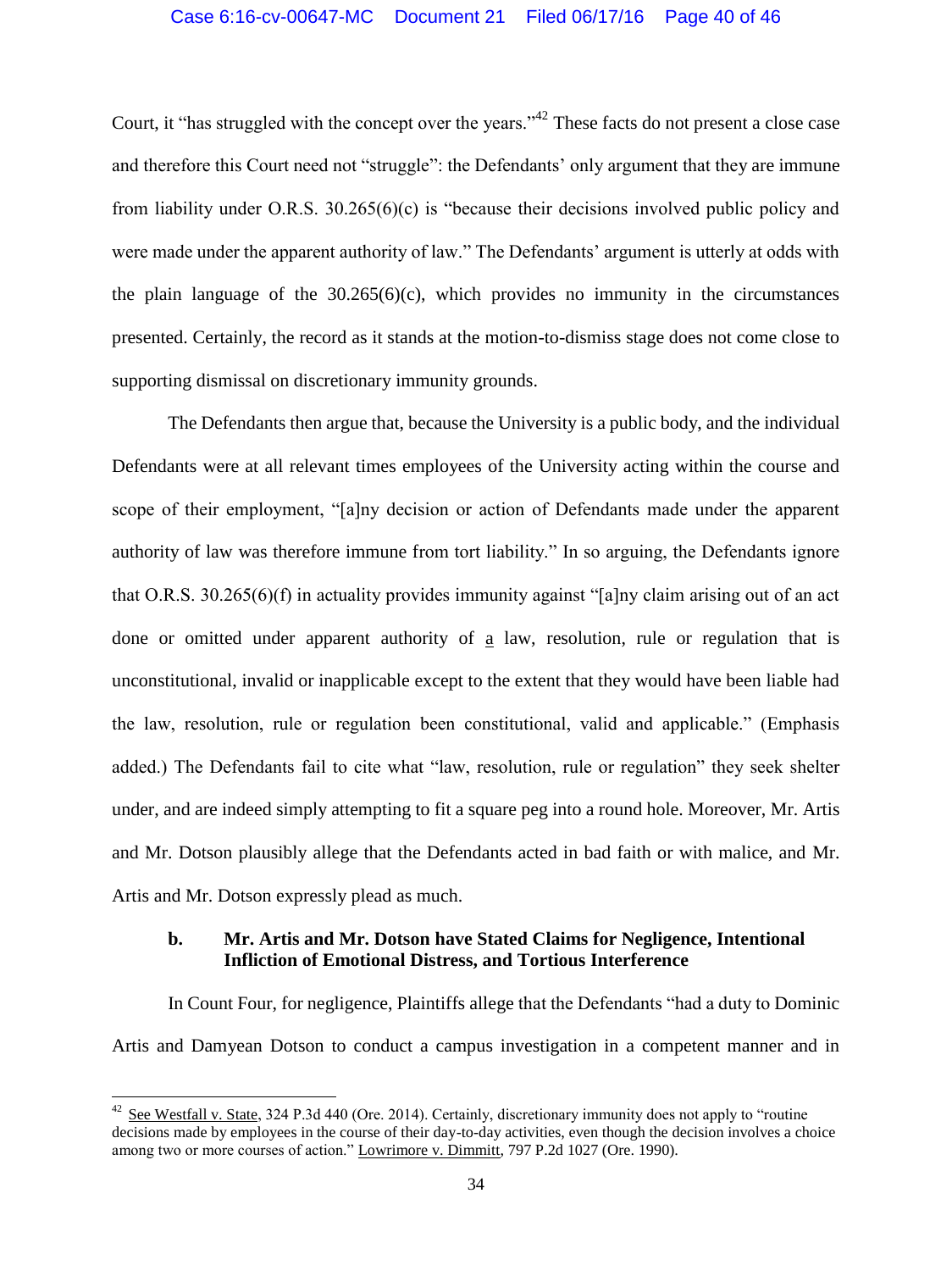#### Case 6:16-cv-00647-MC Document 21 Filed 06/17/16 Page 41 of 46

accordance with societal standards and norms governing such investigations, and to conduct a hearing in a competent manner and in accordance with societal standards and norms governing such hearings, and otherwise act in a reasonably prudent manner with regard to Dominic Artis and Damyean Dotson," and failed to do so, leading to the damages set forth with specificity above.

In their Motion, the Defendants argue that Mr. Artis and Mr. Dotson cannot recover damages for "purely economic loss" or emotional distress because there is no "special relationship" between a school and its students. In arguing that the "economic loss" doctrine should apply, the Defendants ignore that numerous courts have held that student-athletes, as opposed to students generally, do have "special relationships" with the schools they attend.<sup>43</sup> Plaintiffs' pleading contains ample facts supporting a "special relationship" between Oregon and a student-athlete who had been recruited to transfer to Oregon to play college basketball.

Finally, the Defendants briefly argue that what occurred was not a foreseeable risk. But Plaintiffs allege that, prior to the Defendants' actions, he was regarded as one of the top amateur basketball players in the country; on the team at Oregon; and widely projected to "be selected in the first round of the NBA Draft, which would more likely than not be accompanied by a multi-million dollar guaranteed contract and tens of millions of dollars in prospective economic advantage," and further alleges that at all relevant times "the Defendants were aware of the foregoing facts. It should have been foreseeable to the Defendants that their careless conduct with regard to Mr. Artis and Mr. Dotson would stigmatize them and cause the harm claimed. As discussed above, Mr. Artis and Mr. Dotson did not waive their claim when counsel agreed to the conference.

In Count Five, for intentional infliction of emotional distress, Mr. Artis and Mr. Dotson alleges that the Defendants' conduct "constituted an extraordinary transgression of the bounds of

 $^{43}$  See generally Kavanagh v. Trs. of Boston University, 795 N.E.2d 1170 (Mass. 2003).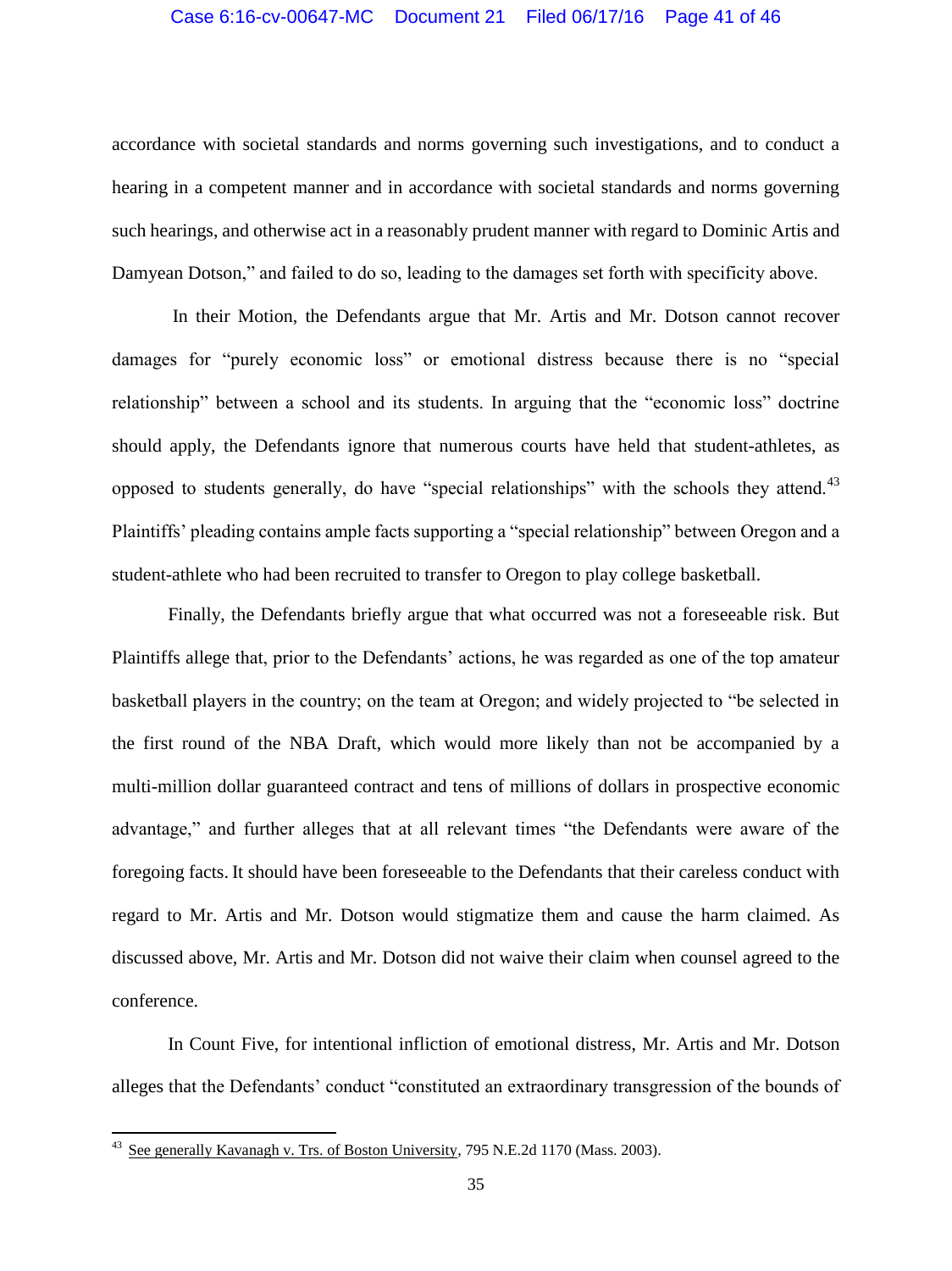socially tolerable conduct," and "were in bad faith, and/or taken with malice."

For the reasons set forth above, there was a special relationship between Mr. Artis and Mr. Dotson and the Defendants. Moreover, Plaintiffs allege outrageous conduct: the University, through its agents and employees, railroaded Mr. Artis and Mr. Dotson on the basis of sex/gender. Mr. Artis and Mr. Dotson were prejudged despite the prosecutor's statements. No one less than the University's President, acting with the course and scope of his employment, held a press conference to publicly condemn Mr. Artis and Mr. Dotson, characterizing the accuser a "victim" when in fact that was untrue, and stating that he was "appalled." The University's agents and employees refused to provide Mr. Artis and Mr. Dotson with anything close to fair process or a fair hearing (from refusing to modify Mr. Artis' and Mr. Dotson's suspension because they had asserted their Miranda rights, to the hearing that lacked virtually any of the required procedural safeguards), concluded that Plaintiffs had engaged in a sexual assault when they had in fact done no such thing, and refused to even consider an appeal, stamping Plaintiffs with a "badge of infamy" that has followed them. This transgresses all bounds of socially tolerable conduct.

In Count Six, Mr. Artis and Mr. Dotson allege that the Defendants "intentionally, recklessly, and tortiously interfered with Plaintiffs' prospective relationship with NBA teams" through the conduct described above, causing Mr. Artis and Mr. Dotson to sustain significant damages.

The University first argues that Mr. Artis and Mr. Dotson cannot show a relationship with another party that would have "very likely resulted in a pecuniary benefit … but for the defendant's interference." In reality, Mr. Artis and Mr. Dotson allege objectively verifiable monetary losses: he "was widely projected by experts in basketball and the NBA Draft to be selected in the first round of the NBA Draft, which would more likely than not be accompanied by a multi-million dollar guaranteed contract and tens of millions of dollars in prospective economic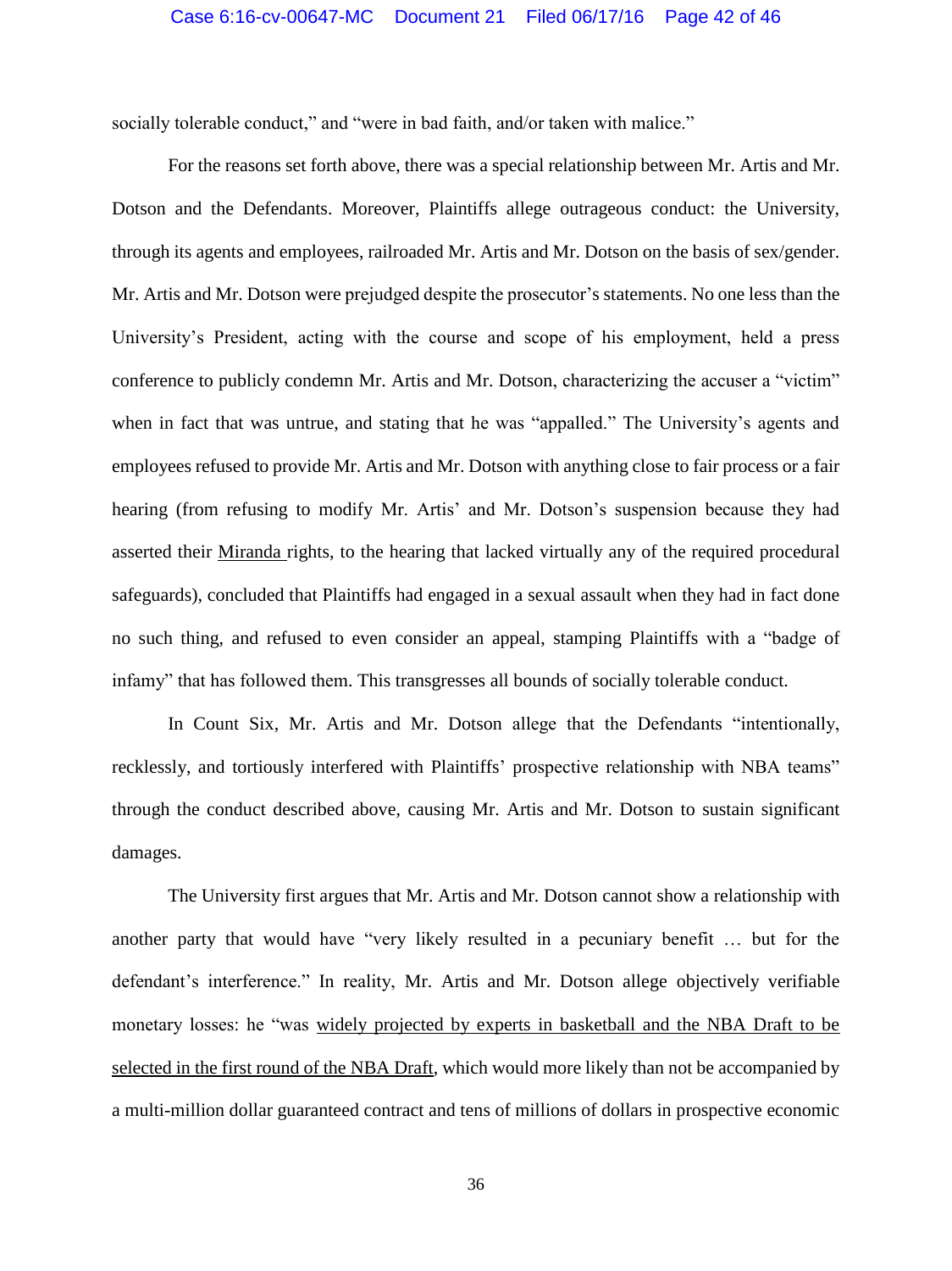#### Case 6:16-cv-00647-MC Document 21 Filed 06/17/16 Page 43 of 46

advantage."<sup>44</sup> Plaintiffs further allege that, as a direct and proximate result of the Defendants' conduct, Mr. Artis and Mr. Dotson no longer play at a Division I school [and] have diminished chances of playing in the NBA … ." Mr. Artis and Mr. Dotson were not required to have a business relationship with any NBA team at the time of their alleged injury. Surely, the University is not suggesting that its players must have business relationships with NBA teams! Mr. Artis and Mr. Dotson also plausibly allege that the University and other Defendants acted with an improper purpose or used improper means. For the same reasons, Mr. Artis and Mr. Dotson have plausibly alleged damages with regard to all of his tort claims.

Moreover, this Court should reject the Defendants' "thrown-in" argument that Mr. Artis and Mr. Dotson are precluded from bringing a tortious interference claim because it was not mentioned in the notice. As the Defendants concede, the notice was not required to specifically specify "the precise legal claim (e.g. tortious interference) that the plaintiff intends to assert." As for the damages associated with the tortious intereference claim, plainly the notice, which stated that Mr. Artis and Mr. Dotson "have been damaged by these actions," made the University aware that damages claims were being asserted. No law says that more was required. The University also makes no showing as to what evidence it would have "collected" if the NBA had been mentioned.

## **5. This Court Should Reject the Defendants' Arguments in Favor of Dismissing Mr. Artis' and Mr. Dotson's Breach of Contract Claim**

The University concludes by lodging two challenges to Plaintiffs' breach of contract claim against it, which, and as a result of the Defendants' breach suffered direct and consequential damages.

The University concedes the scholarship agreement is a contract, but first argues that nothing within the scholarship agreement guarantees renewal. Mr. Artis and Mr. Dotson, however,

<sup>&</sup>lt;sup>44</sup> To be clear about this language, it is beyond dispute that the applicable CBA (http://www.nba.com/media/CBA101.pdf) guarantees a multi-million dollar salary for any individual drafted in the first round of the NBA Draft, and a player drafted in the first round would very likely receive "tens of millions of dollars in prospective economic advantage."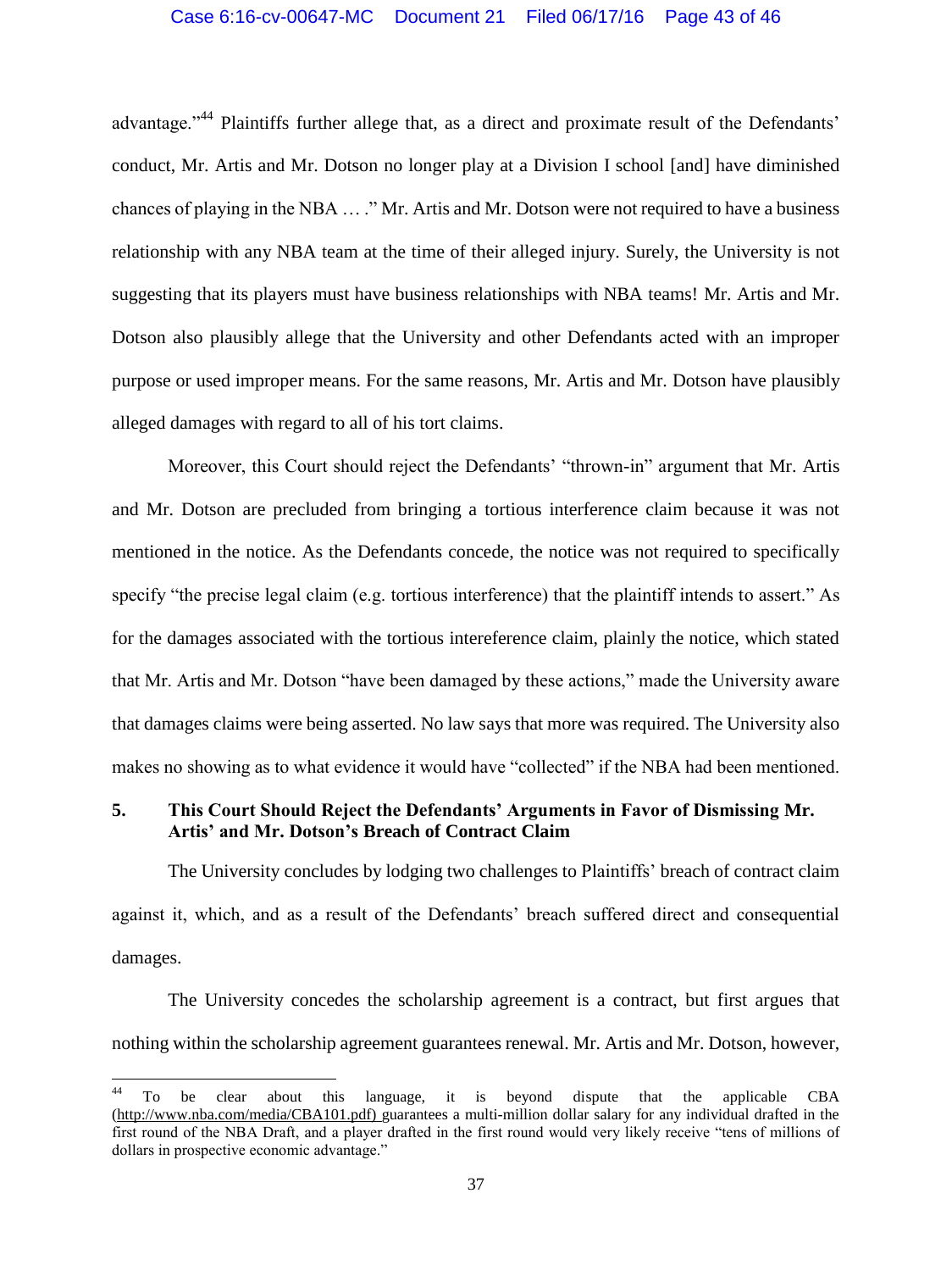### Case 6:16-cv-00647-MC Document 21 Filed 06/17/16 Page 44 of 46

plausibly allege that Plaintiffs had the objectively reasonable expectation, based upon the express terms of the scholarship, that the University of Oregon would renew their scholarships, and not act so as to deprive them of the fruits of the scholarship, and otherwise act in good faith vis-à-vis his scholarship. This Mr. Artis and Mr. Dotson have more than plausibly pled, and this the University failed to do.

The University further argues that Mr. Artis and Mr. Dotson would only be entitled to expectation damages. Even if this is true, which it is not, that provides no reason for dismissing the claim. Moreover, in so arguing, the University ignores that Mr. Artis and Mr. Dotson have pled an entitlement to consequential damages. As the University concedes, such damages are recoverable if they are foreseeable. Mr. Artis and Mr. Dotson plainly allege that the University and its agents and employees were fully aware of his NBA prospects and yet chose to act in the manner in which he did, making the damages foreseeable. And, again, those damages are not speculative. Prior to transferring to Oregon and the Defendants' wrongful conduct, Mr. Artis and Mr. Dotson were "widely projected by experts in basketball and the NBA Draft" to be drafted in the first round and receive guaranteed millions, and very likely receive endorsements worth much more. Mr. Artis and Mr. Dotson allege that, as a result of the breach, this has not occurred.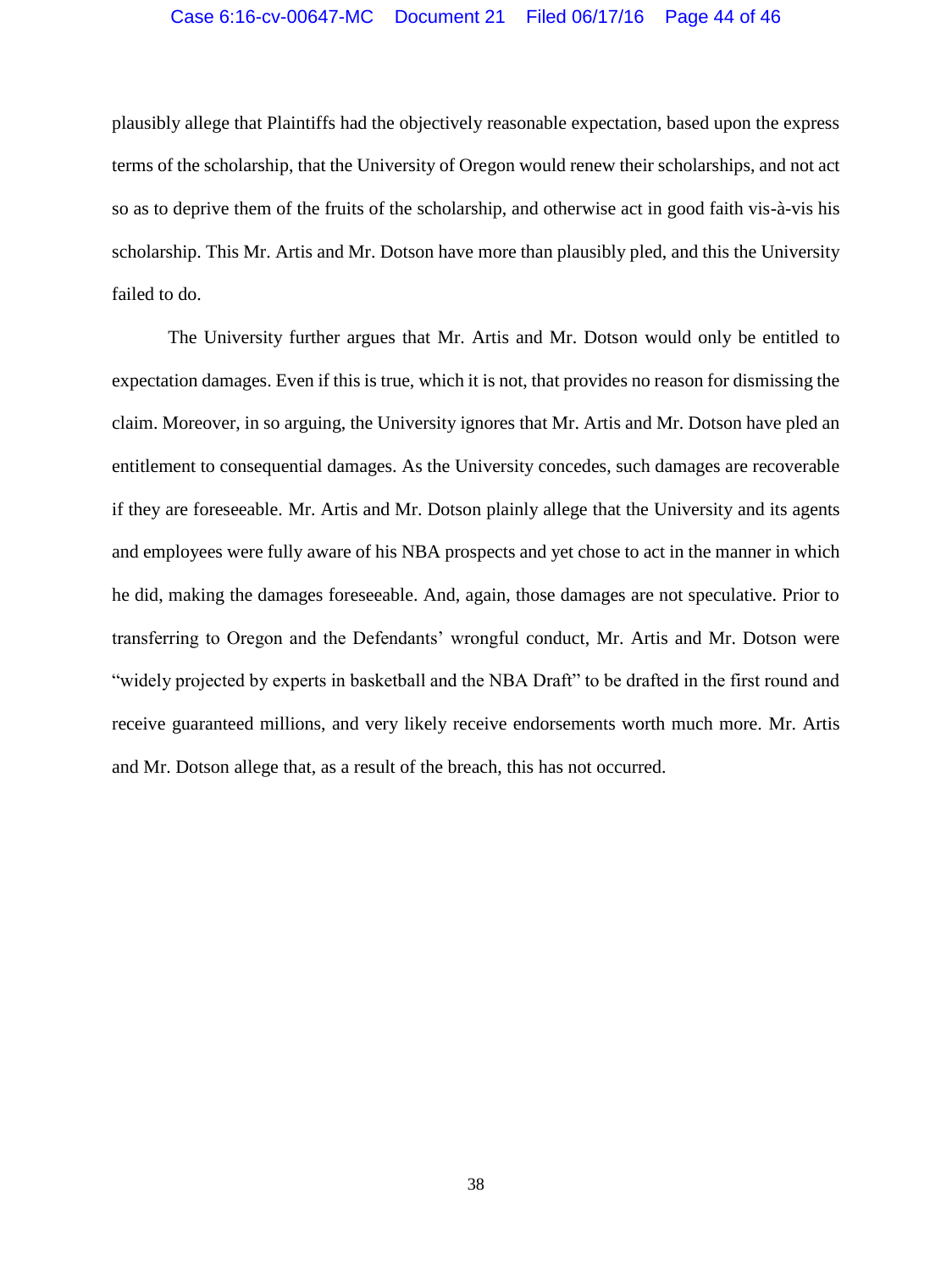# **CONCLUSION**

For the foregoing reasons, this Court should deny the Motion.

Dated: Friday, June 17, 2016 Respectfully submitted,

By:

s/Alex Spiro Alex Spiro, Esq. Brafman & Associates, P.C. 767 Third Avenue, 26<sup>th</sup> Floor New York, NY 10017

s/Brian Michaels Brian Michaels, Esq. 259 East Fifth Ave. Eugene, OR 97401

*Attorneys for Plaintiffs Dominic Artis and Damyean Dotson*